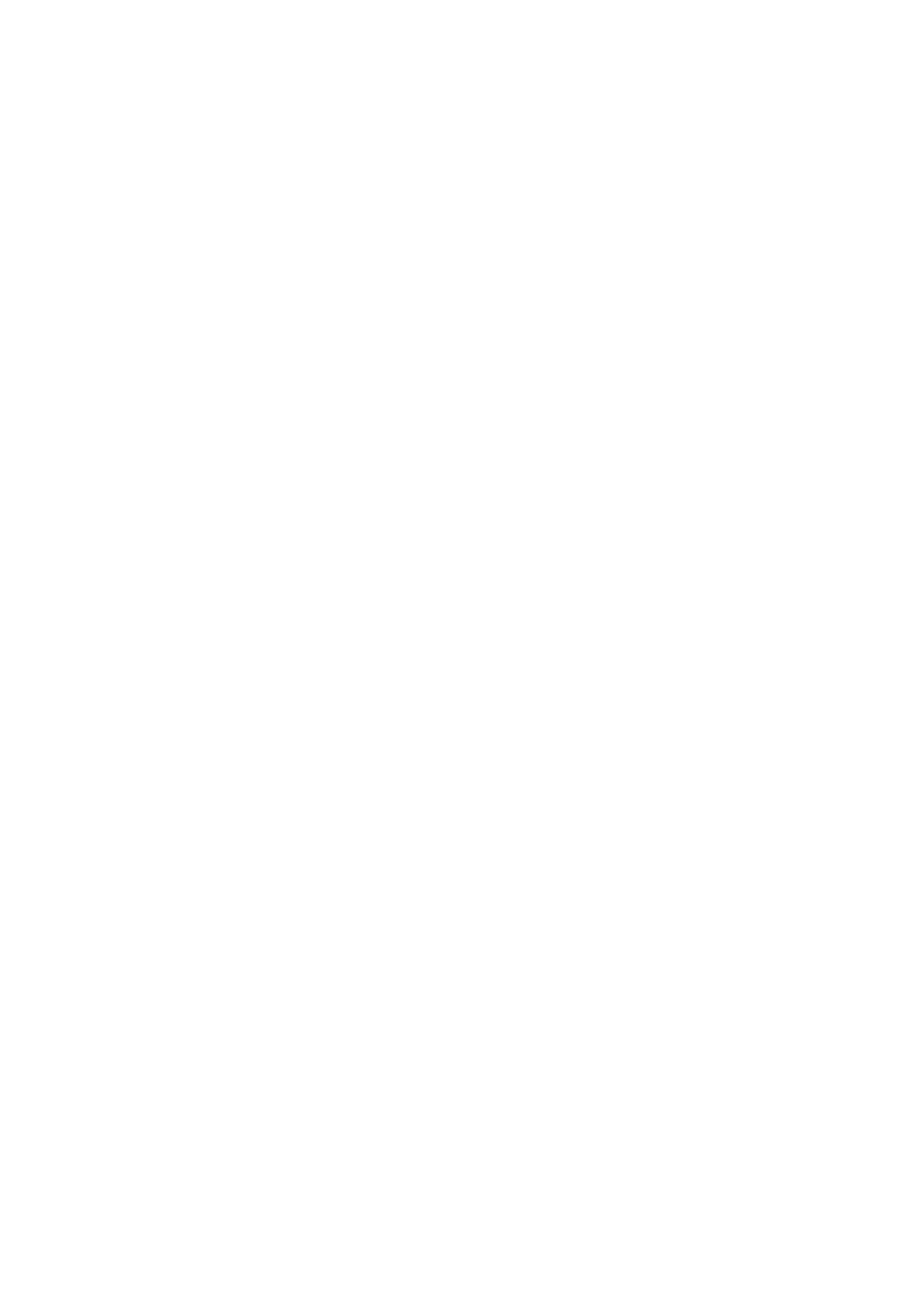# **DOCUMENT HISTORY AND STATUS**

| Printed                 | 1/05/2007 11:15 AM  |
|-------------------------|---------------------|
| Last Saved              | 27/04/2007 10:25 AM |
| Job No.                 | 05/19               |
| Author                  | John Meggitt        |
| <b>Document Version</b> | Rev 1               |

| Revision | Date Issued | <b>Reviewed by</b> | Approved by | Date Approved |
|----------|-------------|--------------------|-------------|---------------|
| Rev 0    |             | Roger Stein        | Roger Stein |               |
| Rev 1    |             | Roger Stein        | Roger Stein |               |
|          |             |                    |             |               |
|          |             |                    |             |               |
|          |             |                    |             |               |
|          |             |                    |             |               |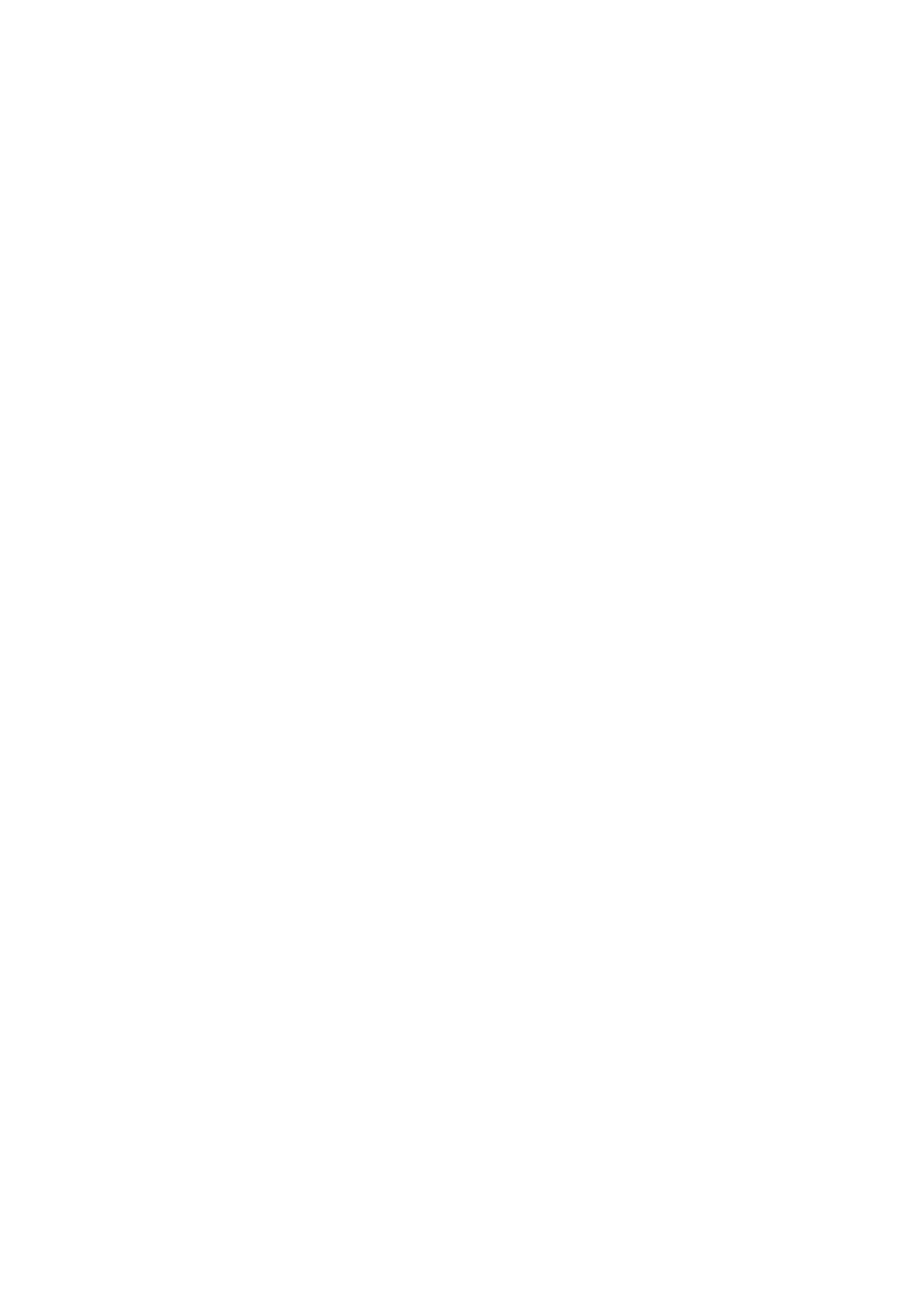# **REPORT LIMITATIONS**

This Community Structure Plan has been developed in consultation with the Community and Land Holding Authority as a planning guide for future development within the Community. It is proposed to be updated on a five-yearly basis.

This Plan does not commit the State Government to the funding of infrastructure proposed. The funding of proposals will be subject to budgets and infrastructure planning processes.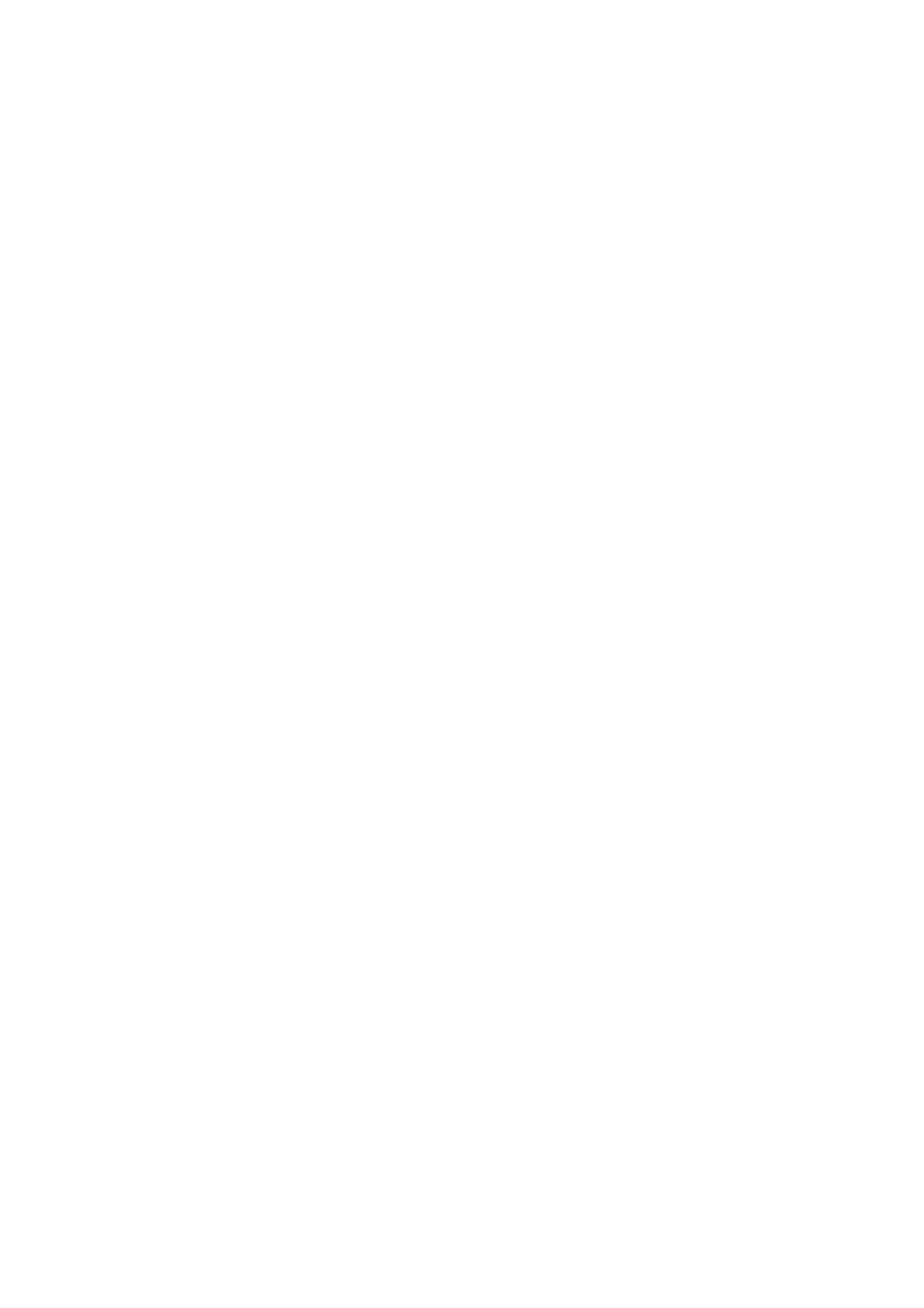# **TABLE OF CONTENTS**

|     |                    | <b>STRUCTURE PLAN REPORT</b>                                                                                   | 1                   |
|-----|--------------------|----------------------------------------------------------------------------------------------------------------|---------------------|
| 1.0 |                    | <b>INTRODUCTION</b>                                                                                            | 1                   |
|     | 1.1                | Content and Purpose of the Community Structure Plan                                                            | 1                   |
|     | 1.2                | The Iwantja Community                                                                                          | 1                   |
| 2.0 | <b>METHODOLOGY</b> |                                                                                                                |                     |
|     | 2.1                | Background                                                                                                     | $\overline{c}$      |
|     | 2.2                | Tasks                                                                                                          | $\overline{c}$      |
|     |                    | 2.2.1<br>Stage 1: Preliminary Investigation                                                                    | 3                   |
|     |                    | 2.2.2<br>Stage 2: Structure Plan - Formulation<br>2.2.3<br>Stage 3: Draft Structure Plan - Review and Revision | 3<br>3              |
|     |                    | 2.2.4<br>Stage 4: Structure Plan and Report - Finalization                                                     | 3                   |
| 3.0 |                    | REGIONAL AND LOCAL CONTEXT                                                                                     | 4                   |
|     | 3.1                | Land Tenure                                                                                                    | 4                   |
|     | 3.2                | Anangu Pitjantjatjara Yankunytjatjara Executive Board                                                          | 4                   |
|     | 3.3                | <b>AP Services</b>                                                                                             | 4                   |
|     | 3.4                | <b>Community Management</b>                                                                                    | 5                   |
| 4.0 |                    | HUMAN AND ECONOMIC ENVIRONMENT                                                                                 | 6                   |
|     | 4.1                | <b>Community Demographics</b>                                                                                  | 6                   |
|     |                    | 4.1.1<br>Population                                                                                            | 6                   |
|     |                    | <b>Household Status</b><br>4.1.2                                                                               | 6                   |
|     | 4.2                | <b>Historical Context</b>                                                                                      | 7                   |
|     | 4.3                | <b>Economic Context</b><br>4.3.1<br>Local Economy                                                              | $\overline{7}$<br>7 |
|     |                    | 4.3.2<br><b>District Community Facilities</b>                                                                  | 7                   |
|     | 4.4                | <b>Transport Network</b>                                                                                       | 7                   |
|     | 4.5                | Climate                                                                                                        | 8                   |
| 5.0 |                    | <b>EXISTING DEVELOPMENT</b>                                                                                    | 9                   |
|     | 5.1                | Housing                                                                                                        | 9                   |
|     | 5.2                | School                                                                                                         | 9                   |
|     | 5.3                | Iwantja Store                                                                                                  | 9                   |
|     | 5.4                | The Iwantja Arts Centre                                                                                        | 9                   |
|     | 5.5                | <b>Health Facilities</b>                                                                                       | 10                  |
|     | 5.6                | Indulkana Aged Care                                                                                            | 10                  |
|     | 5.7                | Open Space and Recreation                                                                                      | 10                  |
|     | 5.8                | Industrial                                                                                                     | 10                  |
|     | 5.9                | <b>Visitor Camping Areas</b>                                                                                   | 10                  |
|     | 5.10               | <b>Police Facilities</b>                                                                                       | 11                  |
|     | 5.11               | <b>Cultural Purpose Sites</b>                                                                                  | 11                  |
| 6.0 |                    | <b>EXISTING INFRASTRUCTURE</b>                                                                                 | 12                  |
|     | 6.1                | Water Supply and Reticulation                                                                                  | 12                  |
|     | 6.2                | <b>Effluent Collection and Disposal</b>                                                                        | 12                  |
|     | 6.3                | <b>Electrical Generation and Distribution</b>                                                                  | 13                  |
|     | 6.4                | <b>Road Network</b>                                                                                            | 13                  |
|     | 6.5                | Aerodrome                                                                                                      | 13                  |
|     | 6.6                | Drainage                                                                                                       | 14                  |
|     | 6.7                | Telecommunications                                                                                             | 14                  |
| 7.0 |                    | <b>OPPORTUNITIES AND CONSTRAINTS</b>                                                                           | 15                  |
|     | 7.1                | Areas of Cultural Significance                                                                                 | 15                  |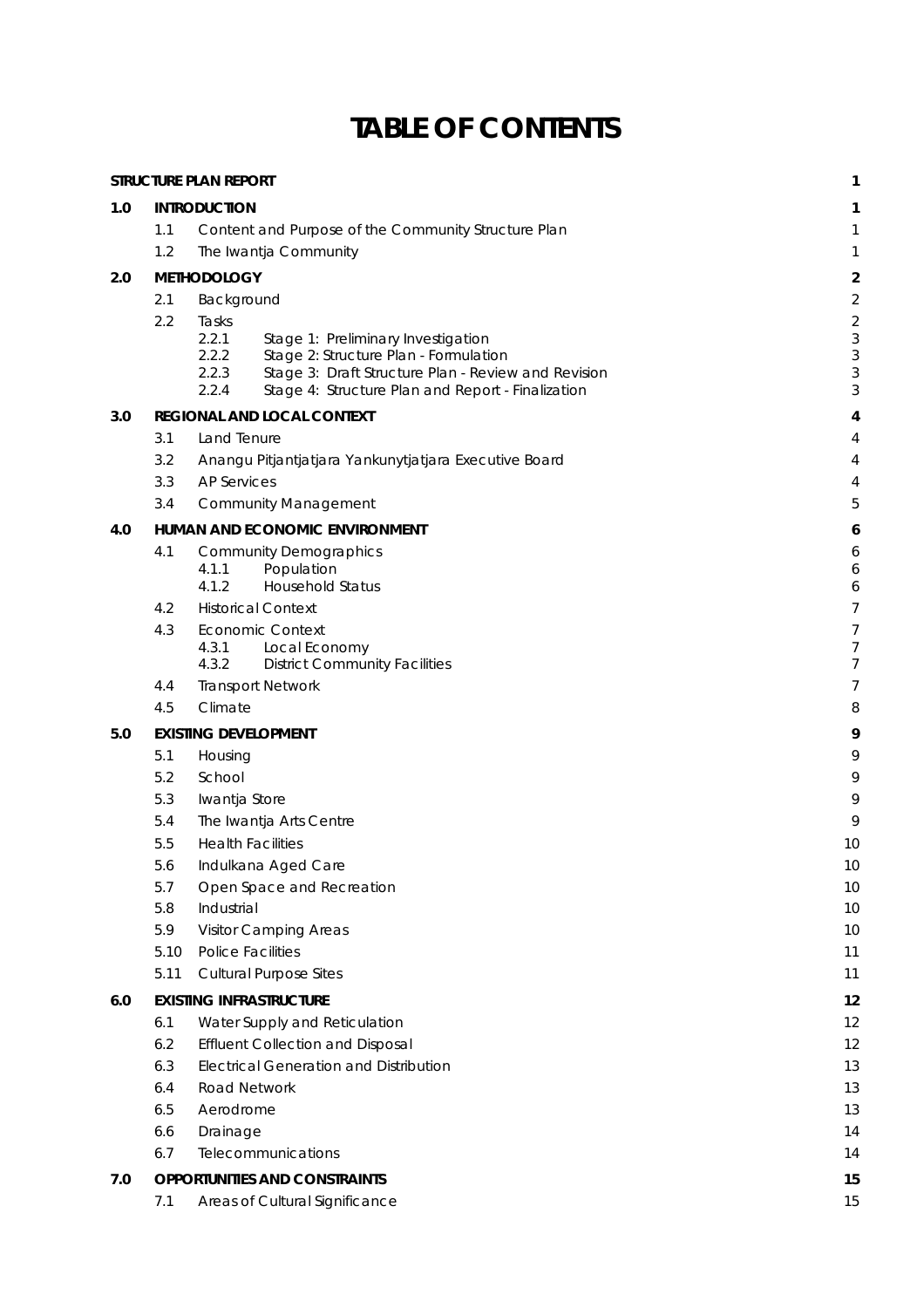|     | 7.2                   | Landform                                                                                    | 15       |
|-----|-----------------------|---------------------------------------------------------------------------------------------|----------|
|     | 7.3                   | Localised Flooding                                                                          | 15       |
|     | 7.4                   | <b>Water Bores</b>                                                                          | 15       |
|     | 7.5                   | Sewerage Disposal                                                                           | 15       |
|     | 7.6                   | Waste Management                                                                            | 16       |
|     | 7.7                   | <b>Industrial Area</b>                                                                      | 16       |
|     | 7.8                   | Dust                                                                                        | 16       |
| 8.0 |                       | LAND USE RISK ASSESSMENT / RESPONSE                                                         | 17       |
|     | 8.1                   | Isolation                                                                                   | 17       |
|     | 8.2                   | Access                                                                                      | 17       |
|     | 8.3                   | Potential Hazards                                                                           | 17       |
|     | <b>STRUCTURE PLAN</b> |                                                                                             | 19       |
| 1.0 |                       | <b>STRATEGIC DIRECTION</b>                                                                  | 19       |
|     | 1.1                   | <b>Community Aspirations or Vision</b>                                                      | 19       |
|     | 1.2                   | <b>Strategic Direction</b>                                                                  | 19       |
|     |                       |                                                                                             |          |
| 2.0 |                       | <b>FUTURE DEVELOPMENT</b>                                                                   | 21       |
|     | 2.1                   | <b>Options Considered</b>                                                                   | 21       |
|     | 2.2                   | The Structure Plan                                                                          | 21       |
|     | 2.3                   | Land Use Sites                                                                              | 21       |
|     | 2.4<br>2.5            | <b>Buffers</b>                                                                              | 22<br>22 |
|     | 2.6                   | <b>Street Network</b>                                                                       |          |
|     | 2.7                   | <b>Housing Areas</b><br><b>Community Purpose Sites</b>                                      | 22<br>23 |
|     | 2.8                   | Parks and Recreation                                                                        | 23       |
|     | 2.9                   | Visitor Camping                                                                             | 23       |
|     | 2.10                  | Light Industry                                                                              | 24       |
|     | 2.11                  | Waste Management                                                                            | 24       |
|     | 2.12                  | Agriculture                                                                                 | 24       |
|     | 2.13                  | Development Issues                                                                          | 24       |
|     | 2.14                  | Service Upgrades                                                                            | 25       |
|     |                       | 2.14.1<br>Water                                                                             | 25       |
|     |                       | 2.14.2<br>Sewerage                                                                          | 25       |
|     |                       | 2.14.3<br>Power                                                                             | 25       |
|     | 2.15                  | <b>Development Priorities</b>                                                               | 25       |
| 3.0 |                       | POLICY AND ADMINISTRATIVE CONTEXT                                                           | 27       |
|     | 3.1                   | Strategic and Statutory Planning Context                                                    | 27       |
|     | 3.2                   | Land Not Within a Council Area (Far North) Development Plan<br>3.2.1<br>Form of Development | 27<br>27 |
|     |                       | 3.2.2<br>Waste Disposal (Landfill)                                                          | 28       |
|     |                       | 3.2.3<br>Conservation                                                                       | 28       |
|     |                       | <b>Telecommunications Facilities</b><br>3.2.4<br>3.2.5                                      | 28<br>28 |
|     | 3.3                   | Renewable Energy                                                                            | 29       |
|     | 3.4                   | Anangu Pitjantjatjara Water Management Plan, May 2002<br>Natural Resource Management Plan   | 29       |
|     |                       |                                                                                             |          |
| 4.0 |                       | <b>IWANTJA COMMUNITY STRUCTURE PLAN - PLANNING OBJECTIVES</b>                               | 30       |
|     | 4.1                   | Form of Development                                                                         | 30       |
|     | 4.2                   | Integrated Risk Management                                                                  | 30       |
|     | 4.3                   | <b>Housing Areas</b>                                                                        | 30       |
|     | 4.4                   | <b>Community Activity Areas</b>                                                             | 30       |
|     | 4.5                   | <b>Commercial Activity Areas</b>                                                            | 30       |
|     | 4.6                   | Utilities/Industry                                                                          | 31       |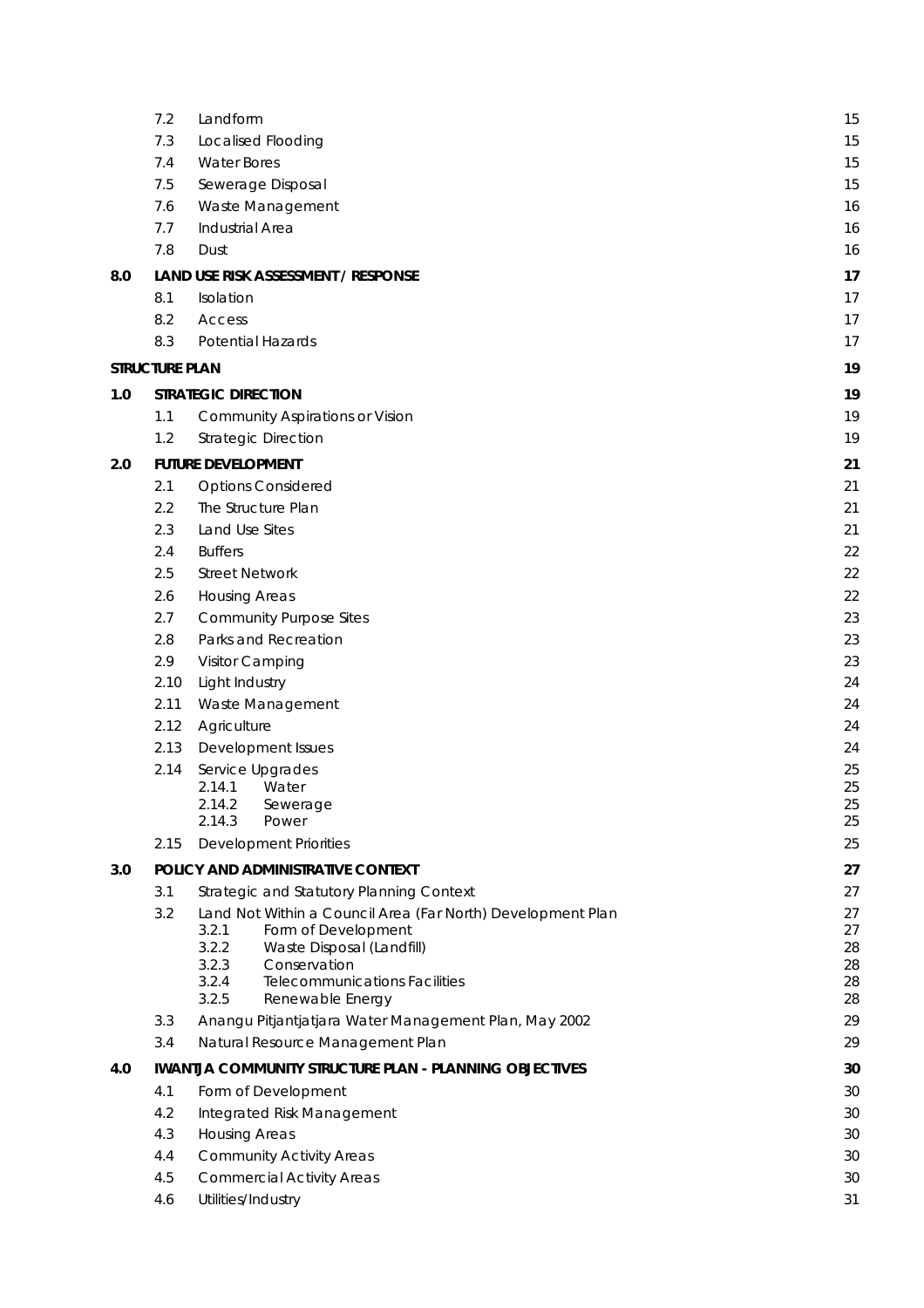|                    | 4.7                 | Parks/Recreation/Rural                                           | 31 |
|--------------------|---------------------|------------------------------------------------------------------|----|
|                    | 4.8                 | Storm Water Management                                           | 31 |
| 5.0                |                     | <b>IWANTJA COMMUNITY STRUCTURE PLAN – DEVELOPMENT GUIDELINES</b> | 32 |
|                    | 5.1                 | Integrated Risk Management                                       | 32 |
|                    | 5.2                 | <b>House Sites</b>                                               | 32 |
|                    | 5.3                 | Siting of Buildings on House Sites                               | 32 |
|                    | 5.4                 | Stormwater Management                                            | 32 |
|                    | 5.5                 | Landscaping                                                      | 33 |
|                    | 5.6                 | Fences                                                           | 33 |
| 6.0                |                     | IMPLEMENTATION AND REVIEW OF THE STRUCTURE PLAN                  | 34 |
|                    | 6.1                 | Application Requirements for Development                         | 34 |
|                    | 6.2                 | Changes to the Structure Plan                                    | 34 |
| <b>ENDORSEMENT</b> |                     |                                                                  | 35 |
|                    | <b>BIBLIOGRAPHY</b> |                                                                  |    |
|                    |                     |                                                                  |    |

# **APPENDICES**

APPENDIX 1 Consultation Process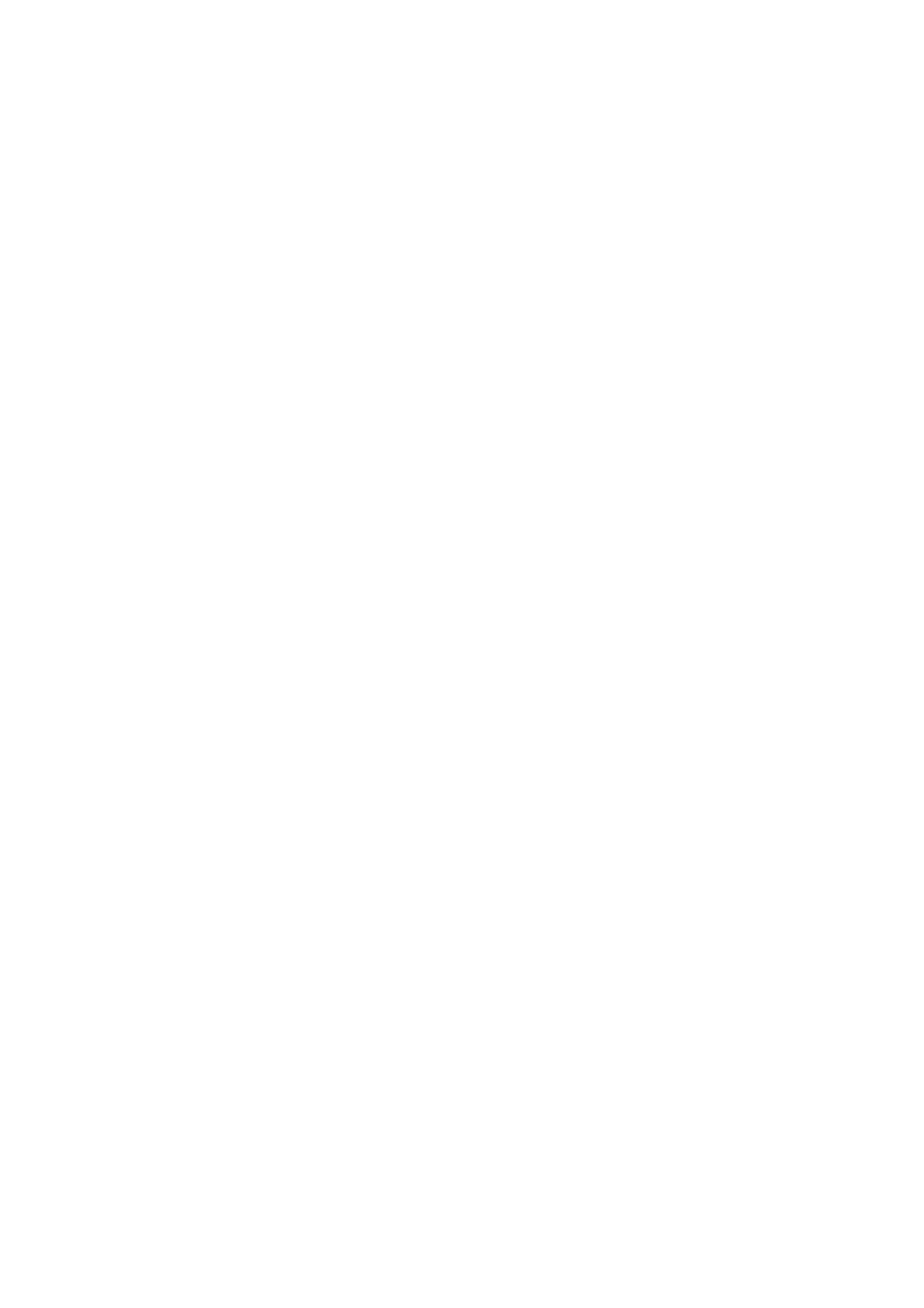# **STRUCTURE PLAN REPORT**

# **1.0 INTRODUCTION**

# **1.1 Content and Purpose of the Community Structure Plan**

The Iwantja Community Structure Plan (Structure Plan) provides a framework within which development can proceed in an orderly and planned manner over the next 5 to 10 years.

The Structure Plan consists of the following:

- A plan depicting the physical layout of the community;
- The strategic direction, objectives and principles of development control;
- An explanation of the Structure Plan; and
	- A background report on the preparation of the plan including an overview of the local and regional context.

The purpose of the Structure Plan is to:

- Establish a vision for the community and a guide to future growth and development;
- Provide a community focus for, and involvement in, the development process;
- Facilitate proper and orderly planning of the community to establish development requirements based on need within cultural, physical, environmental and economic opportunities and constraints;
- Provide a mechanism for a coordinated approach to the provision of services and infrastructure and enable access to existing services and infrastructure information; and
- Promote development that maximises health, safety and welfare outcomes for the community.

The structure plan provides the community with a document that forms the basis for coordination of future development. The Plan can be used to assess future development proposals by government agencies, builders, funding bodies and the community.

# **1.2 The Iwantja Community**

Iwantja is an Anangu community on the Anangu Pitjantjatjara Yankunytjatjara (APY) Lands in the north west of South Australia. It lies approximately 575 km south of Alice Springs. It is located 70 km away from Mimili community and approximately 195 km from Umuwa; the administrative centre of the APY Lands.

The Community is located on a small ridge at the edge of the Indulkana Ranges.



*Location Plan [Source, Hema Desert Series]* 

The population of Iwantja ranges between 200 and 250 people, including a number Piranpa (non-Aboriginal) people who work in the community to support Anangu. The majority of people at Iwantja refer to themselves as Yankunytjatjara, which is a group having its origins in the eastern section of the Lands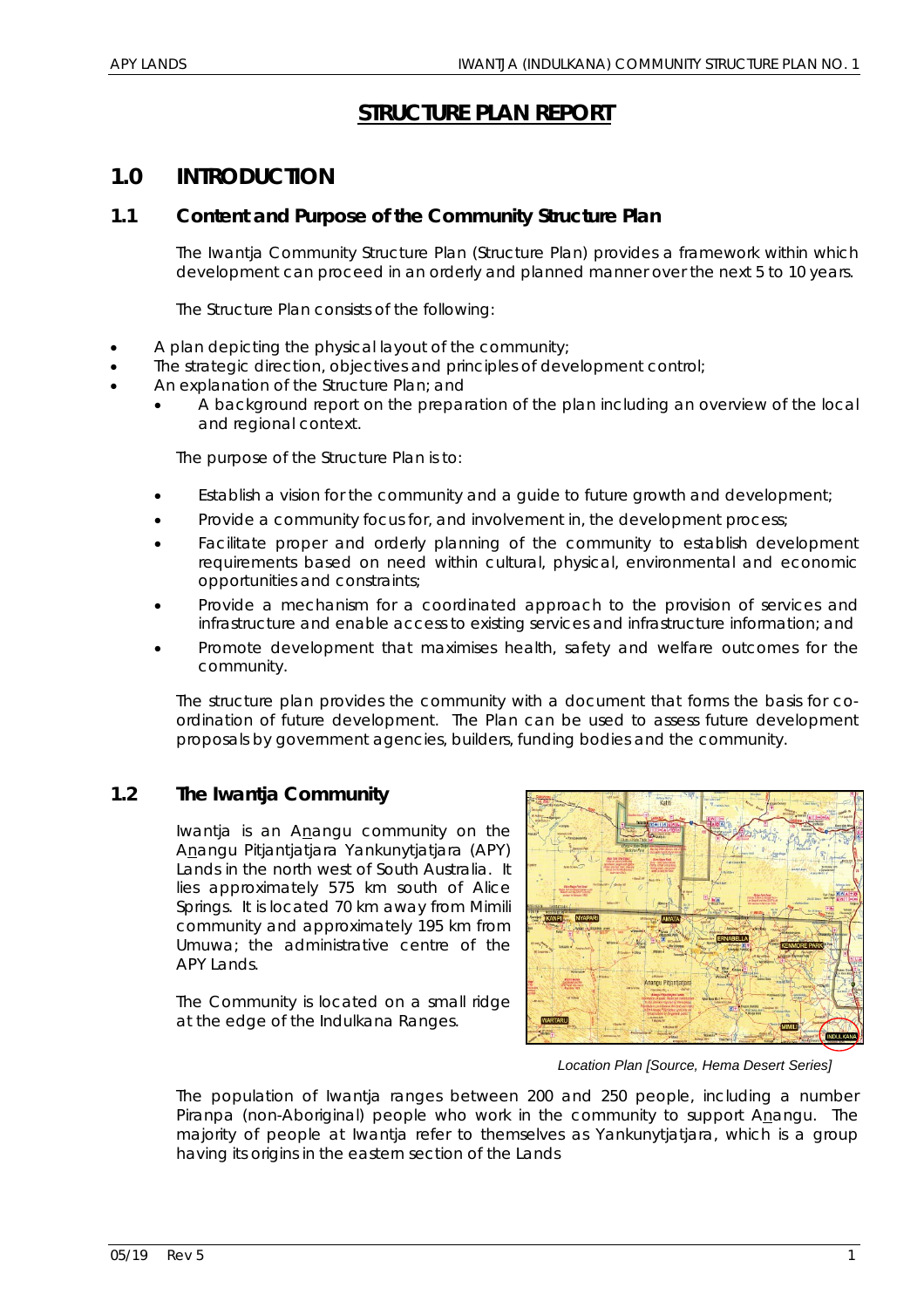# **2.0 METHODOLOGY**

#### **2.1 Background**

Community Structure Plans were prepared for nine of the major communities within the Anangu Pitjantjatjara Yankunytjatjara Lands (APY Lands) in response to the need to establish a clear framework within which to accommodate development. Building works have, in the past, been initiated in some communities by State and Federal Government agencies without reference to clearly defined plans for the physical growth of the communities.

For the Anangu to be able to take responsibility for guiding the development of their communities and to protect places of cultural significance they need to have structure plans in place which are an expression of how they wish to see the physical development of their communities occurring.

Most of the funding for community facilities comes from a variety of sources outside the APY Lands. In the absence of adopted structure plans, some new facilities have been put in place without adequate input from community members and in locations which could be adversely affected by environmental conditions.

It is recognised that due to the remoteness and limited commercial opportunities within the APY Lands that outside funding to sustain the communities will be required for the foreseeable future. In addition, it is anticipated that local communities will continue to have only limited influence on the timing, scale, scope and funding of the infrastructure and development works being undertaken.

Furthermore, the high cost of providing and maintaining infrastructure in communities located great distances away from major urban centres, necessitates that existing infrastructure and facilities are well utilised.

As such, while it was essential to obtain input from the community members on the content of the structure plans, it was also important to seek out and include input from those agencies and authorities with responsibility for the current and future provision of services and infrastructure.

The plans give cause for questions to be asked about the sustainability of the communities, in particular with regard to underground water resources. At the present time there are concerns regarding the sustainability of water supplies in some communities, however there is no definitive data which can be drawn on to answer such questions. Funding is required for investigations to be undertaken across the APY Lands for how to not only provide for future increases in population but also to accommodate current population levels over time.

The structure plans have been prepared during a time of re-evaluation of past policies towards remote Indigenous communities and uncertainty in regards to future funding. The structure plans however provide a robust framework to accommodate physical changes reasonably expected to occur and allow for flexibility when future development pressures arise within the five to ten year life of the plans.

#### **2.2 Tasks**

The methodology followed for the preparation of the Community Structure Plans is summarised below:

- Investigation and research.
- Plan formulation and refinement through testing and review.
- Development of a preferred plan.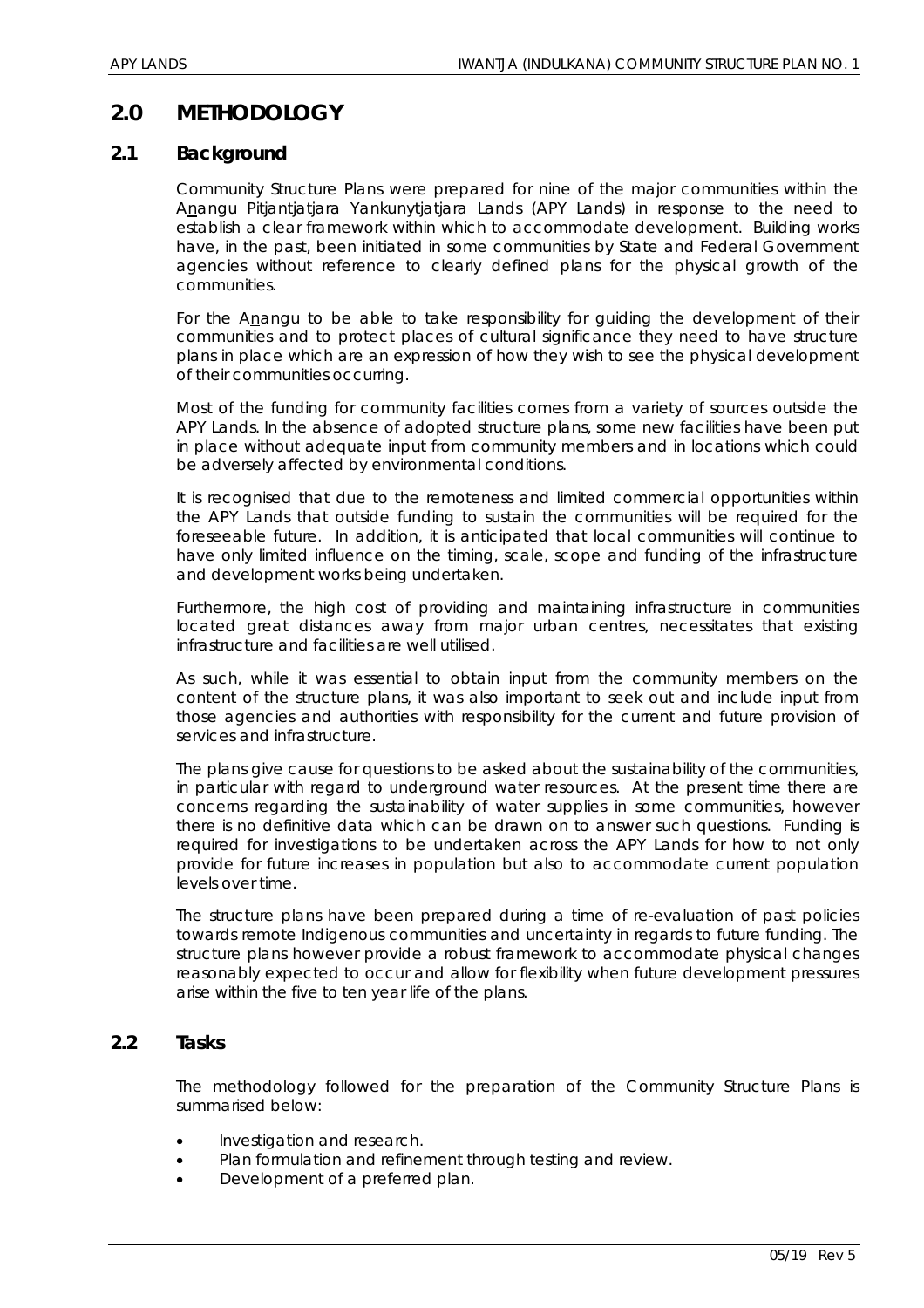#### *2.2.1 Stage 1: Preliminary Investigation*

- Project Inception meeting with Planning SA and other stakeholders.
- Obtain relevant documents, demographic details, community contact details.
- Obtain base mapping, aerial photographs and format base plans.
- Site visit and undertake site inspection.
- Community consultation.
- Mapping of physical constraints, opportunities, infrastructure, housing, community facilities.
- Documented meeting/s, interviews.

#### *2.2.2 Stage 2: Structure Plan - Formulation*

- Prepare draft Structure Plan.
- Site visit.
- Meeting with Community to present draft Structure Plan and receive comments.
- Copies of draft Structure Plan left to be distributed to school, art centre, placed on community notice boards.
- Meeting with client.
- Client and other stakeholders review structure plan, provide comment.

#### *2.2.3 Stage 3: Draft Structure Plan - Review and Revision*

- Comments received, modifications made to the Draft Structure Plan.
- Draft Report prepared.
- Site visit.
- Meeting with Community to present revised draft Structure Plan and Report, and receive comments.
- Copies of revised Plan and draft Report left to be distributed, placed on Community notice boards.
- Meeting with client, provide copy of revised Structure Plan, draft Report for comments.

#### *2.2.4 Stage 4: Structure Plan and Report - Finalization*

- Comments received from stakeholders, modifications made to final Structure Plan, Report.
- Prepare final Structure Plan and Report.
- Site visit to address APY Executive meeting.
- Copies of Structure Plan and Report issued.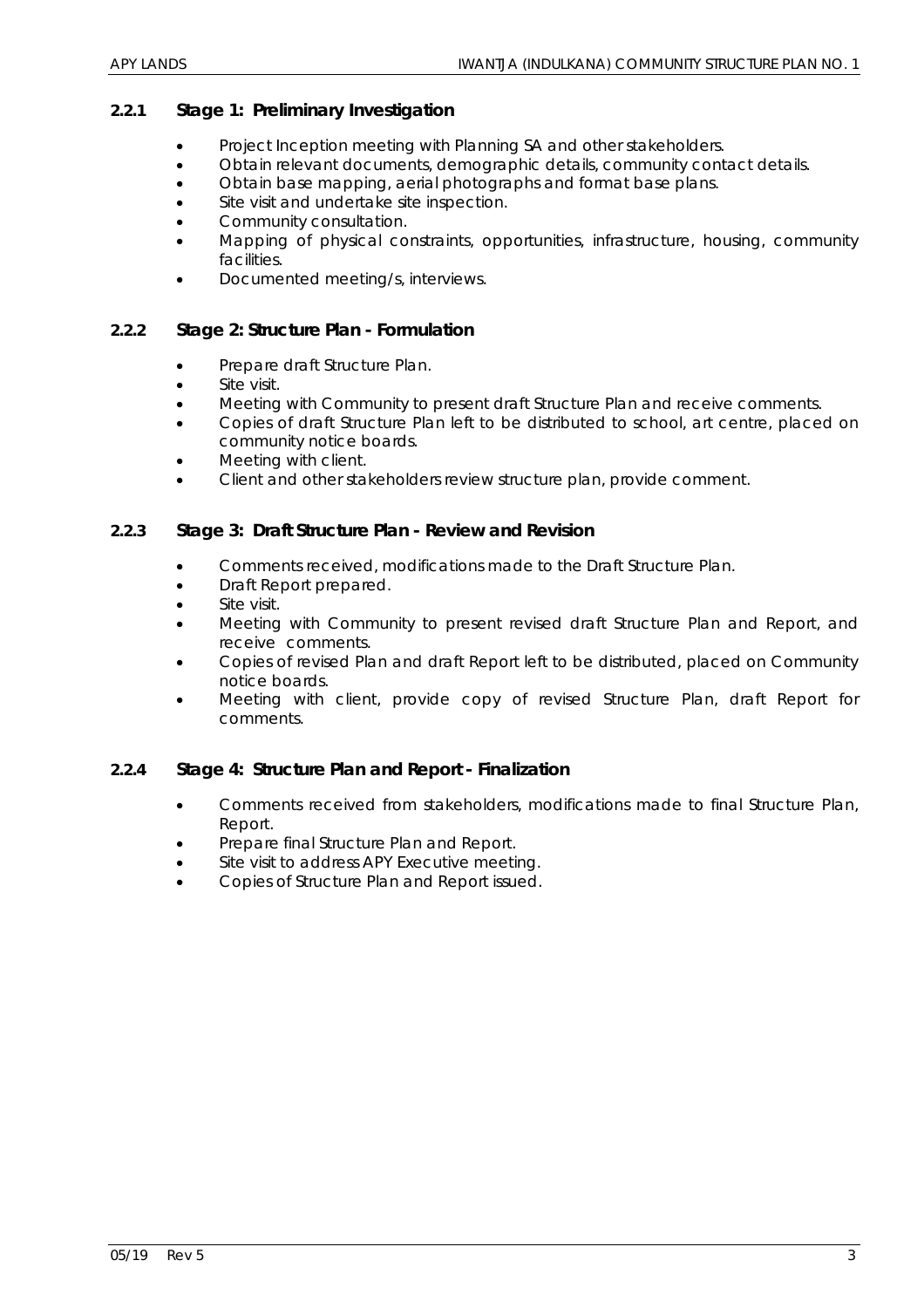# **3.0 REGIONAL AND LOCAL CONTEXT**

#### **3.1 Land Tenure**

Iwantja is part of the Anangu Pitjantjatjara Yankunytjatjara Lands which are incorporated by the Pitjantjatjara Land Rights Act in which the SA Parliament gave title to the APY Lands to Aboriginal people in 1981.

# **3.2 Anangu Pitjantjatjara Yankunytjatjara Executive Board**

The Pitjantjatjara Land Rights Act, 1981, provided for the vesting of title of the Anangu Pitjantjatjara Yankunytjatjara Lands to the people known as Anangu Pitjantjatjara. The Executive Board of Anangu Pitjantjatjara Yankunytjatjara (APY) was constituted under this Act. The administrative centre of the APY Lands is at Umuwa near Pukatja.

The APY Executive Board oversees the activities of the various constituent groups serving the needs of the people on the APY Lands. It also helps shape policies regarding economic and social development. The Executive Board comprises elected members from across the APY Lands and they choose their own Chairperson.

Under the Act the functions of the Executive Board of Anangu Pitjantjatjara Yankunytjatjara are:

- to ascertain the wishes and opinions of traditional owners in relation to the management, use and control of the APY Lands and to seek, where practicable, to give effect to those wishes and opinions;
- to protect the interests of traditional owners in relation to the management, use and control of the APY Lands;
- to negotiate with persons desiring to use, occupy or gain access to any part of the APY Lands; and
- to administer land vested in Anangu Pitjantjatjaraku.

#### **3.3 AP Services**

Anangu Pitjantjatjara Services (AP Services) is located at Umuwa, and has an administration office, works depot and mechanical repair garage. Umuwa is located approximately central to the seven communities on the APY Lands.

AP Services has evolved as the service providing arm of Anangu Pitjantjatjara Yankunytjatjara. This involves project management and coordinating maintenance programs that support APY's responsibility as the land owner/land title holding body, particularly Anangu environmental health and safety. AP Services works very closely with Nganampa Health's UPK section.

AP Services ongoing responsibilities include: roadworks (including grading and realignment), housing repairs and maintenance, development and construction projects, construction inspection, waste management, homelands essential services, bore maintenance and alternative energy programs and other works related programs as they evolve.

Other projects completed since 1994 are "one off" projects, such as:

- Pipalyatjara Dust Control
- Relocation and Lighting of the Amata Airstrip
- Septic Tank Survey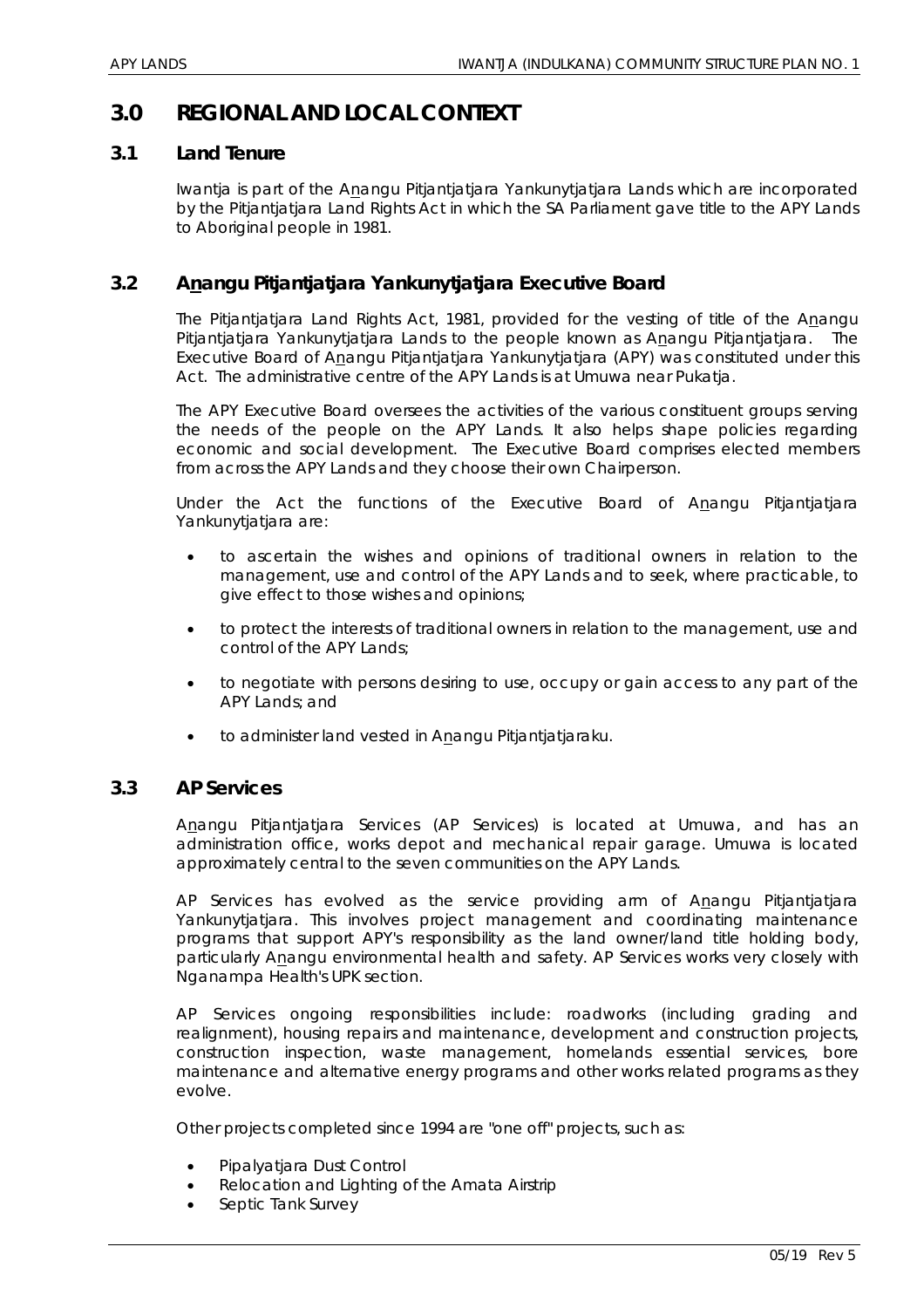- Removal of Asbestos Waste
- Construction of 12 Waste Management Landfills
- Construction of housing
- Nyapari and Iwantia Dust Control
- Town Plan Finalisation

# **3.4 Community Management**

Iwantja is controlled and managed by a Community Council and supported by an administration staff member. Several people are in funded positions. The community has a corporate CDEP with members participating in a range of employment activities. It employs staff through CDEP projects including administration and maintenance work within the community.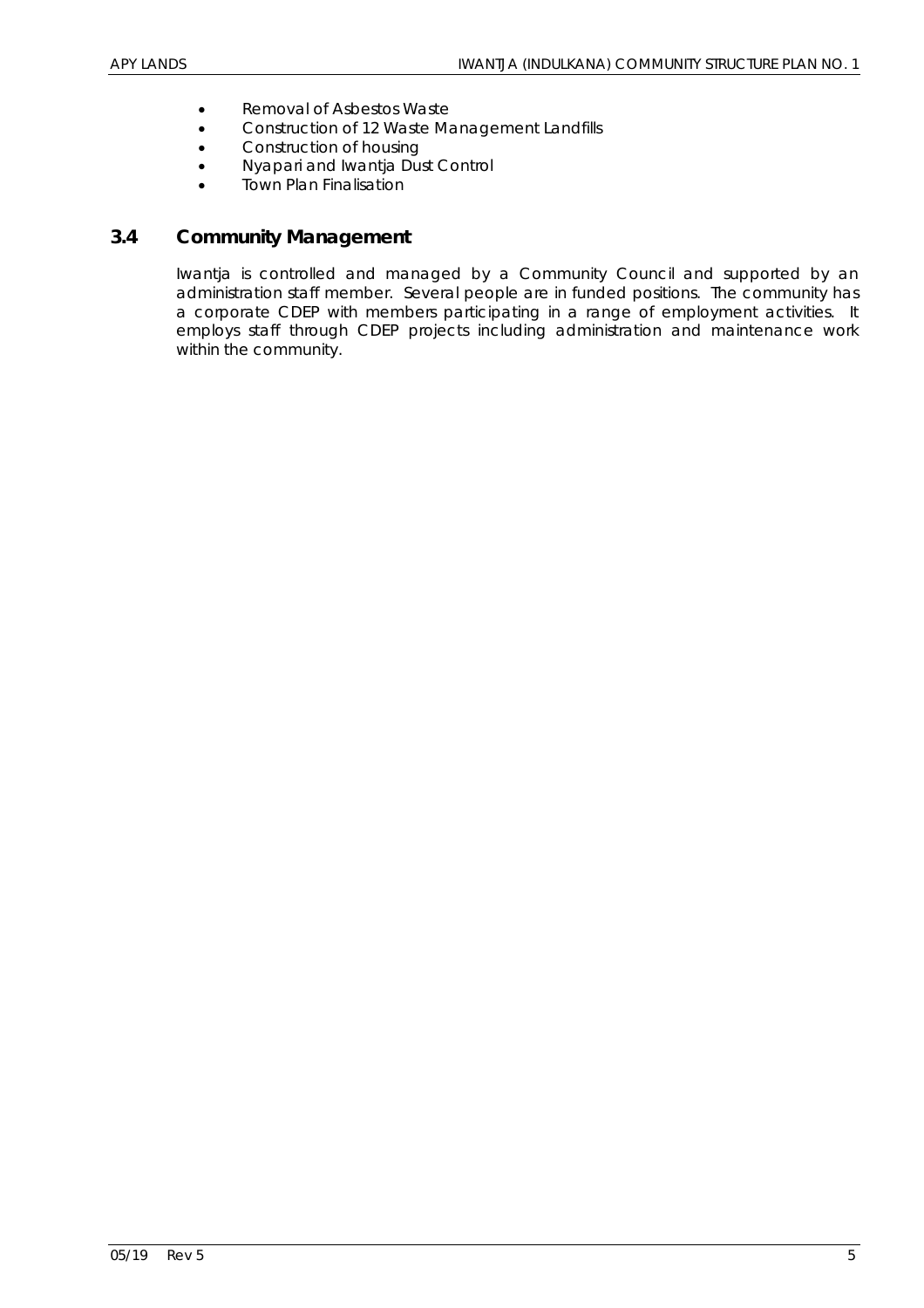# **4.0 HUMAN AND ECONOMIC ENVIRONMENT**

This part of the report provides background information on Iwantja Community. It includes details about its population, economic activities, the transport network and climate. A very brief summary of the history of the community is included. This section is drawn from various reports and other sources.

The APY Lands are located in South Australia's most northern region. They are bordered by Western Australia to the west, Northern Territory border to the north and encompass the Great Victorian Desert to the northeast. They cover an area of 505,000 square kilometres, which is approximately 20% of the state's total area.

# **4.1 Community Demographics**

The 2001 demographic profile for Iwantja provides some context for the demographics of the community. The following characteristics are noted:

#### *4.1.1 Population*

Iwantja community had a population of approximately 225 people in 2001. Of those people, 198 (88%) were Indigenous persons.

In a community such as Iwantja, during the dry season the population may decrease significantly, however it is likely to be significantly more in the wet season. The core population fluctuates with many residents being transient.

The actual 2007 population is difficult to fix given the transient lifestyle of many of the residents however it is indicated by the administration that there are now closer to 250 people living in the community.

Using the 2001 census figures, the median age of Indigenous people in Iwantja is 26 years while the median age for the state as a whole was 37 years. The gender ratio is expressed as the number of males per 100 females. The gender ratio for Indigenous people at Iwantja is 108.93. This suggests a young population, with more males than females.

A total of 59 dwellings were identified (of which 11 were unoccupied). The mean household size was recorded as being 4.2 persons per dwelling while the state mean is 2.4 persons. The high number of unoccupied dwellings may relate to the condition of the dwellings and to cultural reasons.

#### *4.1.2 Household Status*

Occupied private dwellings are used as the basis for analysis and a family is defined as two or more persons, one of whom is at least 15 years of age who are related by blood, marriage (registered or de facto) adoption, step or fostering and are usually resident in the same house.

In Iwantja 51.2% of households were family households. The most common type of family is a couple with children (43%), followed by families without children (24%).

There are now 33 community occupied houses; accepting an Indigenous population of 200 this indicates an average household size of 6.1 persons per house.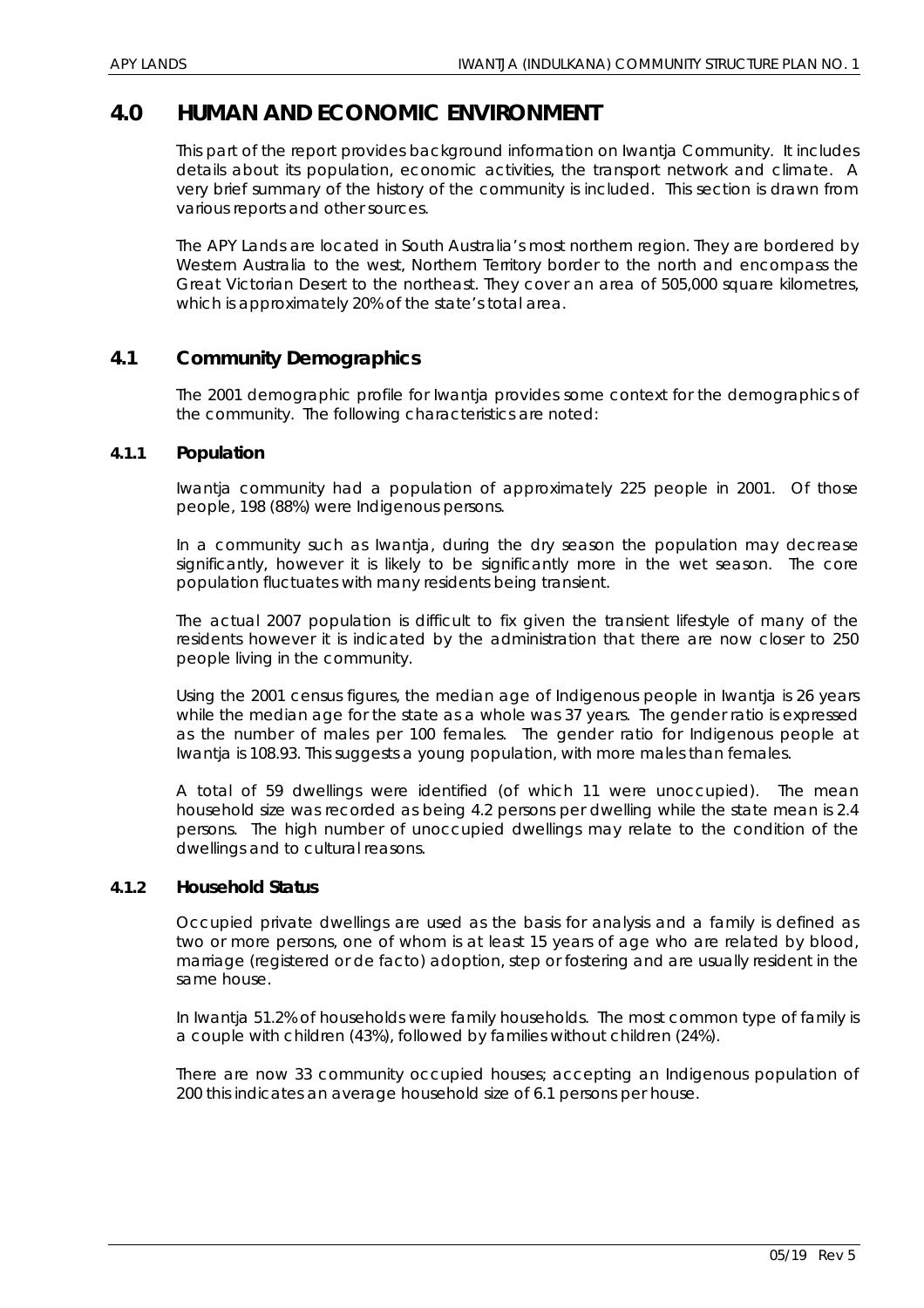At times residents may be waiting for accommodation, others might be visiting from affiliated homelands or communities, others might be travelling on lore or other culturally related activities. There may be occasional influxes of visitors during lore business and sporting events such as football carnivals. The population can increase significantly during such events. Similarly, when lore business and sporting events occur elsewhere in the APY Lands, attended by Iwantja people, the population is temporarily reduced.

# **4.2 Historical Context**

Iwantja community is located on land that was previously used for pastoral activities. The community was established in the early 1970's after the land was returned to the Traditional Owners. In 1973 the first school was begun with classes being held in temporary accommodation made up of tents and sheds built from timber and brush from the surrounding bush.

## **4.3 Economic Context**

#### *4.3.1 Local Economy*

Employment is provided at the school and health clinic as well as CDEP employment activities associated with maintenance and administrative works.

Art and craft is produced at the Iwantja Arts Centre and it is the main source of outside income for the community members. A number of the women and some men in the community come to the arts centre to work. Arrangements have been established for tourists to visit the centre through organised tours.

The artists in Iwantja are all a part of the wider Anangu art collective on the APY Lands, Ananguku Arts. There are many different kinds of artworks produced ranging from paintings, screen prints, tie-dye t-shirts and batik to traditional woodwork, floor rugs and Tjanpi (spinifex) baskets.

#### *4.3.2 District Community Facilities*

Alice Springs in the Northern Territory is the nearest major town and supports a population of approximately 25,000 plus many more visitors during peak tourist periods. The town provides a wide range of education, health, administrative, commercial, sporting and cultural facilities.

There is a strong reliance on the regional facilities located in Alice Springs due to its proximity and accessibility and this arrangement seems likely to continue into the future.

#### **4.4 Transport Network**

Iwantja is serviced regionally by a strategic freight and tourist road network via the Stuart Highway to Alice Springs (575kms to the north). There is a 6km unsealed road to the Stuart Highway; however road conditions to the other communities on the Lands vary from impassable after rains to very rough during dry periods.

Internal community roads require sealing for dust abatement in the summer and safety in the wetter months when there is some water pooling.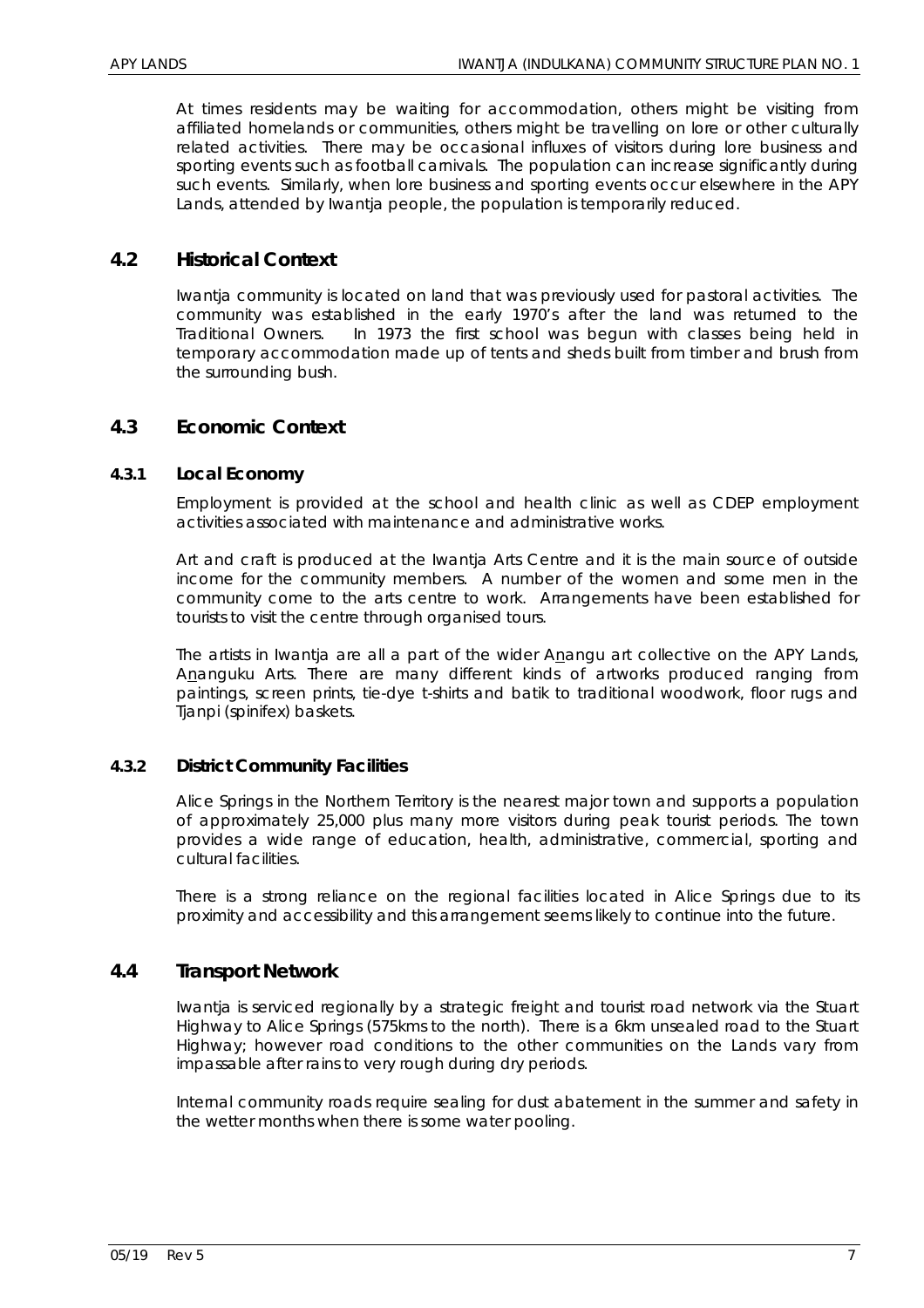#### **4.5 Climate**

Iwantja has a dry climate with hot summers and mild winters, it has a similar climate to Marla; 50kms to the south on the Stuart Highway where there is a weather station. The recorded annual average rainfall is 233 mm; while the average rainfall is higher during the warmer months of the year, there is also considerable variation from year to year.

January is the hottest month, with a maximum temperature of 37° C. By contrast winters are mild, with July average maximum and minimum temperatures being 20°C and 5°C respectively.

The wettest months are November to March, with February being the wettest month with an average rainfall of 31 mm.

Source: *Australian Bureau of Meteorology, 2007.*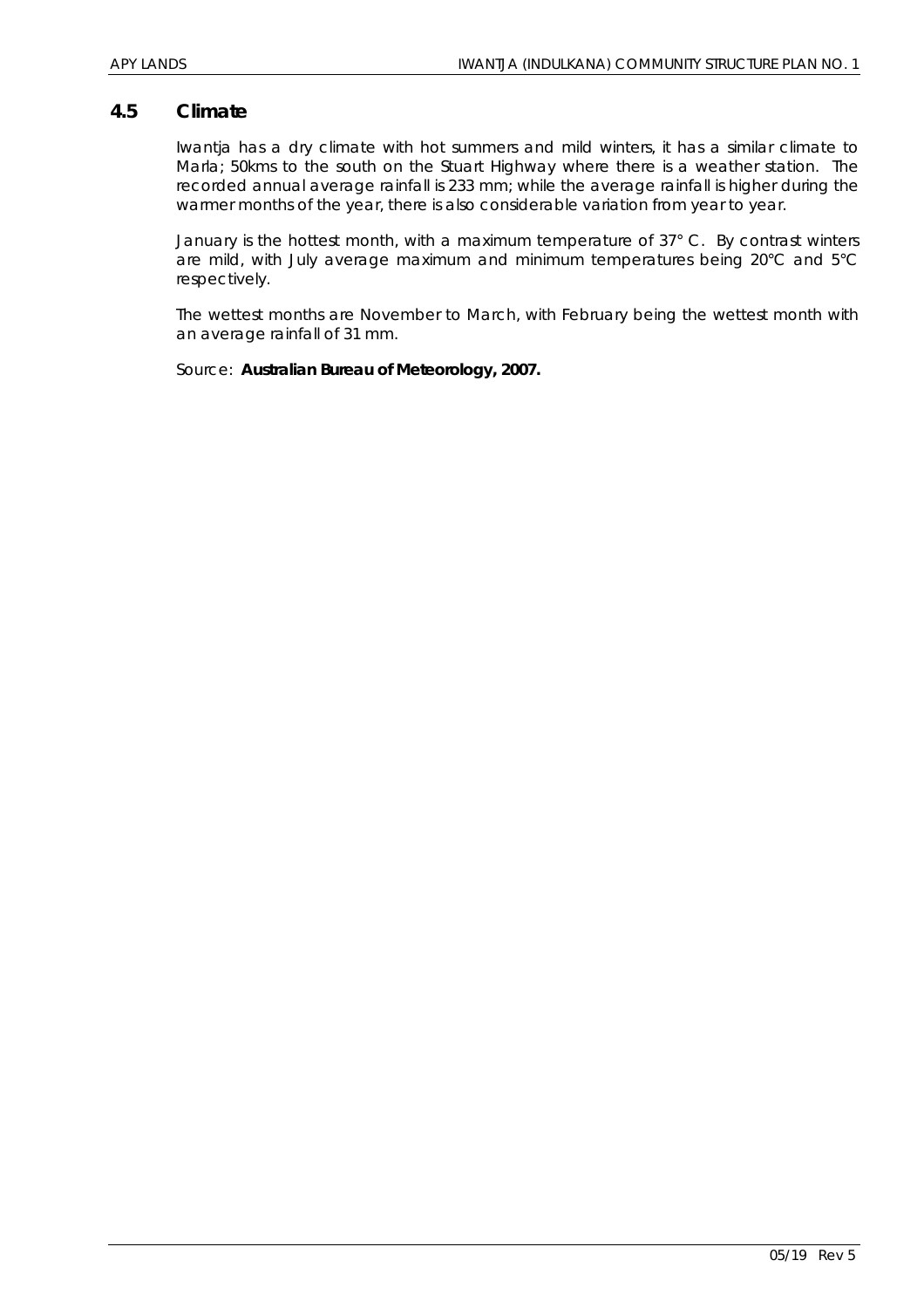# **5.0 EXISTING DEVELOPMENT**

## **5.1 Housing**

Existing residential development consists of 56 houses including attached dwellings. Twenty three of the houses are reserved for administration, store, health, education and essential services staff. The remaining 33 houses are occupied by Anangu.

With the Anangu population of Iwantja being approximately 200 people this indicates a household density of approximately six people per house, however it is reported that some houses accommodate extended family members and have over a dozen people residing in them for extended periods.

The houses are in a fair to poor condition. Community council members have confirmed that many existing dwellings are overcrowded and there is a need for additional housing. Approximately six older houses have been demolished in recent years. These serviced sites provide the opportunity for new dwellings to be established within the existing residential area.

A number of members of the community camp in wiltjas and other forms of bough shelters to the immediate south east of the community. The living conditions here are poor; the area lacks ablution facilities and is affected by water runoff after rains.

House sites are mostly rectangular and have areas of approximately 900-1,200 m2 with frontages of 35-40 m.

#### **5.2 School**

The Iwantja school was established in 1971. It has approximately 80 students of which 20 are in primary school. Curriculum areas are coordinated between Anangu schools and are based on standard South Australian curricula. The schools have a strong history of curriculum / policy development and documentation, aided by regular meetings of curriculum working parties. There is ongoing modification of standard curriculum documents to meet the needs of Anangu children.

There are no major new facilities proposed at the school, future initiatives include a roof structure for the basketball courts and a future dwelling for the TAFE teacher. The TAFE Centre is located in a separate building opposite the office.

#### **5.3 Iwantja Store**

The Iwantja store is a large relatively modern facility located close to the office and school. The store has a range of fresh and frozen foods and also stocks clothing. Fuel bowsers are located at the rear of the building.

A large covered community gathering area is located outside the entrance to the store which is a community focal point.

# **5.4 The Iwantja Arts Centre**

Indulkana Arts Association was established in the 1970s, it has been located in the current building since 1995. There is a full time arts coordinator at the centre and a commercial tour group Wayward Bus brings visitors to the centre two to three times a week.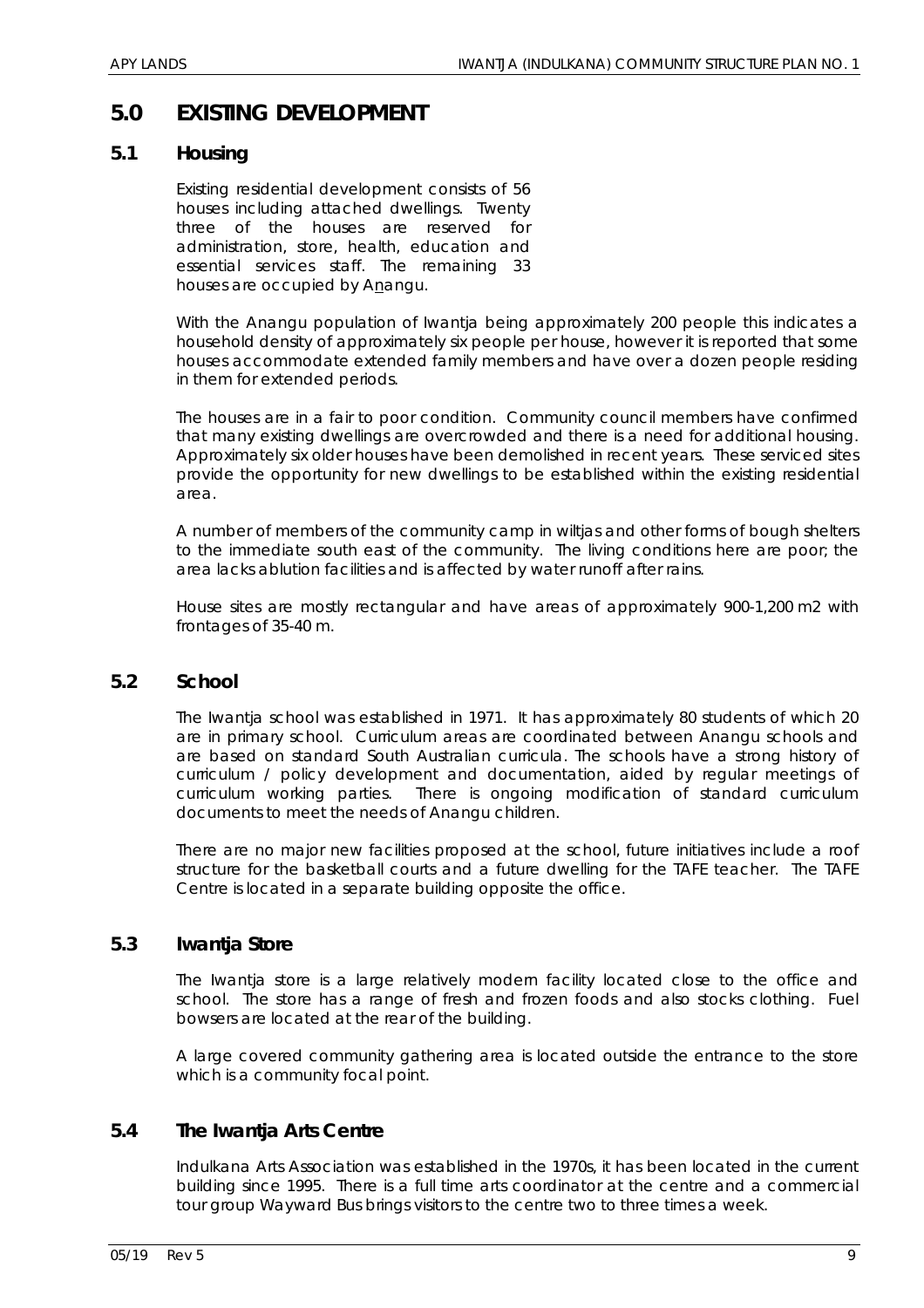The community has a tradition of wood carving (punu), and this has expanded to batik, patchwork, dying, painting and around the early eighties linoblock printing started. Over 100 prints and many drawings from that time are in the South Australian Museum. The Iwantja Arts Centre is well recognised on the basis of its strong cultural identity and impressive output.

#### **5.5 Health Facilities**

The Iwantja Health Clinic is a modern facility operated by Nganampa Health Council. The Council is an Aboriginal owned and controlled health organisation operating on the Anangu Pitjantjatjara Yankunytjatjara Lands.

Across the APY Lands, Nganampa Health operates nine clinics, including the Iwantja Health Clinic, an aged care respite facility and various health related programs including aged care, sexual health, environmental health, health worker training, dental care, women's health, men's health, children's health and substance abuse prevention.

## **5.6 Indulkana Aged Care**

The Indulkana Aged Care provides a place for Elders to stay and receive healthy food on a regular basis. The Centre consists of three main buildings which serve as accommodation, kitchen, laundry and toilet facilities. The buildings are located a few hundred metres to the north of the community.

## **5.7 Open Space and Recreation**

A number of trees have been planted within the grounds of many of the houses however Iwantja lacks well established trees and other landscaping within the public areas and along roadsides. As a result it has a harsh appearance and suffers from dust problems. The community is located on a small hill, the exposed nature of the site and lack of vegetation in the surrounding area accentuates the barrenness of the site.

Football and softball ovals are located 300 metres north east of the school; they are not grassed and there are no plans to reticulate the area. Children's play equipment has been provided at the rear of the Arts Centre. The basketball courts within the school grounds are available for after school use.

A large shed located at the western end of the Community has been identified for a future indoor recreation centre. At present the building does not contain any facilities or equipment.

#### **5.8 Industrial**

Large vehicle and equipment workshops within fenced and secure compounds are located at the south western edge of the community. The CDEP equipment is based here. The facilities are used for minor vehicle and equipment repairs and for the maintenance and the storage of machinery. The fire truck is also located within this compound.

#### **5.9 Visitor Camping Areas**

Visitors and some regular community members camp in the area to the south east of the community which contains a number of shade trees. No areas have been formally designated for large groups of people visiting the community for cultural or sporting occasions, nor are any visitor ablution facilities currently provided.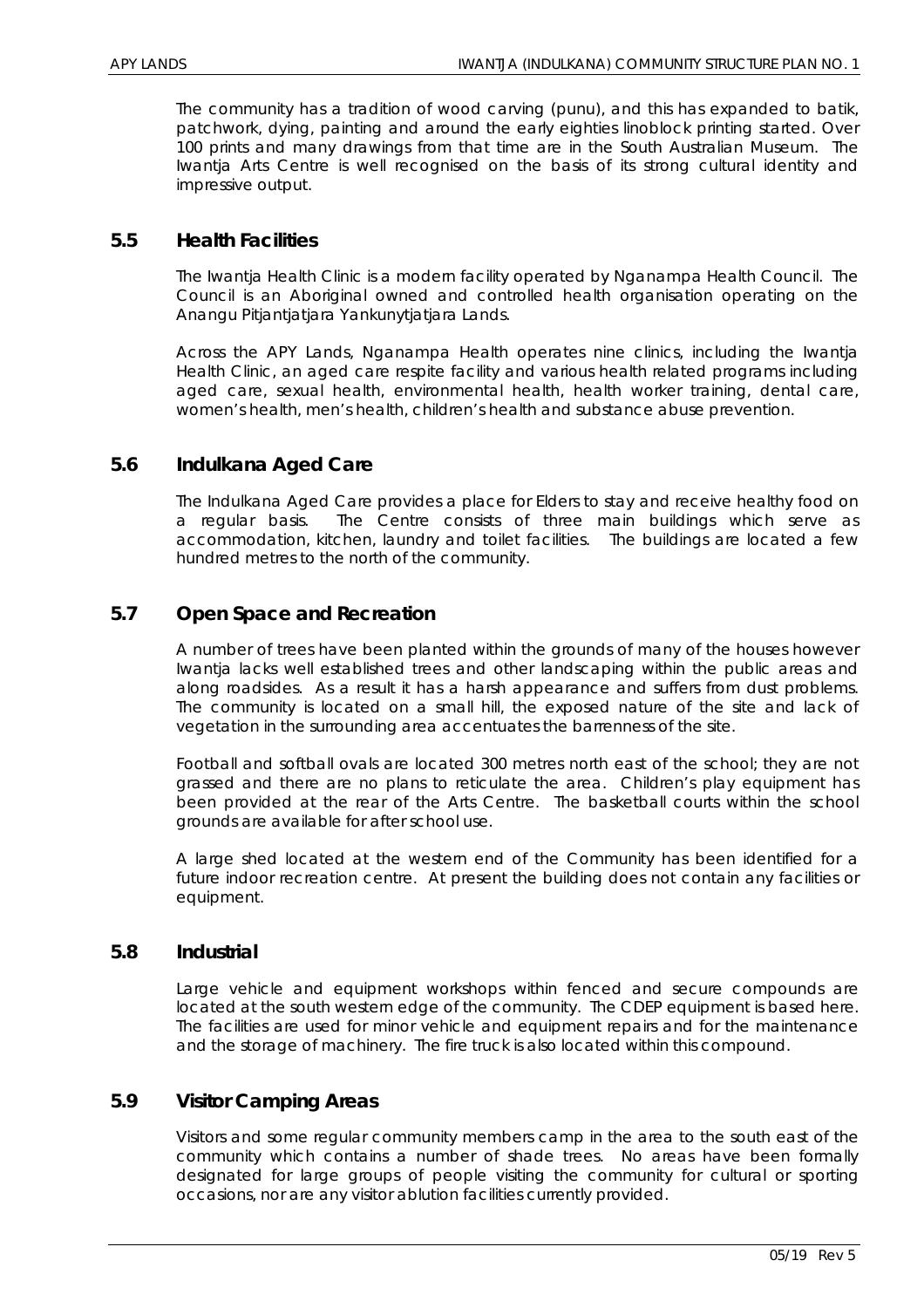## **5.10 Police Facilities**

A Police post is located adjacent to the office however there is no permanent Police presence in the community. Police from Marla undertake patrols across the APY Lands and visit Iwantja as required.

## **5.11 Cultural Purpose Sites**

Open air church services are held at a site at the north western edge of the community. An old derelict church building is also located in this area. The structure contains asbestos and is earmarked for demolition.

A grave of a community Elder is located adjacent to the old church and is to be protected if future development takes place in this area.

The cemetery is located approximately 1.8kms from the community to the north east of the aerodrome runway. It will be unaffected by any expansion of the community.

The vacant land on the corner site immediately west of the office is used for community gatherings.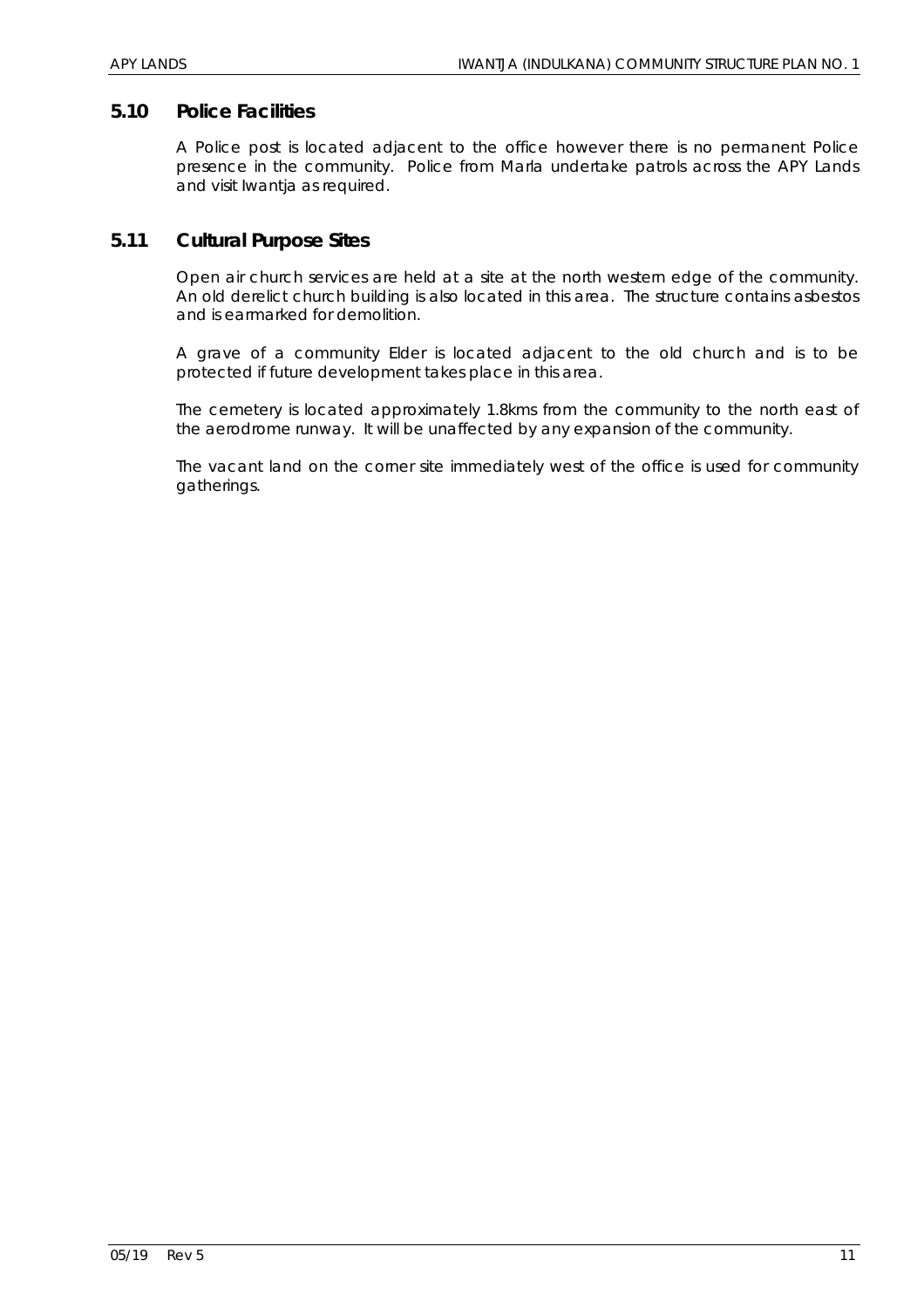# **6.0 EXISTING INFRASTRUCTURE**

# **6.1 Water Supply and Reticulation**

Iwantja has a dual reticulation system of drinking water and ablution water supplied by four bores fitted with electric submersible pumps. An automatic control system is installed to start the bore pumps on demand.

The drinking supply is drawn from two bores (Bore 19 and 19a) located approximately 3km south of the community and pumped to two 30kL poly ground tanks in the central tank yard at the south end of Kupi St. It is then transferred to a 20kL poly tank on a 12m stand and reticulated to the community via the drinking water pipe system. An outlet for the drinking water is fitted over the kitchen sink in each consumer facility. Bore 19 and 19a have a small pumping flow and thus cannot meet the total demand of the community. Manual control of the drinking water transfer pump is also required because of the low pump flow rate at the bore.

To supplement the town supply, water of a lower quality is drawn from two additional bores (IMBR-1 and IMBR-2) approximately 1km away from the potable bores. This water is allocated for ablution purposes. The lower quality water is pumped to two 304kL storage tanks in the central tank yard and transferred to a 20kL poly tank on a 12m stand. The water is then reticulated to the community via a separate non-potable pipe system. Each consumer point is fitted with a water meter.

At the time of the site visit, one of the lower quality water bores had broken down and in order to meet the water demand, the supplies from the remaining bores were being mixed.

Neither the potable nor the non-potable water supply is treated, however the water quality is tested regularly by SA Water.

Some houses are connected to rainwater tanks, however there were some reports of children swimming in the rainwater tanks and the water becoming contaminated when transferring it from the tank to the house. Therefore further education about the utilisation of these systems may be required.

#### **6.2 Effluent Collection and Disposal**

All existing dwellings, community buildings and public ablution blocks are connected to septic tanks that in turn flow to the reticulated gravity common effluent drainage system. Half the community - Ngin Taka St, Anagu St, Church St and north of this flow to the sewer pump station located north of the community between the Aged Care Centre and the main road.

The sewage is then pumped back into the community to a manhole on the corner of Indulkana Boulevard and Kula St. The septic tank overflow from the rest of the community (except for Mt Chandler Drive) is gravity fed to this point and the combined volume is gravity fed to the sewage ponds located approximately 1.5km east of the community. The sewage from Mt Chandler Drive is picked up on the way.

Septic tanks are cleaned out by AP Services when a blockage is reported.

Two lined earth banked sewage ponds, are used to treat and evaporate the effluent. The ponds appear to be operating effectively. The outflow of the sewage ponds is managed by thirteen soakage trenches adjacent to the ponds.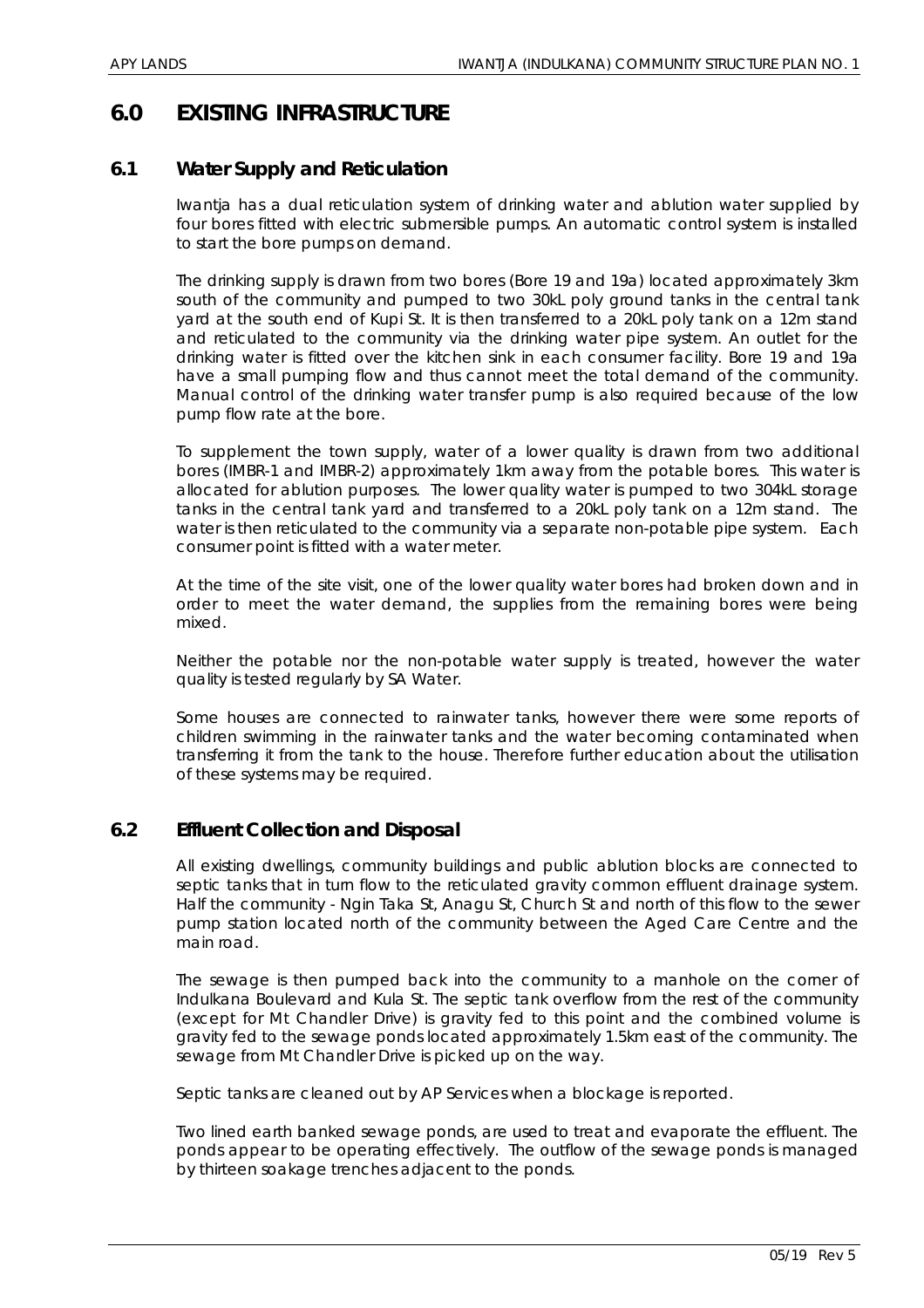# **6.3 Electrical Generation and Distribution**

Power is generated for the community by two diesel generators, which are housed in a corrugated iron shed. Two elevated fuel tanks and the power station shed are contained within a fenced compound.

Power is reticulated throughout the community and to the bore sites by a standard ETSA overhead distribution system with a combination of high voltage (11,000 V) and medium voltage (415/240 V) power lines. Street lighting is provided by standard street lights mounted on stobie poles.

The diesel generator electricity supply for Iwantja is to be replaced by overhead power from the new Central Power Station at Umuwa. It was not confirmed whether the existing generators would be retained as a backup system. The location of the power station is very close to town and relocation may be considered if they are to be retained.

#### **6.4 Road Network**

Access to Iwantja is from the unsealed link road connecting the Stuart Highway and Mimili, Fregon and the other communities in the eastern APY Lands. The access road crosses a small water course which flows after heavy rains and which can prevent access to the community for short periods.

The roads and building lots within Iwantja have been set out in a compact modified grid form with an east west layout over a low lying hill. The location of the office, store and community meeting place close to the centre of the community provides for a highly legible layout and enables good pedestrian access. This strong framework to accommodate growth is constrained by the sloping sides of the hill which limits the locations where future development is appropriate.

Although none of the internal roads are formed or sealed, the fencing around houses, the school and utilities defines the road reserves. In some areas large painted rocks and earth speed bumps are used to control vehicle movements.

Community members are adversely affected by the generation of dust which results from the lack of road sealing. In addition the lack of vehicle controls around the shop, office and central meeting area also creates a dangerous environment for children and other pedestrians.

The roads have been given names however there is no signage in place for the streets or other facilities. This not only makes it difficult for visitors to find their way around but it also has the potential to reduce response times in the event of an emergency.

# **6.5 Aerodrome**

The aerodrome at Iwantja is no longer in use. The airstrip was built in a low lying area adjacent to a water course which flows after heavy rains. The site is also affected by runoff from the hill on which Iwantja is located. The locality also contains soft soils which become boggy after heavy rains.

There are no current plans to identify an alternative airstrip site. Where an emergency evacuation is required patients are taken to either Marla or Mimili which are both approximately 50kms away.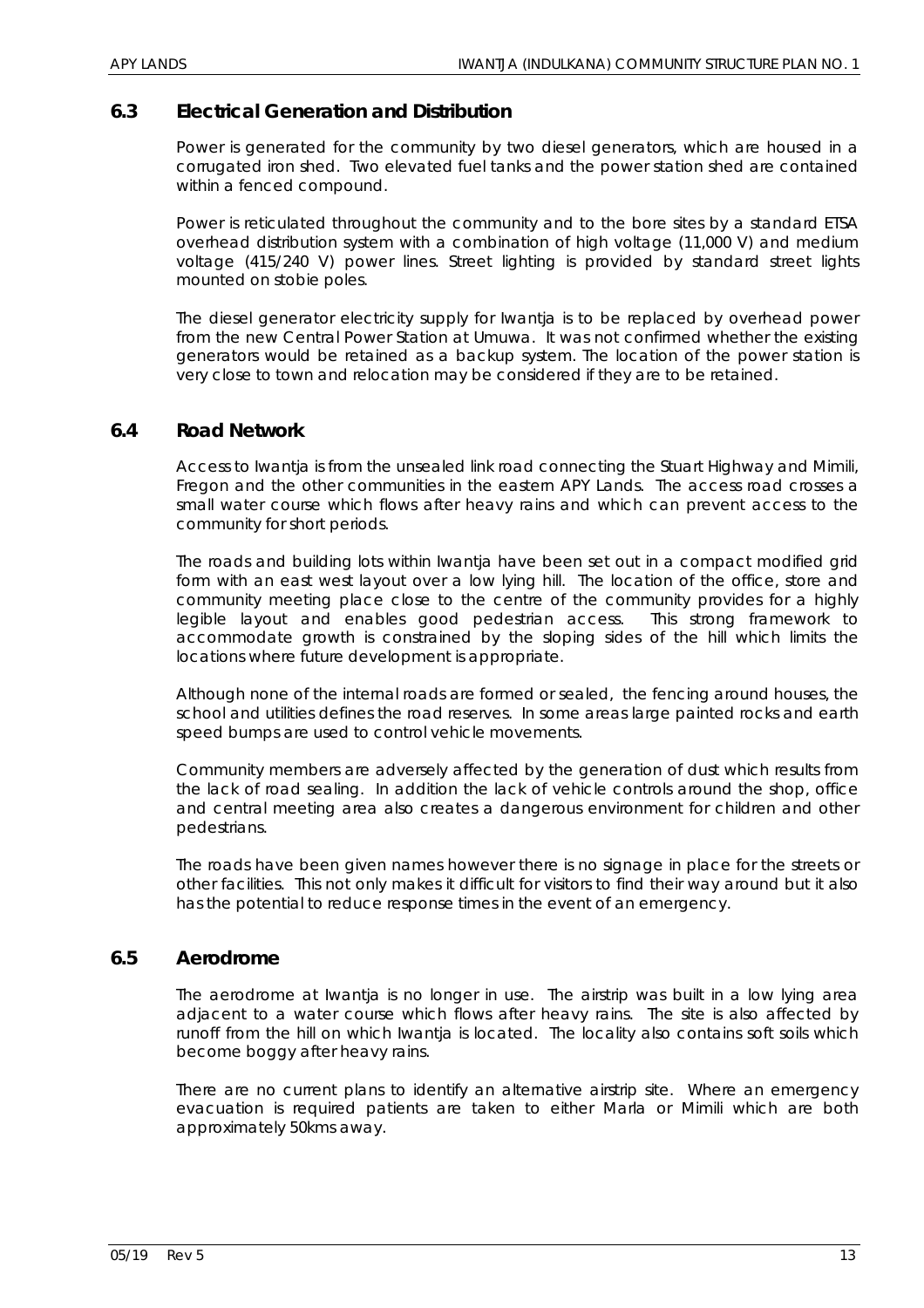#### **6.6 Drainage**

There is no formal drainage infrastructure in place. The majority of the community is located on an elevated site, as such storm waters from the surrounding hills flow around the site. There is some water pooling for short periods after heavy rains however this does not restrict access or have any significant impact on the community.

## **6.7 Telecommunications**

The community is reticulated with Telstra infrastructure with one public phone and telephones at the office, school, clinic and shop and the water storage compound. A Telstra optic fibre facility is located east of the school building.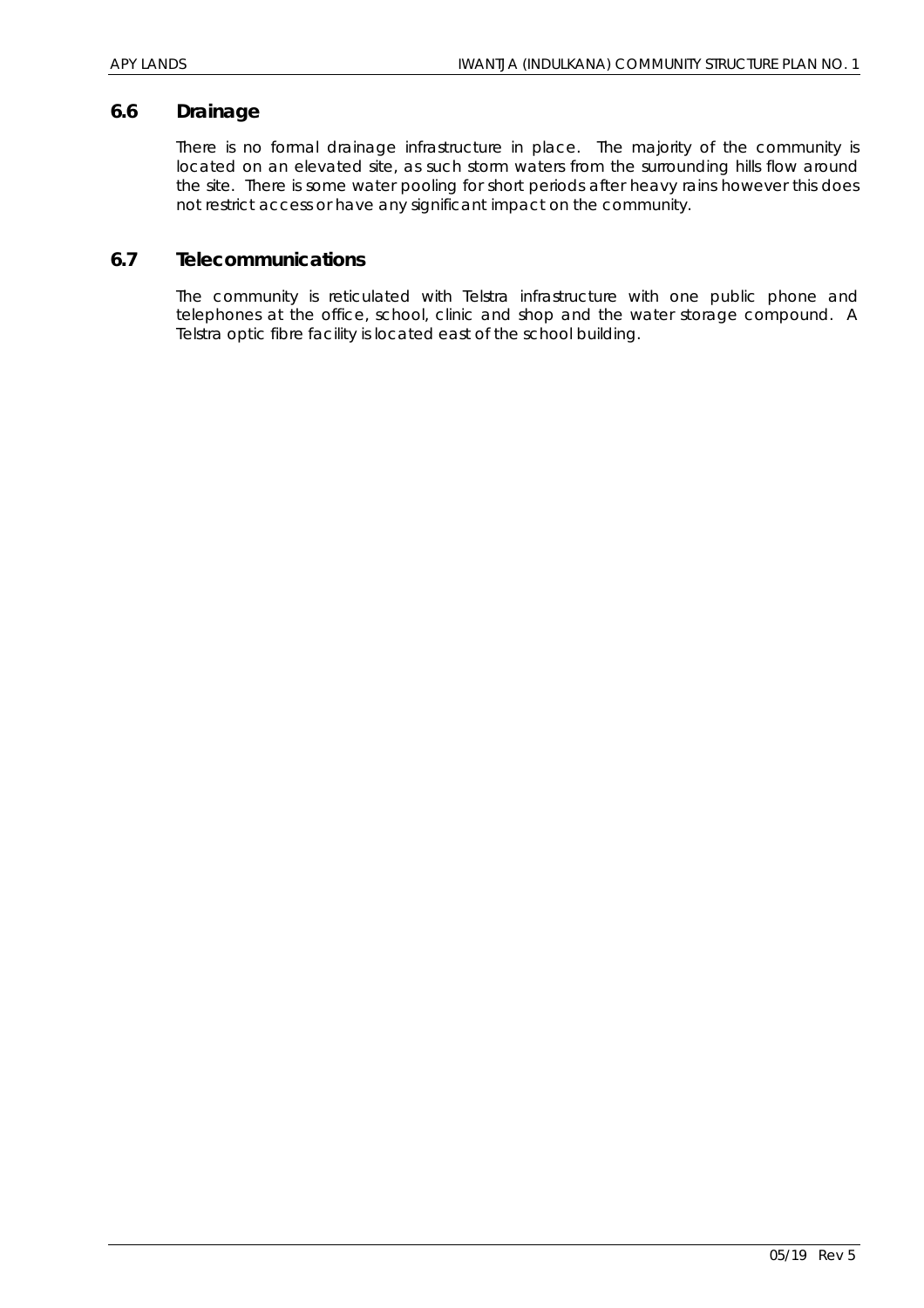# **7.0 OPPORTUNITIES AND CONSTRAINTS**

# **7.1 Areas of Cultural Significance**

The main areas of cultural significance are located to the south of the community in the Indulkana Hills. There are no cultural areas within the immediate confines of the community with the exception of the site of the current open air church and the derelict church and grave. This locality has been designated for future buildings for religious services.

## **7.2 Landform**

Iwantja is located on a small flat topped hill with the Indulkana Ranges running in an east west direction approximately 500 metres to the south. The hill on which the community is located and the surrounding area appear to have originally had little substantial vegetation although efforts have been made in recent years to establish trees and other vegetation in the area. The soils are of a gravely nature which appear to drain well and provide a sound foundation for building.

There are a number of areas remaining on the flat elevated ground for additional development. This would appear to be sufficient land to accommodate the current modest rate of growth for the life of this plan over the next five to ten years.

# **7.3 Localised Flooding**

There are no permanent creeks in the area however after heavy rains the two water courses, one to the south and the other to the north, flow past the community and can prevent access for short periods.

While the majority of dwellings and facilities are located on elevated ground the aged persons accommodation and two dwellings are located to the north of the community in a low lying area where there is anecdotal evidence that flooding can occur.

Water pooling can occur after heavy rains however this disperses relatively quickly.

# **7.4 Water Bores**

The bores are located over three kilometres to the south of the community within the Indulkana Ranges, from here the water is piped to the storage tanks at the centre of the community. The access road to the bores is secured with a locked gate.

The pumping equipment for each of the bores is contained within a locked cage. The proximity of the bores away from the community protects the integrity of the water supplies and as such buffer areas are unnecessary.

#### **7.5 Sewerage Disposal**

The dwellings and other buildings have septic tanks which are connected to the two sewerage ponds located 1.5kms to the east. A compound with 2.0 metre locked fence surrounds the ponds. The ponds are located a sufficient distance from the community and other infrastructure to ensure that they have no adverse impact.

The sewer pump station is located approximately 80 metres north of the aged persons' accommodation. When the pump station equipment breaks down the area is affected by odours from the sewerage overflow. The design of the network does not allow for this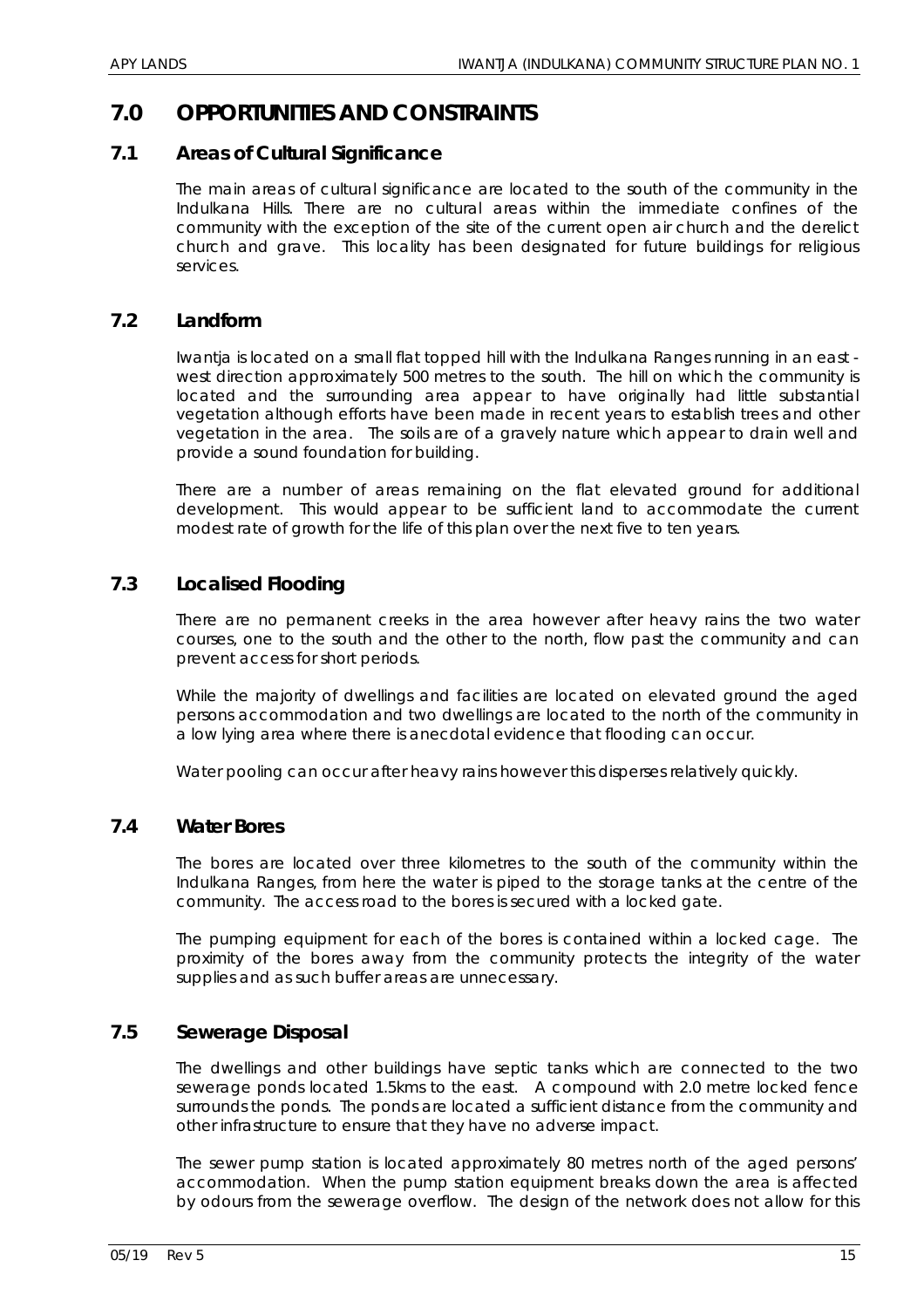problem to be easily overcome however the existing development should not be expanded in this area which is also in a potential flood area.

### **7.6 Waste Management**

The waste management area is located approximately 1.3kms south east of the community. Rubbish is dumped in pits approximately 2.0 metres deep which are later backfilled. The area is partly within an unlocked compound surrounded by a 2.0 metre wire mesh fence; however much dumping has occurred in the area surrounding the fenced compound.

#### **7.7 Industrial Area**

The power generators are located on the southern edge of the community in close proximity to a number of dwellings. One of the generators is located in a small shed and the other with a portable covered structure.

It is reported that the noise from these generators has given cause for complaint from those living nearby. However power is due to be provided from Umuwa within the next 12 months; the existing diesel facilities will remain as a backup.

#### **7.8 Dust**

Within the community and the surrounding area there is only a light cover of grasses and other vegetation. As such large amounts of dust are generated in windy conditions. Trees and shrubs have been progressively planted over the years to assist with the control of dust, provide shade and improve the amenity of the community, however until the roads are sealed and vehicle movements are controlled this will remain a significant problem.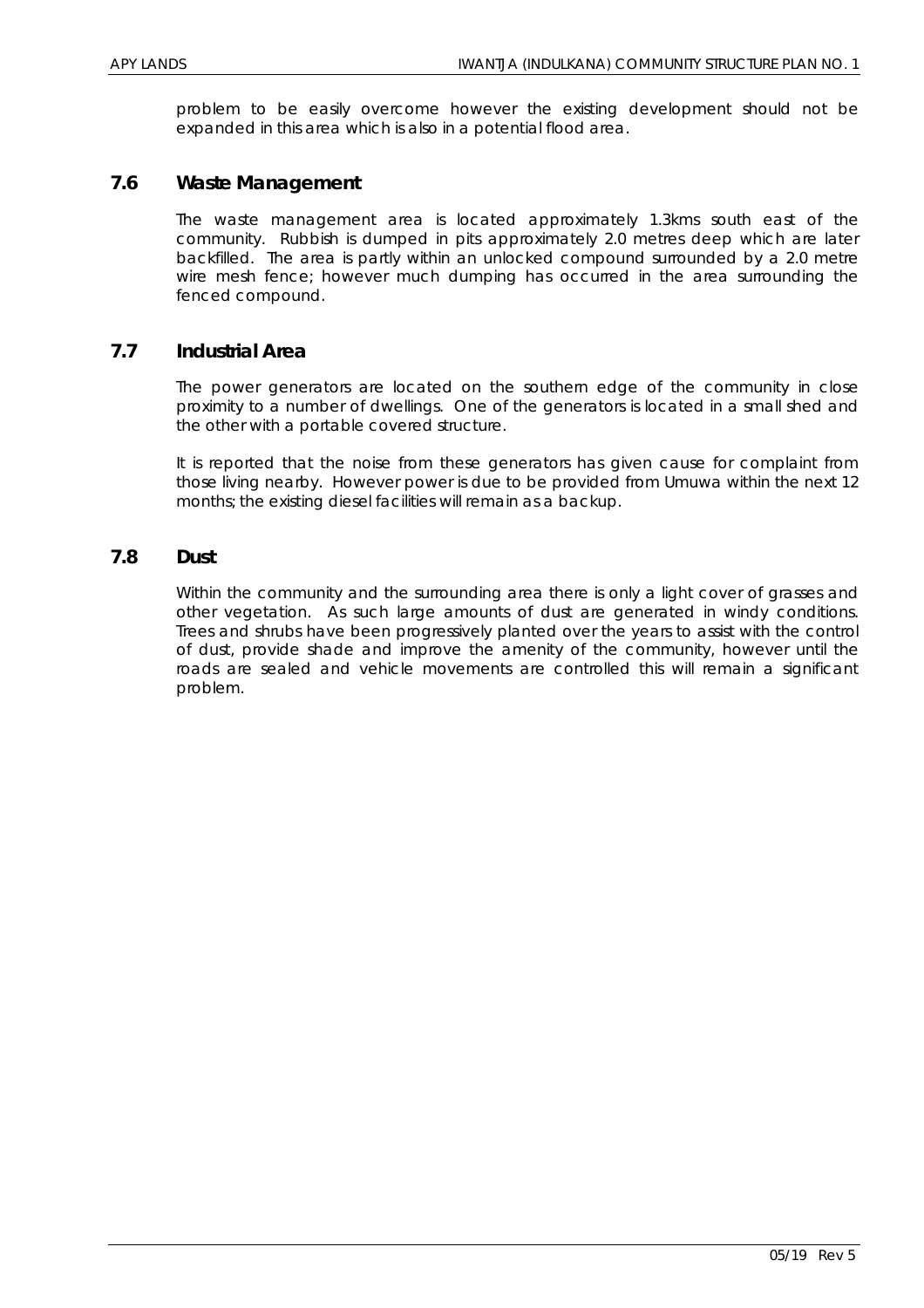# **8.0 LAND USE RISK ASSESSMENT / RESPONSE**

The region within which Iwantja is located is not one which is subject to catastrophic events such as cyclones, tropical storms or earthquakes. However isolation from other major regional centres, restrictions on accessibility in the event of an emergency and limited resources to deal with even small scale events increases the vulnerability of the community.

The protection of essential services and infrastructure such as the power supply, water supply and sewerage network is also critical to the normal functioning of the community. The main hazards the community is exposed to are local fires and possible severe storms.

The Iwantja Community Structure Plan provides an important component of an emergency management plan. By reducing the exposure to risk, working with the natural environment and identifying appropriate locations for development it provides a framework within which the emergency management plan can be developed.

#### **8.1 Isolation**

The remote location of APY communities, in the north west of SA, means they are difficult to travel to at certain times of the year. When rain causes flooding, roads can be cut which then limits supplies of essential goods such as fresh food, fuel for generators, and services such as medical attention.

The only alternative is air transport which is very expensive and which cannot re-supply communities with heavy items. In the event of an emergency such as a major fire it may take a number of hours for specialised equipment to reach the community and in the case of Iwantja, the closest functioning airstrip is at Marla, which is 45 minutes drive away.

#### **8.2 Access**

The level and standard of access roads to remote Aboriginal communities is the primary means to address the issue of isolation. This is directly connected to the provision of adequate road funding. Reliability and travel safety is a key issue for roads servicing communities. Poor road conditions contribute to isolation and in turn safety and sustainability.

Roads should be planned and designed consistent with accepted engineering standards. Apart from regular grading maintenance, few roads are upgraded to a higher standard of vertical and horizontal alignment, width and base course.

#### **8.3 Potential Hazards**

The Plan integrates a number of initiatives that will help reduce the potential for hazards to impact on the community and also to assist with the response to events should they occur. Possible hazards and the impact they might have on people, houses, community buildings, services and the environment are set out over: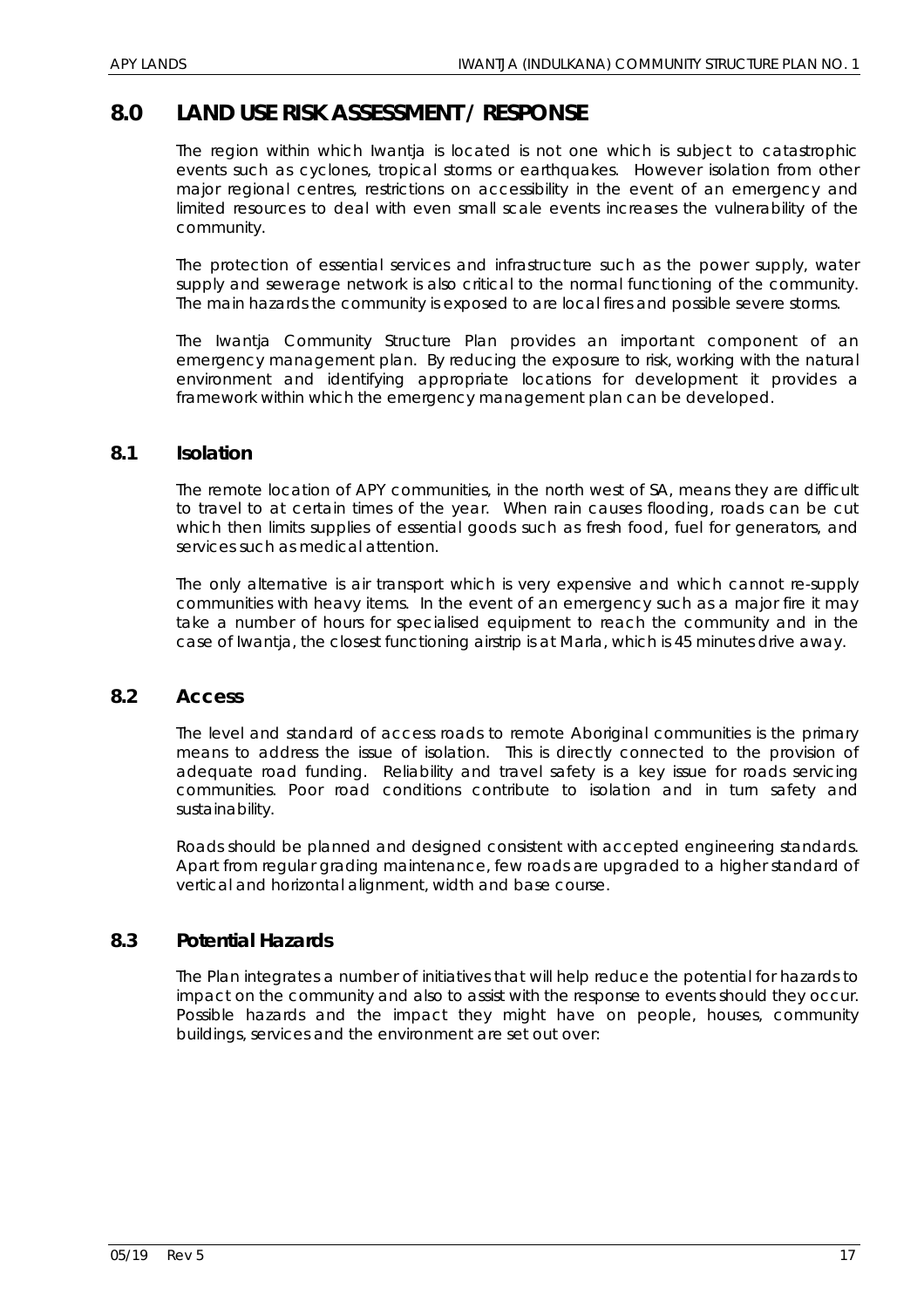| The Impact of Hazards      | Hazards and What They Might Affect |               |                           |  |
|----------------------------|------------------------------------|---------------|---------------------------|--|
| on:                        | <b>Fire</b>                        | <b>Storms</b> | <b>Transport Accident</b> |  |
| People                     | X                                  | X             | X                         |  |
| Houses                     | X                                  | X             |                           |  |
| <b>Community Buildings</b> | X                                  | X             |                           |  |
| Services                   | X                                  | X             |                           |  |
| Environment                | X                                  |               |                           |  |

The Structure Plan integrates a number of initiatives and recognises existing measures that help reduce the impact of hazards and assists with the response to events should they occur. These measures include:

- A street pattern with a legible and permeable layout and which allows rapid access in the event of an emergency;
- Avoidance of areas for future development which have the potential to be affected by flooding;
- Location of the waste management area away from the community as a protection from fire and to protect the water catchment areas;
- Location of sewerage ponds away from the community and within a fenced compound to discourage unauthorised access and possible contamination of water catchment areas;
- Avoidance of any future housing within the buffer area of the sewer pumping station;
- The diesel generators to be retained as an emergency backup in the case of a breakdown with the future power connection to the Umuwa power station;
- Good access to the Stuart Highway in the case of an emergency and for medical evacuation;
- Water bores located away from areas of development to protect the groundwater source catchment areas;
- Dust reduction initiatives including the proposed road sealing and increased landscaping; and
- A fire truck and overhead water tanker filling points exist in the community, however it is noted that the fire truck is in need of repairs. In the case of a major fire the community would be reliant on equipment based 50kms away in Marla.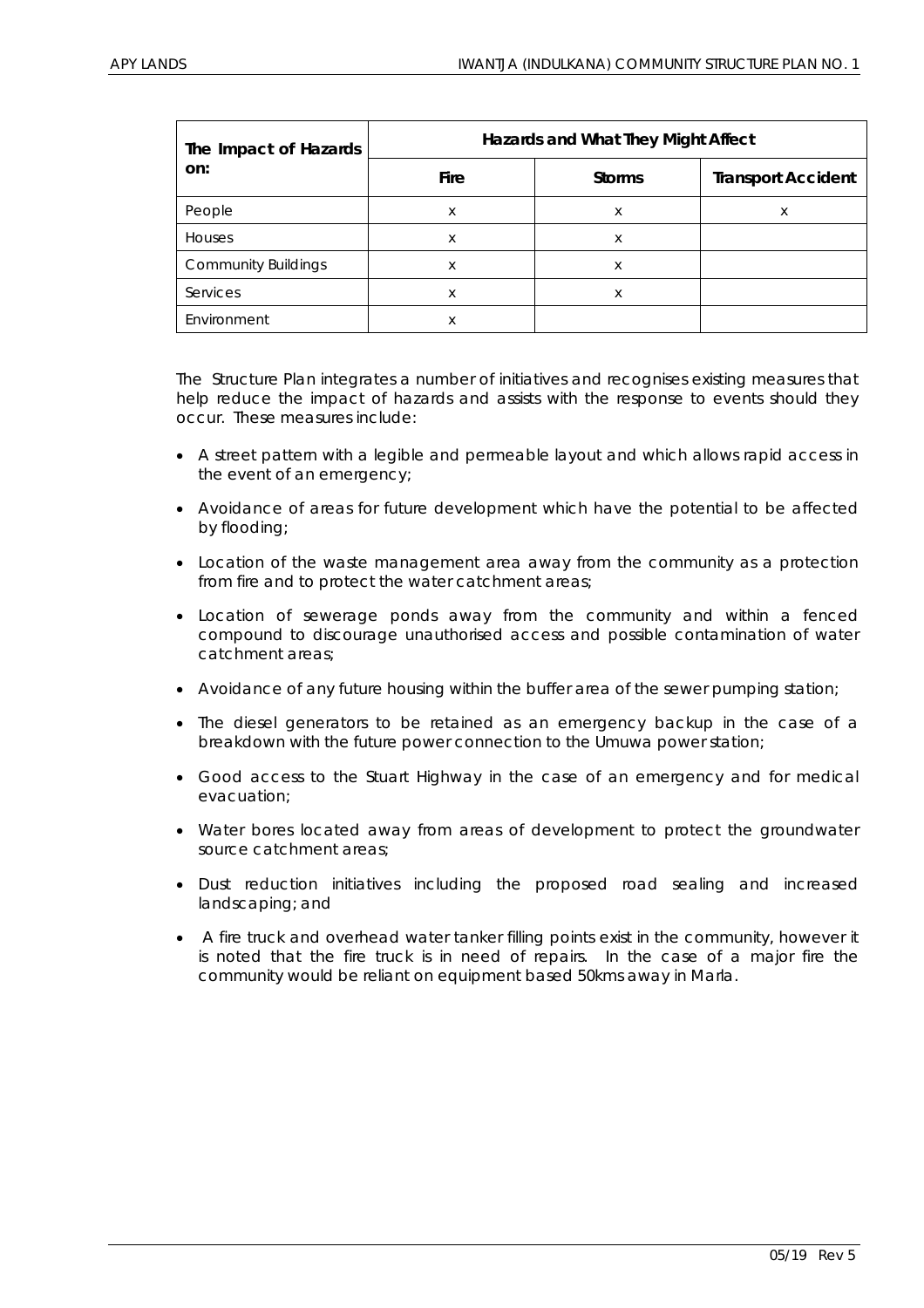# **STRUCTURE PLAN**

# **1.0 STRATEGIC DIRECTION**

# **1.1 Community Aspirations or Vision**

During the visits to Iwantja discussions were held with community members to develop the Community Structure Plan. It was explained that the Structure Plan makes provision for future development, making sure that buildings and activities are put in the right place so the people who live in the community can be safe and healthy.

It was explained that, although the Community Structure Plan is not a management plan and does not incorporate a financial program to undertake the desired improvements, it can assist the development of these strategies. The Plan relates primarily to future building and infrastructure works and will also assist with the consideration of measures for the ongoing sustainability for the community.

In addition to the views and aspirations of the community members, discussions were also held with the administrative staff, APY and AP services, government agencies and service providers regarding their existing and future programs to fund housing, facilities and infrastructure.

The types of issues raised included:

- Where should new houses go? Do we need different areas for different families?
- Where should we put noisy or smelly activities?
- Are the roads safe? Where do the trucks go?
- Where does the drinking water come from and how can we look after it?
- Is there flooding here?
- How should we look after visitors?
- Should there be more parks or meeting places?
- Are there 'no-go' areas?
- Are there places for young people and old people?

Responses to these matters were incorporated into the draft plans and were modified following further discussion with the stakeholders. The aspirations for the community were tempered by their knowledge that there are only modest amounts of funding available for development. In addition, budget timeframes set for the community are often short term and there are limited opportunities for community members to influence decisions on funding.

Concerns were raised about the living conditions and it is apparent that there is overcrowding within the existing housing and that much of the housing stock requires upgrading. Some additional housing sites can be found within the existing residential areas however areas for future housing expansion are required.

The community is well established as a centre for arts and crafts and produces an eclectic and vibrant mix of works which are highly regarded. While the art and craftwork are largely undertaken by the women it is proposed that more men will be encouraged to become involved in future.

# **1.2 Strategic Direction**

It is anticipated that Iwantja will continue to grow with facilities improving in response to the local needs. Community members will maintain ties to the surrounding Country which holds their dreaming stories and is of great cultural significance to them.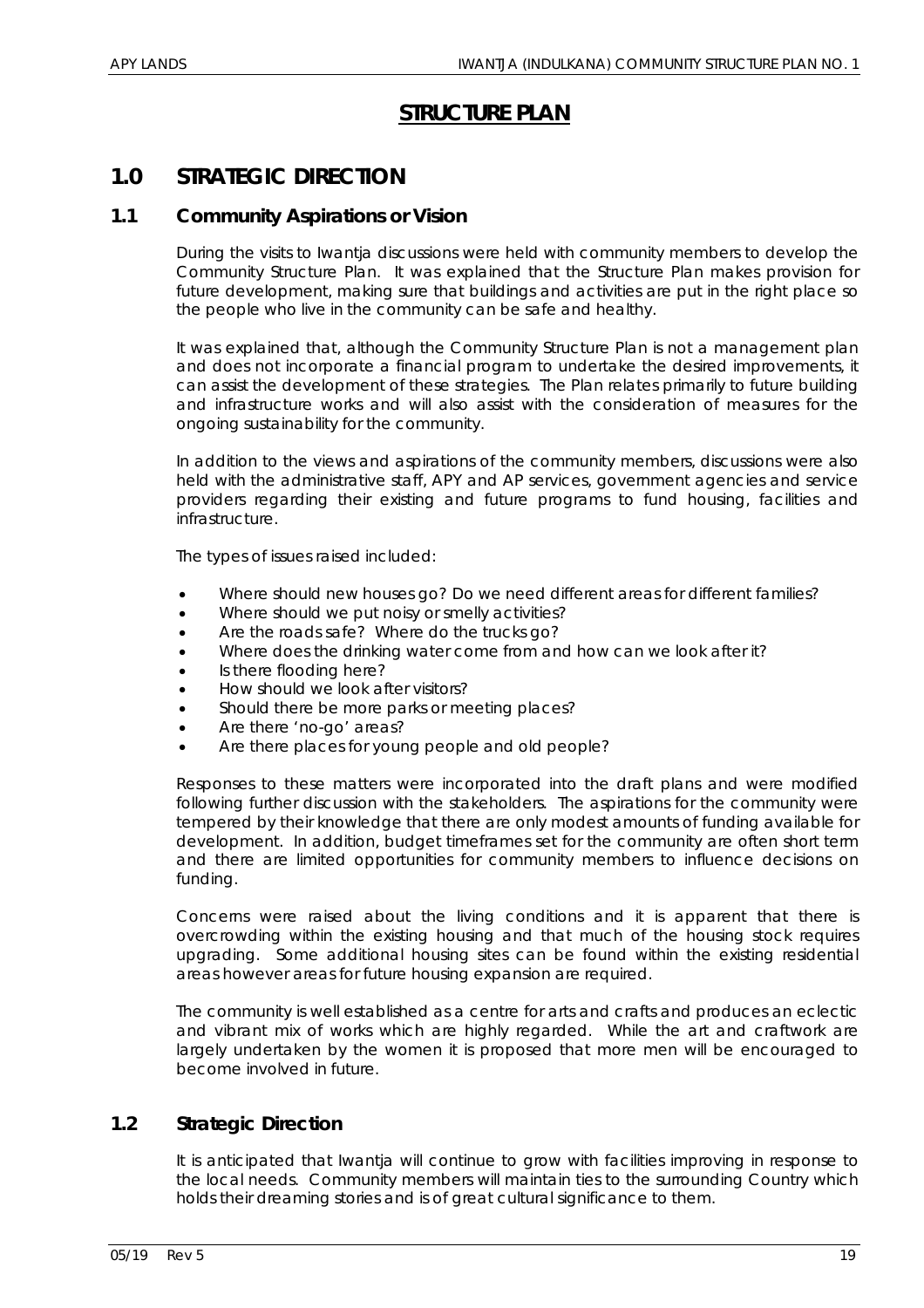The location of the community on the eastern edge of the Lands close to the Stuart Highway provides the potential for the expansion of commercial activities associated with the Iwantja Arts Centre. Consideration is currently being given to having a retail outlet at Marla to get wider exposure for the works being produced and to increase the income of the community members.

The connection of Iwantja with other communities within the Anangu Pitjantjatjara Yankunytjatjara Lands will continue to be highly significant. In addition to cultural, family and sporting ties there are also issues associated with the provision of services such as health, education, administration, infrastructure provision and business that will ensure a strong bond between Iwantja and the other communities on the APY Lands.

Reliance on various State and Federal agencies for funding and as a source of income and changes in policy approaches has led to uncertainty about the medium to longer term sustainability of the some of the communities in the APY Lands. These issues have an impact on population levels, service provision and the capacity of families to remain in the smaller remote communities. As such the structure plan needs to have the flexibility to accommodate a range of growth scenarios.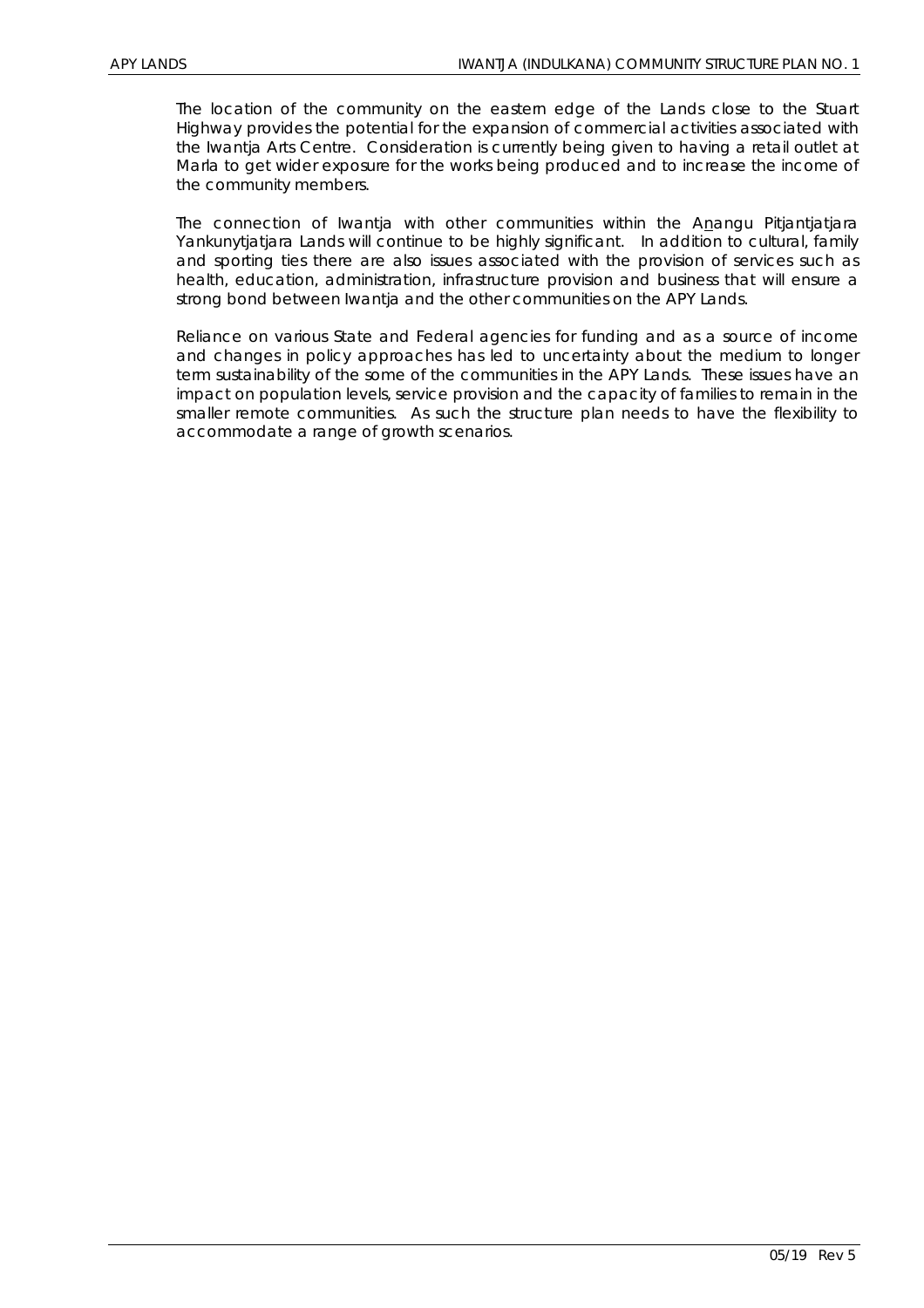# **2.0 FUTURE DEVELOPMENT**

This section of the report describes the Structure Plan for Iwantja. The plan is included as **Figure 1** Iwantja Community Structure Plan.

# **2.1 Options Considered**

The layout of the community that has been established provides a robust and functional framework for the existing dwellings and facilities. It also allows for the future expansion of the community to occur over time in a manner that provides a number of development options. Discussions with the community representatives have not indicated any desire to depart from the established layout of the community.

There have been no physical constraints identified that would necessitate the consideration of alternative sites for the community or would prevent the expansion of the community through incremental growth. This approach will also minimise the costs involved with the extension of infrastructure. Although there is a limit to the availability of elevated flat land the current supply will not place any constraints on the development of the community over the life of this plan.

A preference for some housing sites away from the established area of Iwantja was expressed. However the high cost of extending infrastructure, the need to fully utilise existing facilities and the relatively uncrowded existing housing areas makes it impractical to explore these options at this time. In addition there are a number of existing vacant serviced lots in different localities and options for future housing sites in discrete areas on the periphery of the community.

These issues also apply to the location of future community facilities. Sites that are centrally located will present less problems and lower costs for the extension of services and will be more accessible.

The compact layout of the community and permeable street pattern also has the benefit of encouraging people to walk rather than drive to neighbours' houses, the office, store and other facilities. A 400 metre or 5 minute walk catchment area is shown on the structure plan to assist with the consideration of the location of future facilities.

The Structure Plan provides for additional infill housing sites in a pattern and at a density which matches that of those already established. In the longer term, additional housing sites may be taken up on the sites of demolished older houses and in the abutting vacant areas to the south, east and west of the community.

# **2.2 The Structure Plan**

The Structure Plan has been prepared from an assessment of the site's physical and environmental characteristics, existing infrastructure, regard for the population demographics and constraints (physical, servicing). These factors have guided the form of the plan.

#### **2.3 Land Use Sites**

The Plan allocates land use sites throughout the area of the community and provides for objectives for each use type and development guidelines to help in the control of the scale and location of buildings on each site.

The Plan identifies preferred locations for land uses. Land use sites include: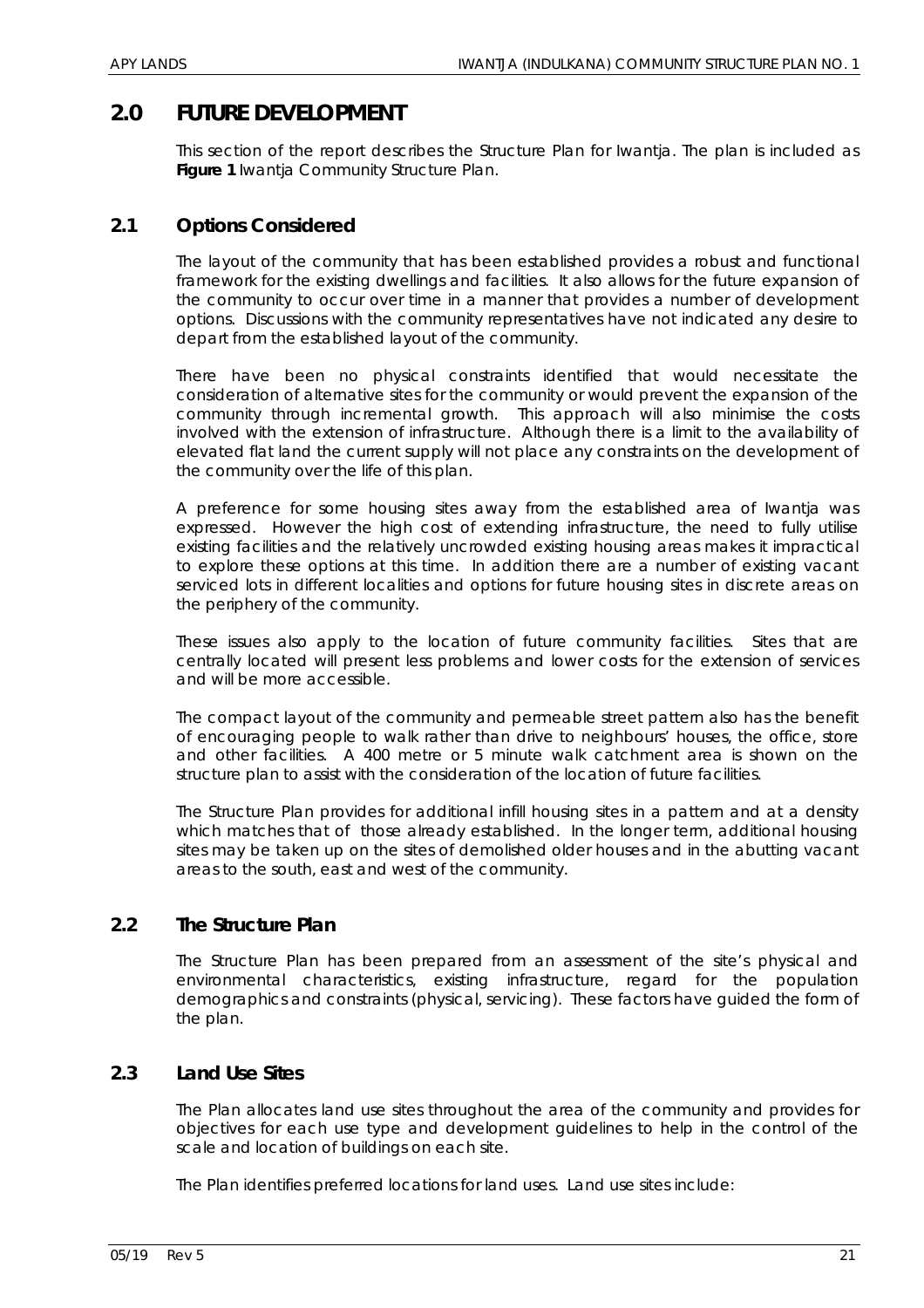- Housing
- Community Purposes
- **Commercial**
- Industry/Utilities
- Parkland/Recreation/Rural

Where an alternative land use is proposed for a site the Community Council may proceed to consider the suitability of the use taking into account the Planning Objectives and Development Guidelines for land uses set out in the Background Report.

## **2.4 Buffers**

The Structure Plan contains buffers as a means of providing separation from incompatible uses or from those that generate noise, smells or other emissions. The buffers also provide protection for sensitive uses or facilities. The following land use buffers are identified in the Plan.

- The existing power station located on the south side of the community has a buffer of 200m. It is proposed that the new generator located at Umuwa will supply power to the community within the next 12 months.
- The sewer pump station has a 200 metre buffer. The pump station has been known to break down at times which results in raw sewerage overflowing into this area; this is a health hazard and creates and unpleasant living environment. It is noted that the aged person's accommodation and a single dwelling are located within the buffer area; it is recommended that no further housing be located within the buffer area.

The area in the vicinity of the creek approximately 200 metres north of the community is, based on anecdotal evidence, affected by flooding. It is recommended that no further development occurs in this area.

Development within the sloping ground surrounding the community would entail additional costs in the provision of infrastructure and in the development of services and buildings. As such development is not recommended in these areas.

#### **2.5 Street Network**

The structure plan provides for a future extension of the road network to make additional house sites available. No major new roads are proposed. The existing grid layout lends itself to an extension of the current semi formal layout. Additional roads in future can be accommodated as extensions to the existing network. It is intended that the roads within the community will be sealed.

#### **2.6 Housing Areas**

The under-provision of housing is a common problem throughout the lands. While the structure plan does not provide access to funds it does identify future development areas which are acceptable to the community where housing can be established in the most cost effective manner.

Funding is currently available for five new houses to be built. There are approximately 12 existing vacant serviced sites scattered throughout the community which provide a number of options for locating the housing.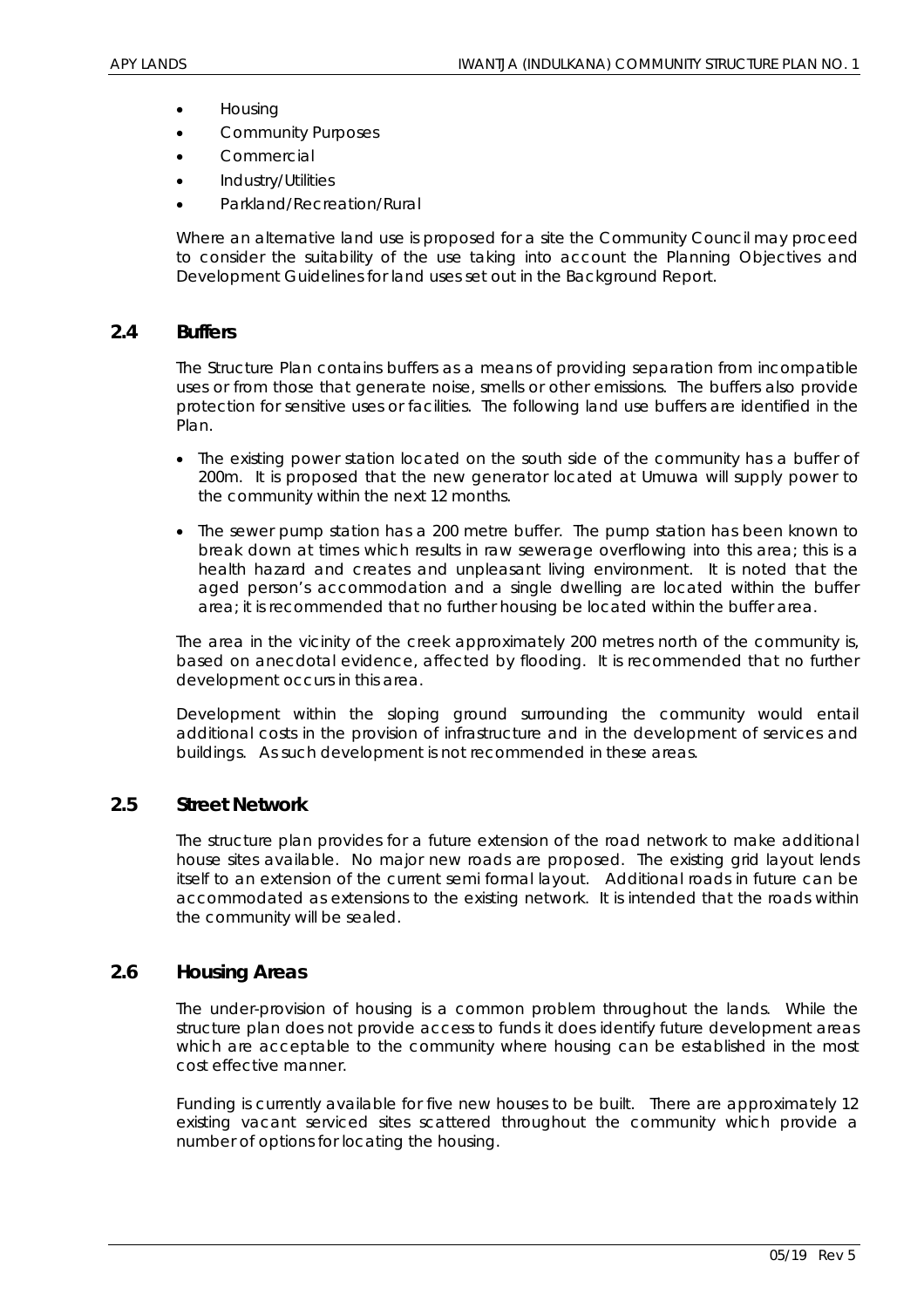In addition there are areas suitable for housing which could accommodate at least 16 future dwellings on relatively level sites to which services could be extended to the east, west and south of the community.

A need has been expressed for additional aged person's housing. The current site contains accommodation and cooking facilities however it is poorly located at the bottom of a hill making it difficult for the Elders to walk to the shop, health clinic and other facilities. It is also located within an area that is potentially exposed to flooding. It is recommended that future aged person housing be located on one of the available sites within the elevated area of the community.

# **2.7 Community Purpose Sites**

The Community Purpose sites on the structure plan, which include the administration building, store, school, church, arts centre and police facility are capable of being upgraded or expanded as demand arises and funding becomes available.

No significant changes are proposed for these facilities. At the arts centre a child care centre is to be built at the rear of the building and a shade structure is proposed for the school basketball courts.

It is not proposed that the existing derelict church building would be replaced with another similar structure however the community has expressed a desire for the existing open air structure to be improved.

# **2.8 Parks and Recreation**

The community has identified a need and reserved a site for an indoor recreation centre. The building is to accommodate indoor basketball, other sports and community meetings and is to be built between the store and the school. A source of funding for the building has yet to be identified.

The existing small youth centre on the western edge of the community is currently being refurbished to accommodate a gym, toilets and other recreation facilities for young people. It is also proposed that cooking facilities will be provided here for children.

Community members have already initiated a successful tree planting program which has provided shade and some protection from winds. This will be continued in future.

# **2.9 Visitor Camping**

The current housing situation has resulted in some visitors and residents camping out in the bush to the south east of the community, it is anticipated that even with the new houses being provided, some people will continue to camp in this area. It is proposed that ablution facilities and power will be extended to this area to help improve the conditions of those living here.

There are no formal camping areas designated for short term visitors attending sporting and cultural events. It is proposed that ablution facilities would be provided between the football oval and the access road into the community to assist with the accommodation of those attending sporting events and other short stay visitors.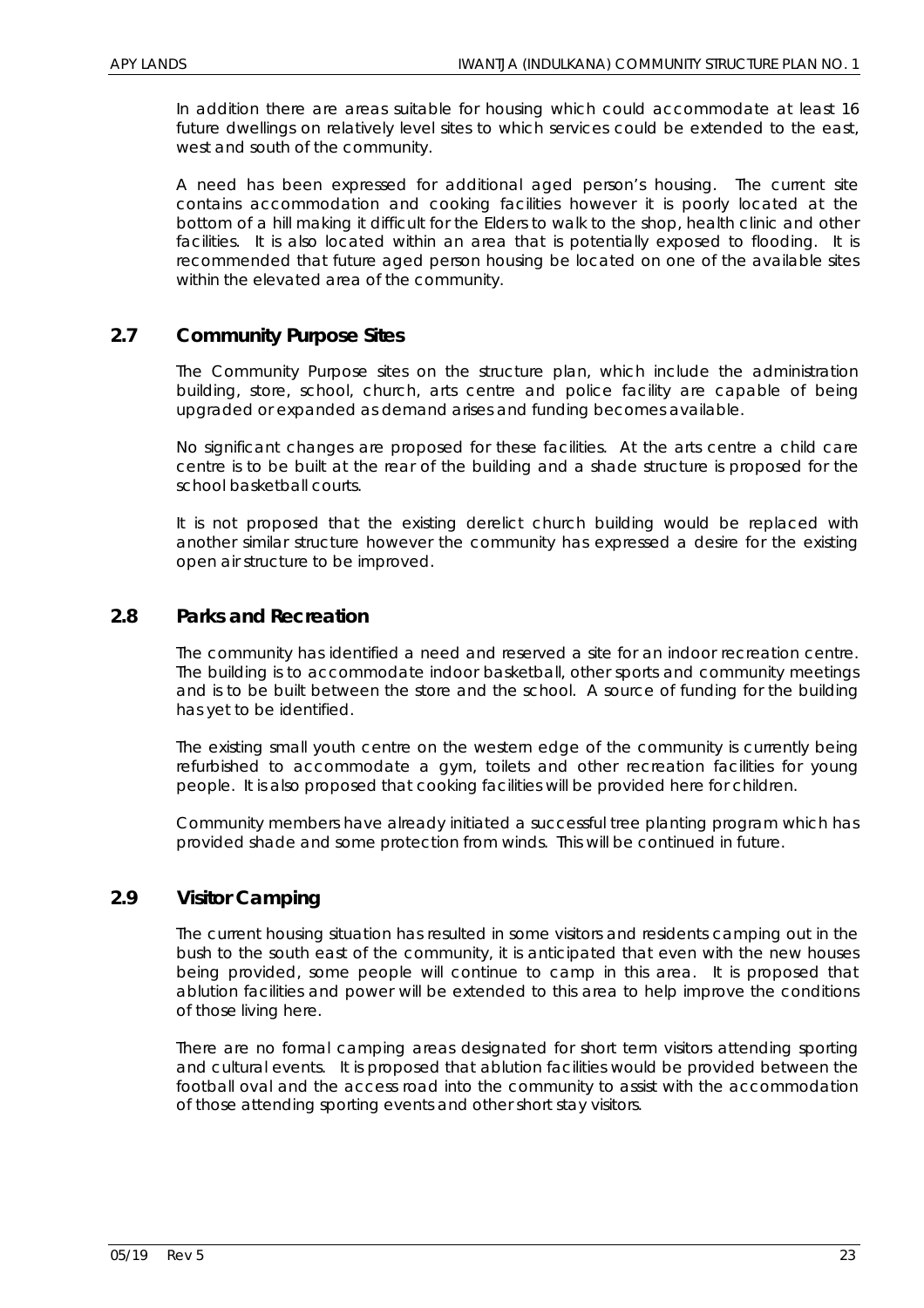#### **2.10 Light Industry**

At this time there are no commercial activities of this nature in operation at the community. There is a workshop and compound adjacent to the power generator building which houses CDEP equipment. The potential exists for the existing activities to be expanded over time.

## **2.11 Waste Management**

It is not proposed that the waste management area which is located approximately 1.5kms east of the community would be redeveloped. The facility has the capacity to accommodate the waste disposal needs of the current and future population however attention is required to ensure that the waste is contained at the site through regular infilling.

## **2.12 Agriculture**

A vegetable/market garden is proposed for the site of the old football oval a few hundred metres to the south of the community. The pipeline from the water bores and power lines abut this site and will provide for the reticulation of the area.

It is proposed that lucerne pastures will be established in the area to the south east of the aerodrome utilising water from the sewerage ponds.

| <b>Issue</b>                                 | Response                                                                                          | <b>Upgrading Proposals</b>                                                   |
|----------------------------------------------|---------------------------------------------------------------------------------------------------|------------------------------------------------------------------------------|
| There is a need for<br>additional housing.   | Limited funding for new<br>housing. It is anticipated                                             | Some existing housing stock requires<br>upgrading / replacement.             |
|                                              | that the demand for<br>housing will continue to<br>grow.                                          | Five additional houses have been funded.                                     |
| Limited recreation<br>facilities.            | Funding is available for<br>some improvements.                                                    | The youth centre is being upgraded and<br>refurbished.                       |
|                                              |                                                                                                   | A new indoor recreation centre is proposed.                                  |
| Dust generation from<br>unsealed roads.      | Sealing of the roads.                                                                             | Investigations are currently underway<br>regarding the sealing of the roads. |
| Additional<br>landscaping required.          | Limited funding for works.                                                                        | Continuation of the landscaping program is<br>proposed.                      |
| Noise from generator.                        | Limited capacity exists to<br>modify the existing facility.                                       | Power to be sourced from Umuwa within<br>the next twelve months.             |
| Need for additional<br>community facilities. | Lack of facilities in the<br>visitors camping areas.                                              | Provision for camping ablution facilities near<br>the football oval.         |
|                                              |                                                                                                   | Ablution and power proposed for long term<br>camping area.                   |
| Commercial facilities.                       | Potential to increase the<br>exposure and expand the<br>operations of the Iwantja<br>Arts Centre. | A retail outlet for the Centre is proposed for<br>Marla.                     |

## **2.13 Development Issues**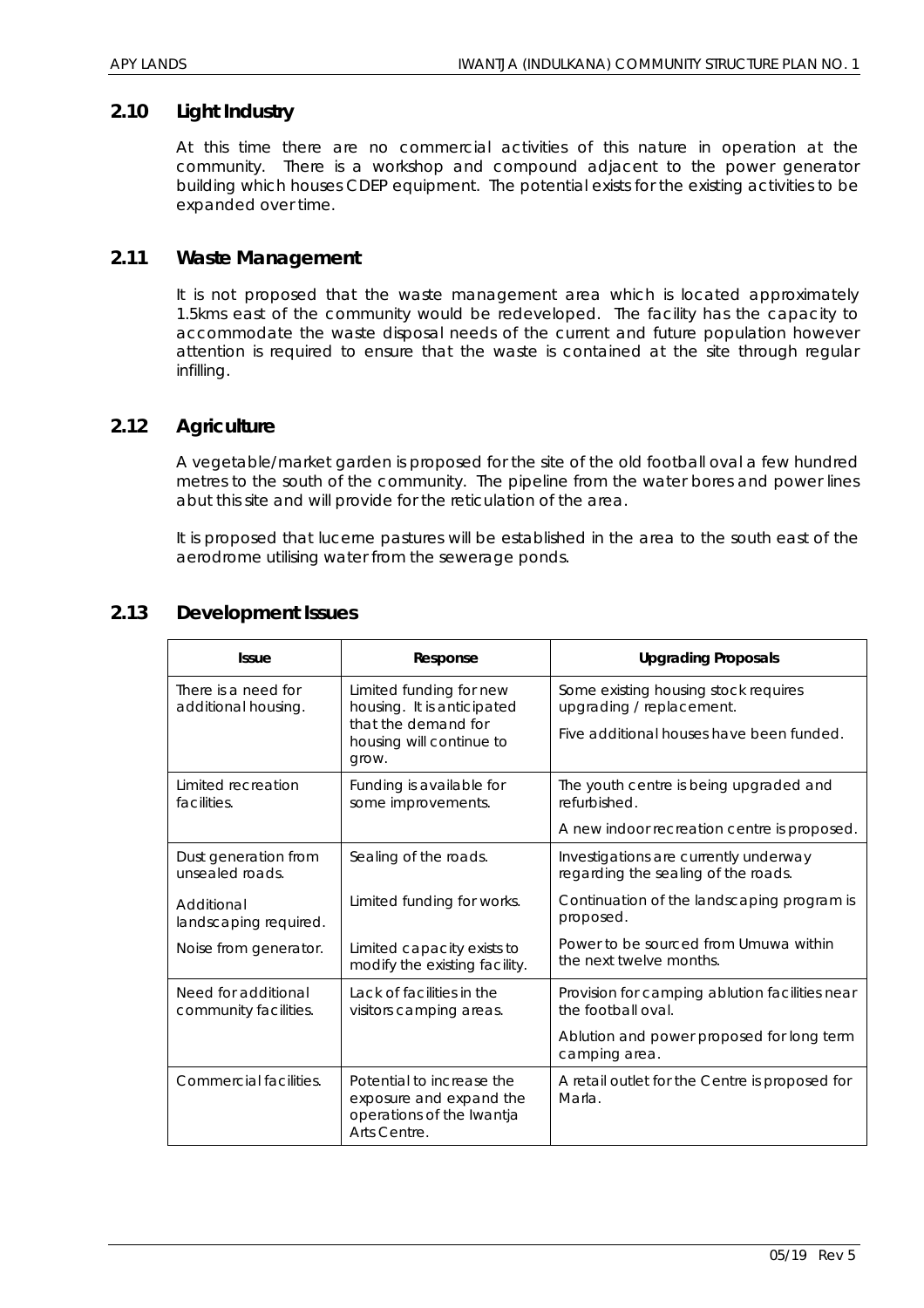# **2.14 Service Upgrades**

#### *2.14.1 Water*

Any new development should take into account the limitations of the water supply. No new bore sites have been identified; resulting in an unknown future water capacity.

With regards to the infrastructure, potential house sites were identified at the southern end of the community near Mt Chandler Drive. These sites are served by a ring main; however individual house connections would be required. In this case, all new water mains should be installed in accordance with the SA Water 'Water Supply Construction Manual'. Standard offsets to lot boundaries should follow the alignments nominated in the manual wherever practicable.

#### *2.14.2 Sewerage*

The ponds are fairly full. If future development is planned, a detailed look at the capacity of the ponds would be required or perhaps investigation of a managed scheme to reuse the treated sewage.

The potential house sites to the south of the community could be serviced by the existing reticulation system as they are located on the way to the sewage ponds, and thus the reticulation system would be fairly deep at this stage. The capacity would need to be examined in more detail. Should there be any new installation of sewerage services, these should be done in accordance with the SA Water 'Sewer Construction Manual'.

#### *2.14.3 Power*

ETSA maintain the electricity reticulation system and keep a record of power outages and power use. It was indicated that there was capacity for further use in the current system and in the future supply coming from the central power station at Umuwa.

# **2.15 Development Priorities**

It has been possible to gauge some of the Community's objectives, special needs and requirements through discussions with Iwantja Community Council, the Chairman, and the Municipal Services Officer. It should be noted that it will be essential to upgrade infrastructure prior to any new housing or community facilities being developed.

#### **Immediate Priorities (0 – 1 years)**

- Generator to be replaced with power from Umuwa.
- Ablution and power facilities to be established for residents camping area.
- Youth centre to be refurbished.
- Landscaping works to be continued.
- Vegetable / market garden to be established.

#### **Medium Term Priorities (1 – 3 years)**

- Five additional houses to be developed.
- Roads within the community to be sealed.
- Indoor recreation centre to be established.
- Child care centre adjoining the Arts Centre to be provided.
- Upgrading of housing stock.
- Camping ablution facilities for short stay visitors.

#### **Long Term Priorities (3 – 5 years)**

• Upgrading of infrastructure as required.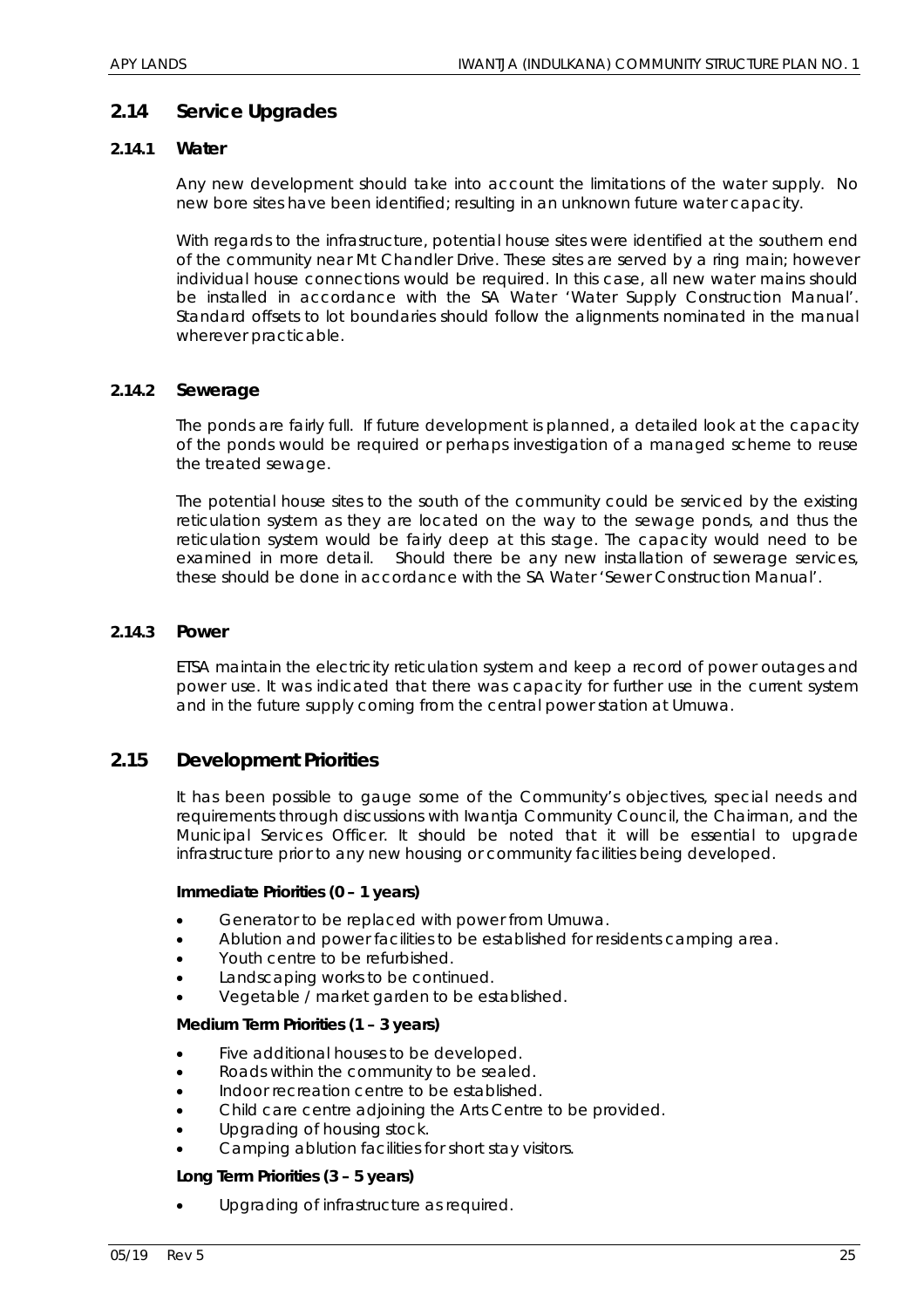• Additional housing as required.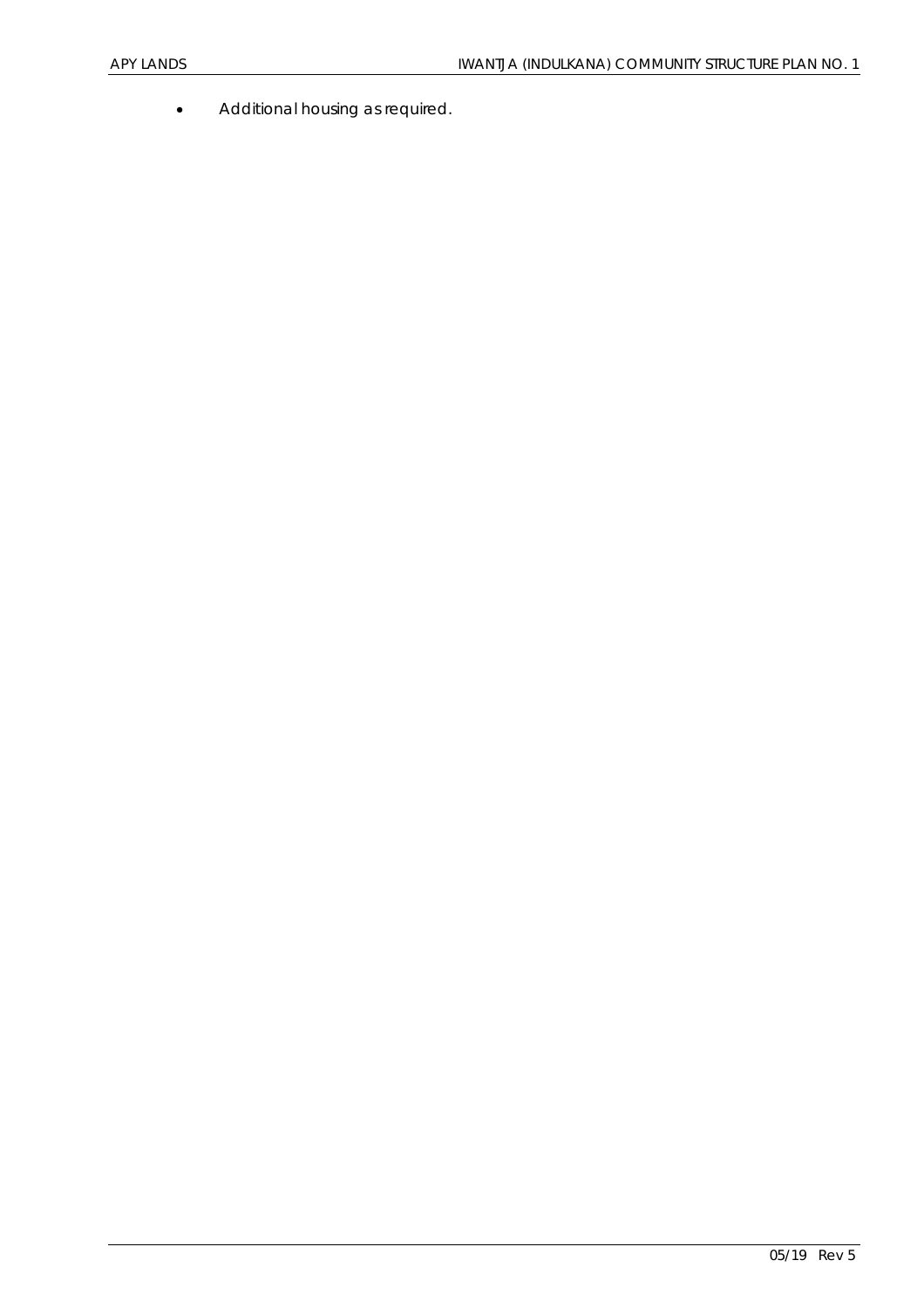# **3.0 POLICY AND ADMINISTRATIVE CONTEXT**

# **3.1 Strategic and Statutory Planning Context**

In South Australia, there are over 100 Aboriginal communities, many of which are located on land vested in the Anangu Pitjantjatjara Yankunytjatjara under the Pitjantjatjara Land Rights Act 1981. These communities are outside local government areas planning controls.

The Development Act 1993 provides an assessment process for planning and building throughout the state. It also provides for development plans at a regional and Council level, against which development applications are assessed.

In the case of communities outside local government areas, the Development Assessment Commission must approve any development or building work. The Development Assessment Commission receives development applications from a range of sources associated with Aboriginal communities, including the Office for Aboriginal Housing and contractors. It involves the owners of the land to ensure building plans have the agreement of the relevant community.

# **3.2 Land Not Within a Council Area (Far North) Development Plan**

The Iwantja community is located within the Land Not Within a Council Area (Far North) Development Plan Area. The following policies for Far North South Australia apply across the area.

#### *3.2.1 Form of Development*

**Objective 2:** Protection of the environment and minimization of conflict between recreation, tourism and other uses of land.

**Objective 4:** The economic, social, and cultural interests of the Aboriginal communities safeguarded.

Outside of mining, administrative and service centres, Aboriginal people with traditional ties to the land make up the majority of the population. Provision needs to be made to improve the economic resource base for Aboriginal communities and to protect their culture and heritage.

Development should, whenever appropriate, make special provision to improve the balance and stability of the population and to improve the cultural and economic prospects of affected communities. This will require that all communities and in particular Aboriginal communities, be consulted on all developments which would significantly affect their livelihood, lifestyle or traditional interest in the land. When assessing proposed developments emphasis must be placed on the social impacts as well as other environmental impacts.

**Objective 5:** Industrial, commercial, tourist and residential development restricted to recognised settlements, so that such development can be efficiently provided with services and interference with pastoral, mining and conservation interests is minimized.

**Objective 6:** Development which meets adequate standards for public safety, convenience, economy and amenity.

**Objective 7:** The coordinated provision of roads, public facilities and services in a manner which optimises the use of resources and public funds.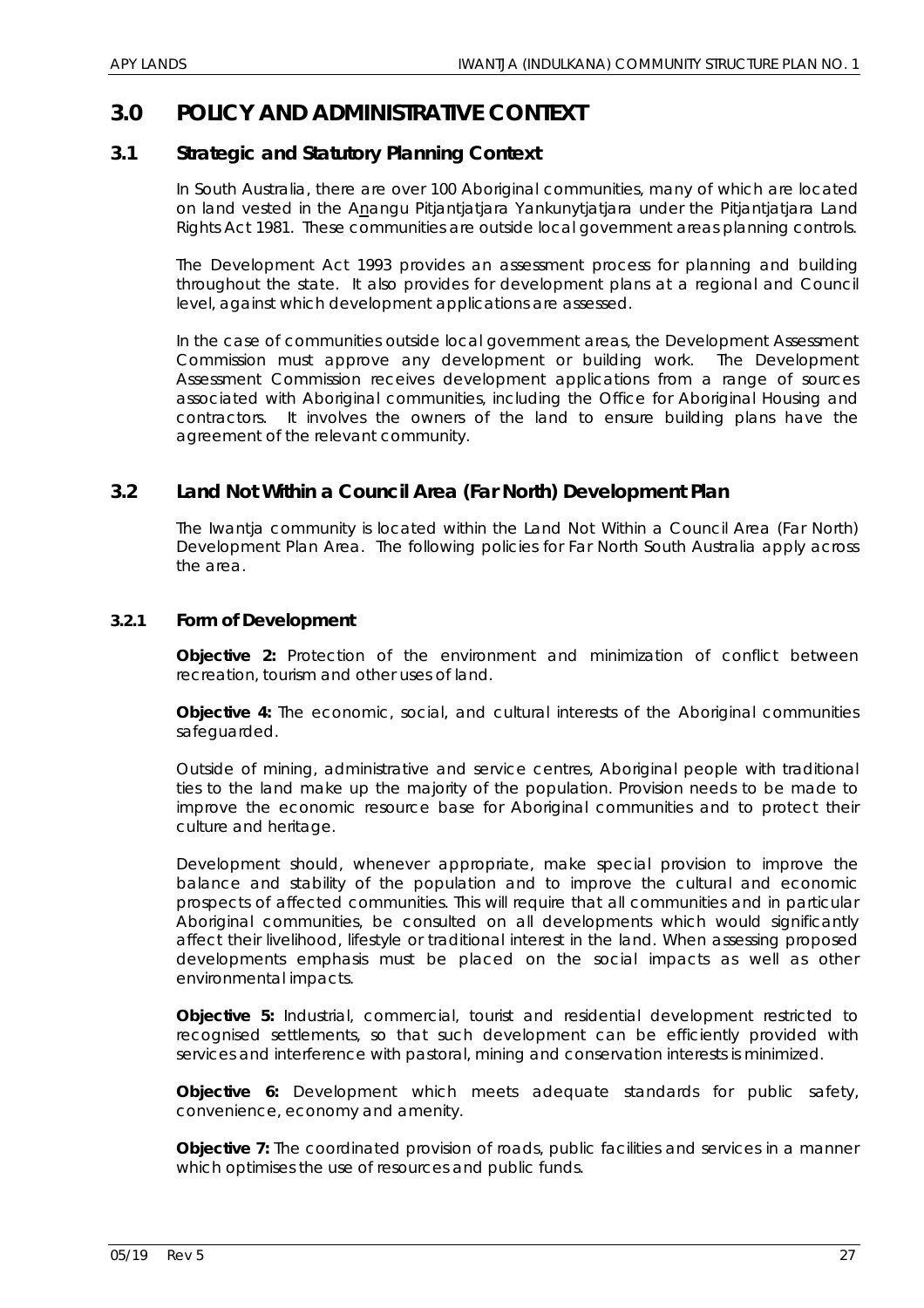The development of community facilities at new settlements in proximity to existing settlements should be integrated to achieve the best use of resources. As the provision of services, such as electricity, water, sewerage and roads, is very expensive in remote areas, design guides and other means should be used to encourage development which makes the optimum use of available resources.

#### *3.2.2 Waste Disposal (Landfill)*

**Objective 8:** The orderly and economic development of landfill facilities in appropriate locations.

**Objective 9:** Minimization of environmental impacts from the location, operation, closure and post management of landfill facilities.

#### *3.2.3 Conservation*

**Objective 11:** The identification and management of areas of heritage value or special environmental significance.

The Far North contains many areas, sites and structures which are worthy of preservation. These range from specific localised items, of geological, palaeontological, cultural, archaeological or historical importance, to large areas of sacred, scenic, wilderness, habitat, or other special environmental significance. Because of the vastness and remoteness of the area, many have yet to be identified. Land and development should be managed in a manner which protects the heritage and environmental significance of these items in the long term.

**Objective 12:** The retention of environmentally-significant areas of native vegetation.

**Objective 13:** The retention of native vegetation where clearance is likely to lead to problems of soil erosion, soil slip and soil salinization, flooding or a deterioration in the quality of surface waters.

**Objective 14:** The retention of native vegetation for amenity purposes, for livestock shade and shelter and for the movement of native wildlife.

#### *3.2.4 Telecommunications Facilities*

**Objective 18:** Telecommunications facilities provided to meet the needs of the community.

**Objective 19:** Telecommunications facilities located and designed to minimise visual impact on the amenity of the local environment.

Telecommunications facilities are an essential infrastructure required to meet the rapidly increasing community demand for communications technologies. To meet this demand there will be a need for new telecommunications facilities to be constructed.

#### *3.2.5 Renewable Energy*

**Objective 23:** The development of renewable energy facilities, such as wind and biomass energy facilities, in appropriate locations.

**Objective 24:** Renewable energy facilities located, sited, designed and operated to avoid or minimise adverse impacts and maximise positive impacts on the environment, local community and the State.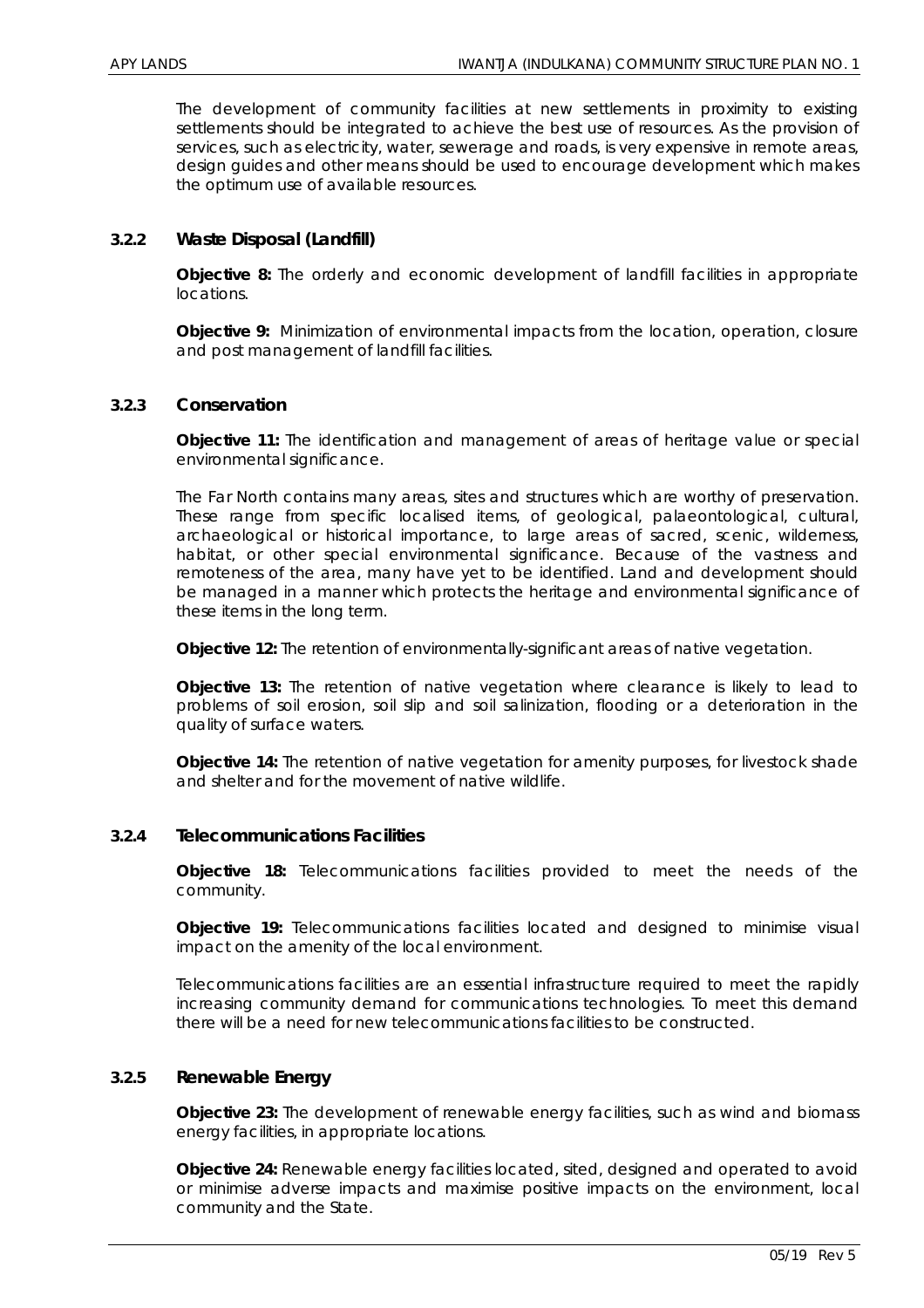# **3.3 Anangu Pitjantjatjara Water Management Plan, May 2002**

The Arid Area Catchment Water Management Board has responsibility for 103,000 km2 that accommodate several large Aboriginal communities. The area is home to a combined population of approximately 2,650 people living in communities within the APY Lands.

The goals of the AP Water Management Plan include:

- Improve knowledge of groundwater resources and implement practices that will sustain groundwater resources.
- Maintain and improve groundwater quality.
- A management recommendation for the purpose of implementing management practices that will maintain the pristine condition of watercourses and surface water.
- Plans for improving community awareness regarding best water management practices.

The Plan makes recommendations for watercourse and surface water management and rehabilitation. It does not contain any specific proposals for Iwantja.

#### **3.4 Natural Resource Management Plan**

The Australian and the South Australian Governments are working together to manage and improve the state's natural resources. The Federal Government Departments of Agriculture, Fisheries and Forestry and the Environment and Heritage jointly administer the Natural Resource Management plan. The Aboriginal Lands Integrated Natural Resource Management Regional Group has been given responsibility for developing and implementing, in consultation with local communities, the Aboriginal Lands Regional Plan for South Australia.

The plan is based on a 'whole of region' approach and addresses significant natural resource management issues incorporating social, environmental and economic problems.

Activities to be undertaken include:

- reducing water pollution and maintaining adequate water supplies;
- cleaning and protecting rock holes for biodiversity and cultural values;
- developing a dust mitigation program for at-risk areas, including revegetation with local native vegetation and stock management;
- developing biodiversity management plans for the Anangu Pitjantjatjara Yankunytjatjara Lands.
- monitoring for native and introduced plants and animals and supporting integrated control of weeds and ferals;
- implementing patch burning for wildfire control and associated benefits.

Some planning has occurred in the Anangu Pitjantjatjara Yankunytjatjara Lands, which has helped to identify priorities for future investments and will provide a guide to similar planning elsewhere in the region to determine how to deliver programs and projects that satisfy the criteria for Natural Heritage Trust funding.

Finalisation of these plans will allow funds to flow to enhance environmental and natural resource standards in the region. The Aboriginal Lands region is therefore well placed to take advantage of these government programs to 2007-08.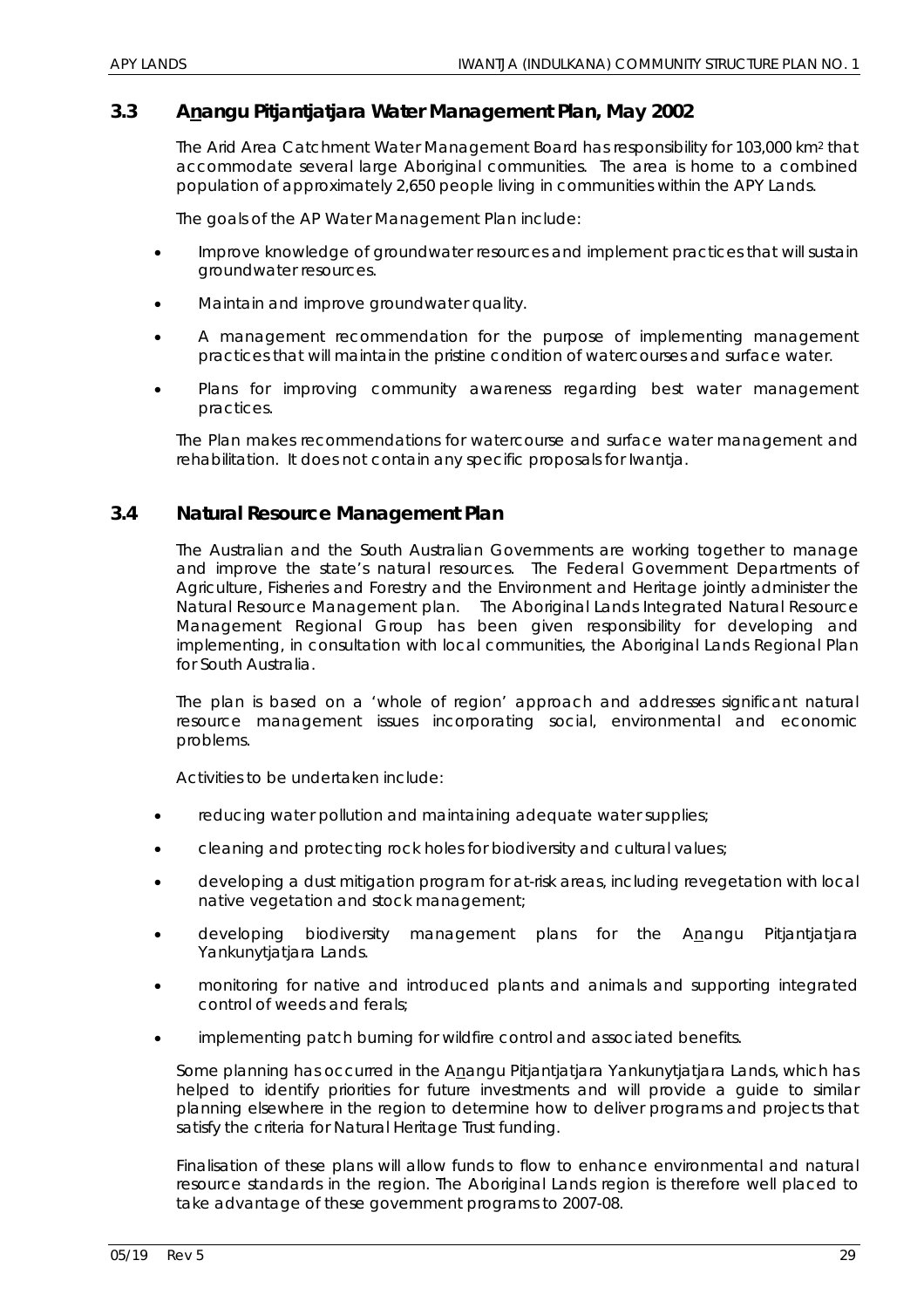# **4.0 IWANTJA COMMUNITY STRUCTURE PLAN - PLANNING OBJECTIVES**

#### **4.1 Form of Development**

- 1. Development should form a compact extension of the Iwantja community.
- 2. Development should not cause undue nuisance, lead to a deterioration in health and living standards nor adversely impact on the environment including the impact on ground water.

## **4.2 Integrated Risk Management**

The approach to the land use planning of the community is to improve risk reduction while addressing requirements for community safety and sustainability. Specific objectives are:

- 1. Development is to be avoided in areas of high risk;
- 2. Development should not result in people having an increased exposure to potential risks;
- 3. Interference with natural processes is to be minimised in order to reduce risk;
- 4. Incompatible uses are to be separated;
- 5. Sensitive land uses and facilities are to be provided with adequate buffers;
- 6. Buffers are to be identified around activities which expose the community to risk;
- 7. New development is to incorporate design measures to facilitate a rapid response in an emergency situation.

# **4.3 Housing Areas**

The objectives for the land in the housing area are:

- 1. To provide relatively unconstrained land while avoiding culturally sensitive locations;
- 2. To provide housing areas convenient to central facilities and amenities;
- 3. To ensure that the design of the housing areas provides for privacy, security and an attractive setting;
- 4. To provide housing areas with appropriate access to power, water, communications and roads;
- 5. To provide housing areas where is there is minimal disturbance from noise and incompatible activities;
- 6. To protect the housing areas from incompatible development;
- 7. To provide for the safety of pedestrians in the design of housing areas.

# **4.4 Community Activity Areas**

The objectives for the land in the community activity areas are:

- 1. To set aside sites for community uses including civic and cultural activities;
- 2. To provide an appropriate location for special activity centres, meeting areas and special interest group activities;
- 3. To provide for educational or training facilities;
- 4. To provide an area where visitors from places other than the community can stay for a short time.

# **4.5 Commercial Activity Areas**

The objectives for the land to be used for commercial purposes are:

- 1. To set aside sites for commercial uses including retail and business activities;
- 2. To ensure that sufficient land is available for vehicle access and parking;
- 3. To provide for areas for people to gather before or after visiting the commercial facilities.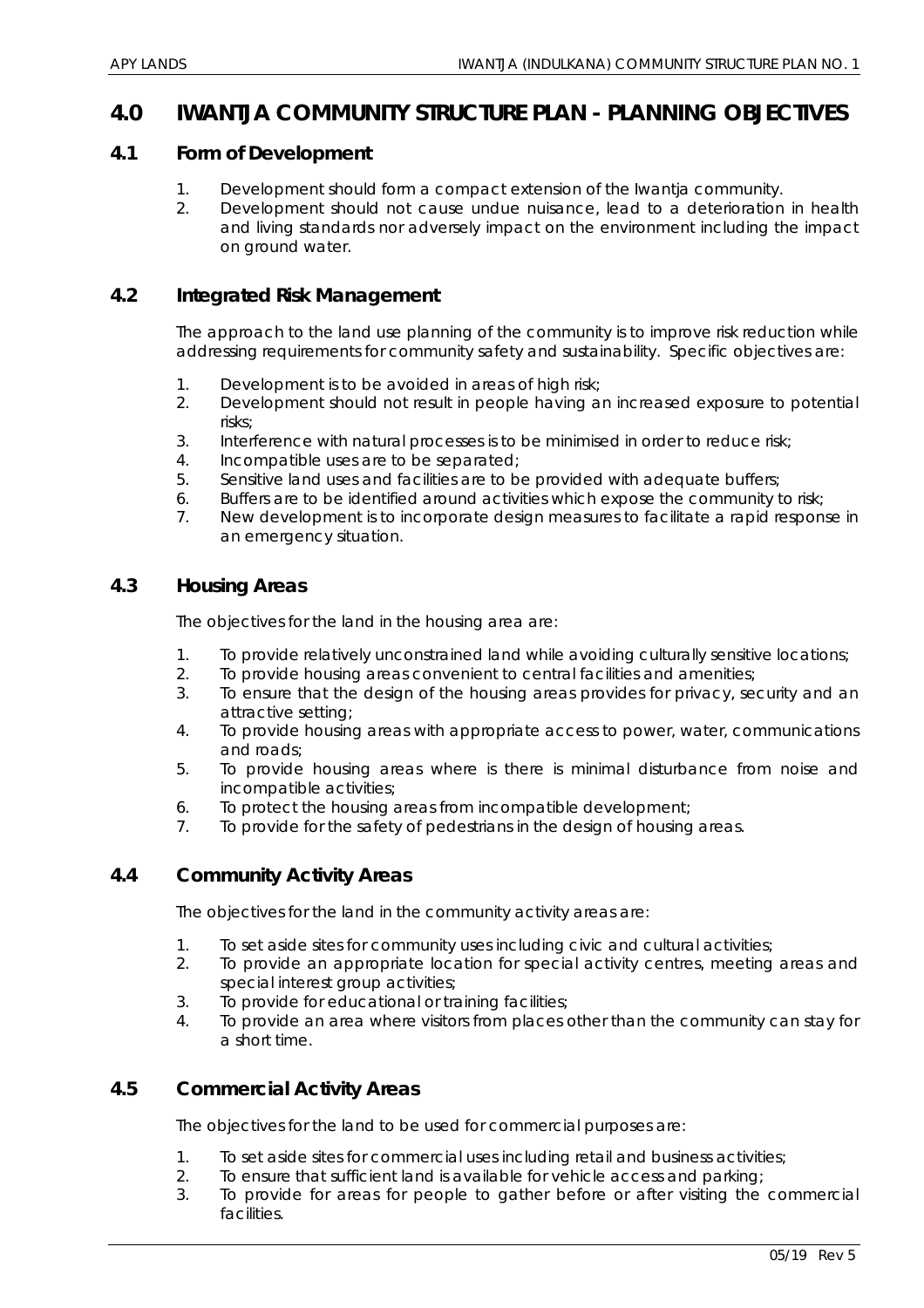## **4.6 Utilities/Industry**

The objectives for the land to be used for Utilities / Industry are:

- 1. To provide secure and strategic locations for utilities and industry;
- 2. To ensure that enough land is allocated to provide for major servicing utilities such as water and power;
- 3. To select sites that are convenient to service and safeguard, but far enough away not to be a nuisance to living areas;
- 4. To ensure that major underground services are protected and not be built over.

## **4.7 Parks/Recreation/Rural**

The objectives for land in the Parks and Recreation area are:

- 1. To provide areas where people can play sport safely;
- 2. Landscape protection;
- 3. To assist in the control of dust;
- 4. To set aside areas for informal and passive uses (sitting, walking, talking);
- 5. To make sure land areas are set aside in the proper location for major recreation uses;
- 6. To make sure that adequate and appropriate land is set aside for formal and active recreation.

## **4.8 Storm Water Management**

Storm water management should address the following:

- 1. Stormwater from properties within the catchment area should be collected and used within the locality of the catchment;
- 2. Stormwater from the area surrounding the community should be managed through the use of ponding banks to avoid large volumes of storm water channelling through the community;
- 3. The flow of stormwater from hard surfaces within the community should be interrupted by changing the ground profile to arrest the flow and assist with the absorption of stormwater.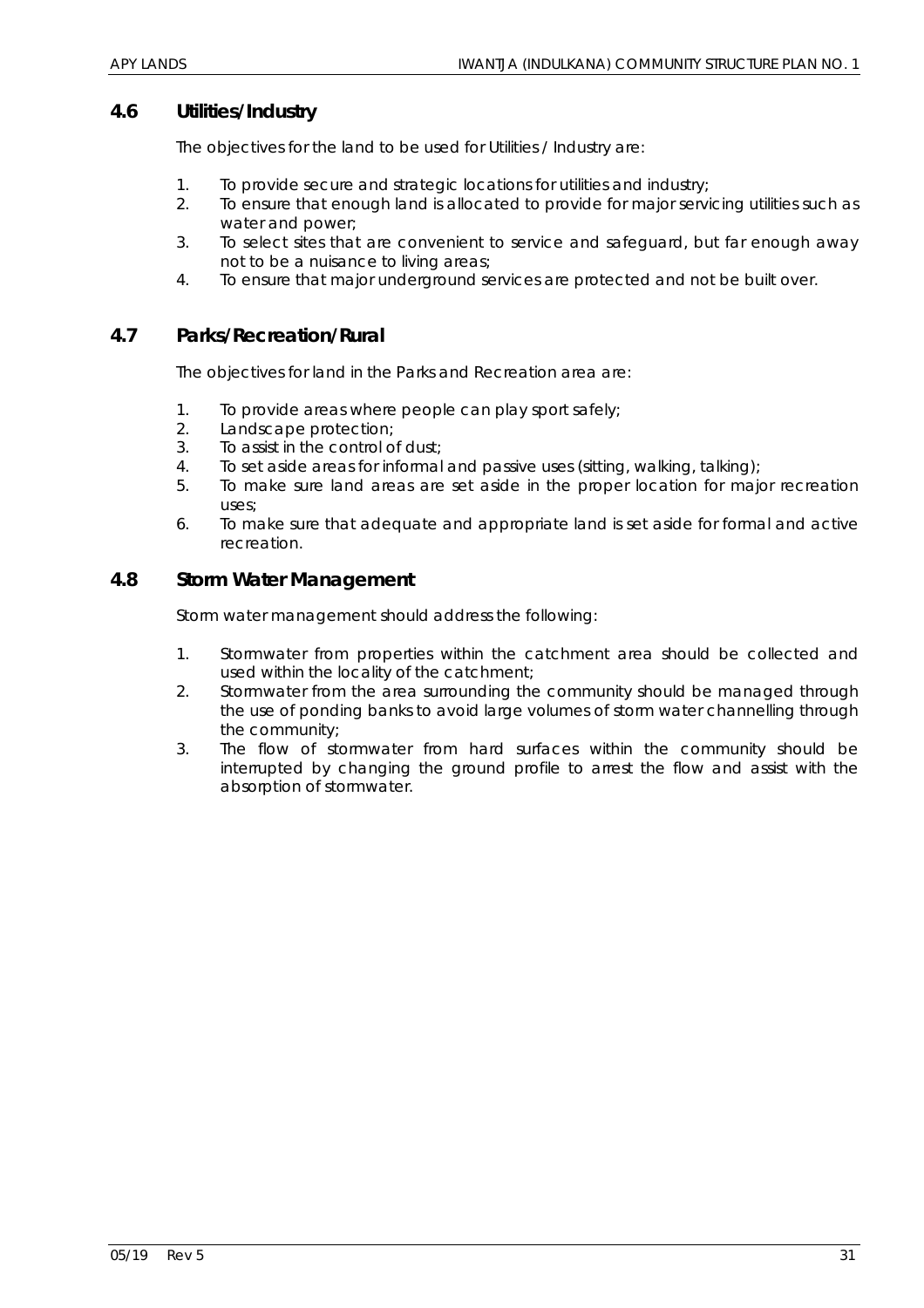# **5.0 IWANTJA COMMUNITY STRUCTURE PLAN – DEVELOPMENT GUIDELINES**

#### **5.1 Integrated Risk Management**

- 1. Development is be avoided in the area to the north of the community where flooding has been known to occur after heavy rains.
- 2. Further development is to be avoided in the buffer area to the sewer pump station which can expose residents to health risks.
- 3. Until the Iwantja is connected to the Umuwa power station the development of housing should be avoided within the buffer area around the current power station.
- 4. Future subdivision design is to facilitate access of emergency vehicles by incorporating interconnected roads and a permeable street pattern.

#### **5.2 House Sites**

1. House sites should be of a sufficient size to meet the family, cultural and environmental needs. As a guide a minimum of 1,000 square metres should be provided for each house site.

# **5.3 Siting of Buildings on House Sites**

- 1. Front building setback distances should be staggered where desirable, but should not be less than 6.0 metres from the front (street) or rear boundary.
- 2. Residential buildings shall be located centrally between the side boundaries. Residences should be located to take best advantage of prevailing cool breezes. Where possible residences should be orientated to overlook community and recreation facilities.
- 3. Preservation of existing trees is important and house siting can be varied to suit the location of trees.
- 4. Rainwater tanks should be provided for each dwelling and community building to reduce the impact of stormwater in the catchment area and provide irrigation to shade trees.

#### **5.4 Stormwater Management**

- 1. To avoid large volumes of stormwater from collecting within the road network sufficient land should be set aside for harvesting stormwater from roads at regular intervals.
- 2. Road verges should be between 5 to 10 metres in width. They should be designed to accommodate the construction of ponding banks and mounds to manage and reduce the amount of stormwater that would other wise flow into the road system.
- 3. Sports ovals and other sporting facilities such as basketball courts and adjoining roads and parking areas can provide an opportunity for water harvesting and to utilise captured stormwater. The water can also be used to irrigate shade trees planted in the vicinity of the sports facilities.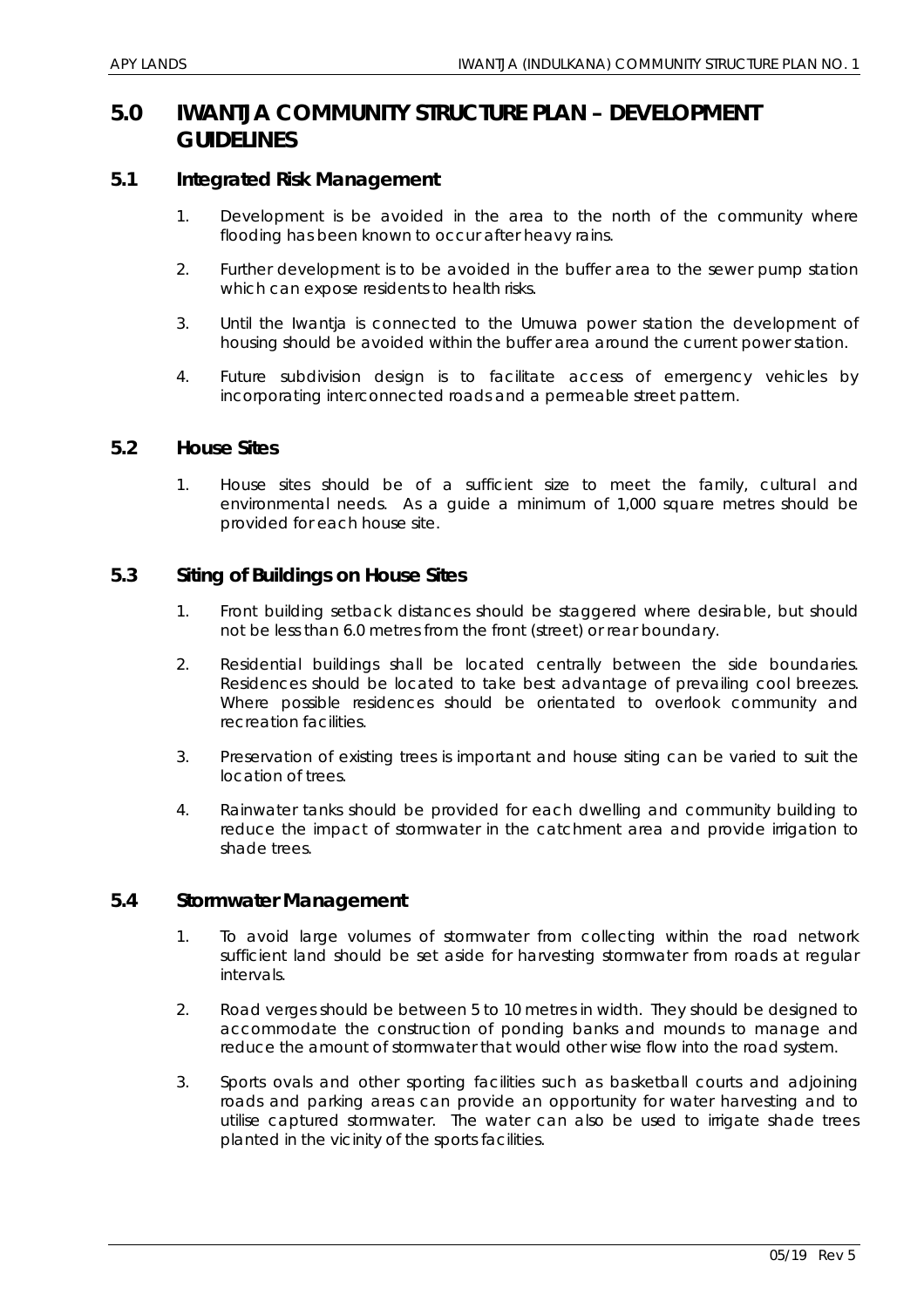## **5.5 Landscaping**

- 1. Landscaping includes the planting and maintenance of trees, shrubs and grass and may also include street furniture, barriers and equipment. Existing trees should be preserved and maintained for shade and screening purposes. Landscaping also provides shade, helps to reduce dust, assists in the control of vehicle movements and creates a more attractive living environment.
- 2. Stormwater collected from roofs and overflow should be used in the maintenance of landscaped areas.

#### **5.6 Fences**

1. All residences shall be fenced along the front, side and rear and shall be to the full perimeter of the lot. No front fences shall be higher than 1.2 metres, unless otherwise approved by the Community Council.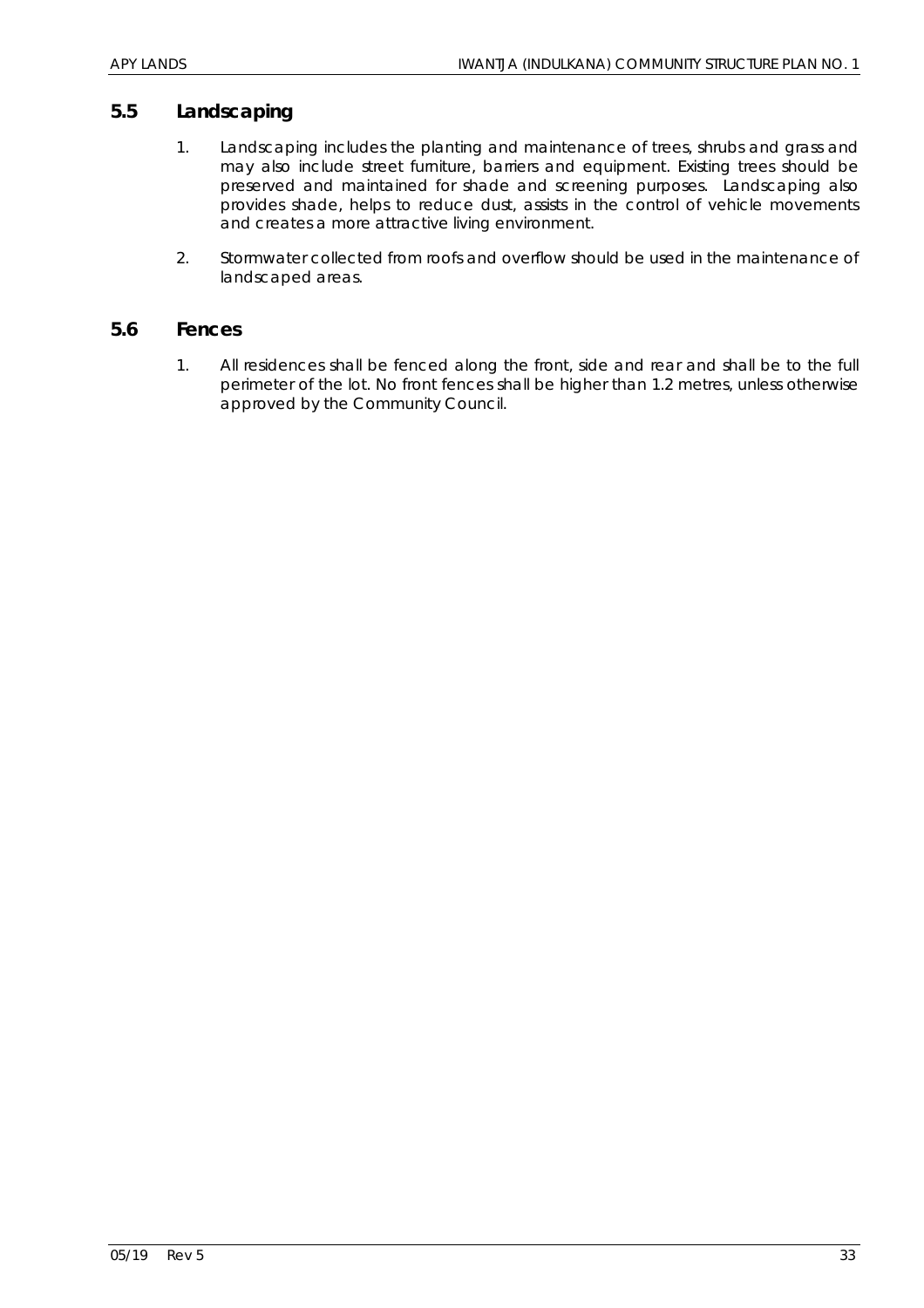# **6.0 IMPLEMENTATION AND REVIEW OF THE STRUCTURE PLAN**

The Iwantja Community Structure Plan will be used as a guide to future development and to ensure orderly and proper planning. It will assist the community council, APY and Planning SA when they consider future development proposals for housing, community services and facilities, essential services and road works.

## **6.1 Application Requirements for Development**

Development is not to be carried out on land within the Structure Plan area until a development application is lodged with the Development Assessment Commission (DAC) and approval obtained.

Bodies proposing development, including government agencies and AP Services, are to put forward building proposals to the Iwantja Community Council. The Community Council shall make a decision on the application based on the objectives applicable to each use type shown on the Structure Plan and the Development guidelines. The Community Council will pass its decision to AP Services and the DAC for advice and action.

The Community Council may request more information where it considers the application is inadequate for it to arrive at a decision.

## **6.2 Changes to the Structure Plan**

A proposed change to the Community Structure Plan, is to be prepared in a form that can be copied and circulated throughout the Community in such a way as to clearly show the changes. The revised plan should show the existing situation and how the Community Structure Plan will look with the changes.

From the time the proposed revised plan has been circulated, the Community Council shall not make a decision for at least one month. This time is to let community members tell the elected Community Council members about any concerns that they might have for further discussion and consideration at the Council meeting.

Following approval of the Amendment and endorsement by the Community Council, the Amendment shall be submitted to the APY Executive for its endorsement.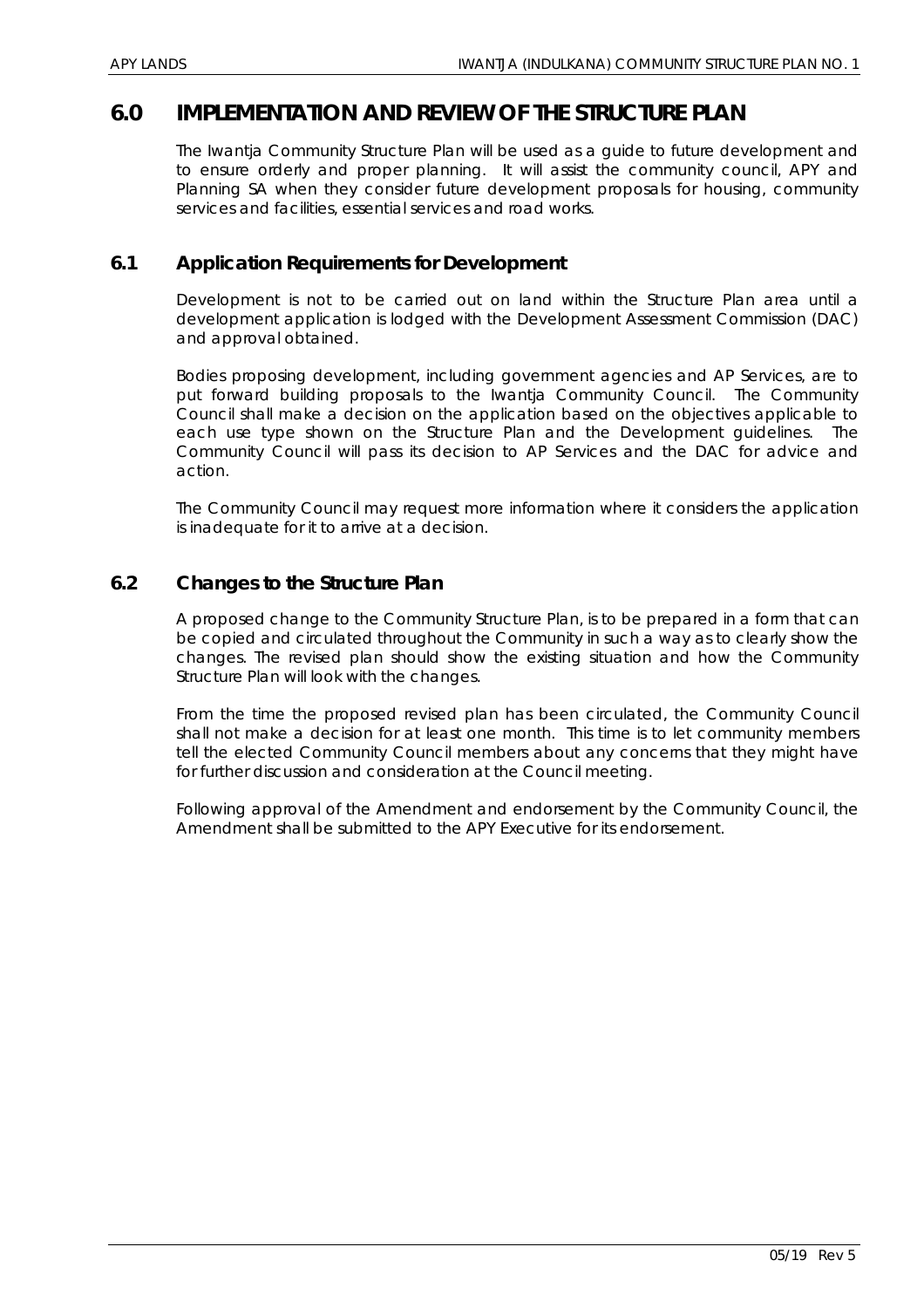# **ENDORSEMENT**

The **Iwantja Community Council** hereby endorses the Iwantja Community Structure Plan No. 1 dated ……………………….. 20… (including the Report, the Plan and the Provisions), for the purpose of ensuring the proper and orderly planning of the community area, at the meeting of the Council held on the ……………………. day of ………………………. 20....

………………………………………………

Chairperson

The **APY Executive** hereby endorses the Community Structure Plan No. 1 dated .................................. 20.. (including the Report, the Plan and the Provisions), for the purpose of ensuring the proper and orderly planning of the community area, at the meeting of the Council held on the ……………………. day of ………………………. 20...

………………………………………………

Chairperson

………………………………………………

General Manager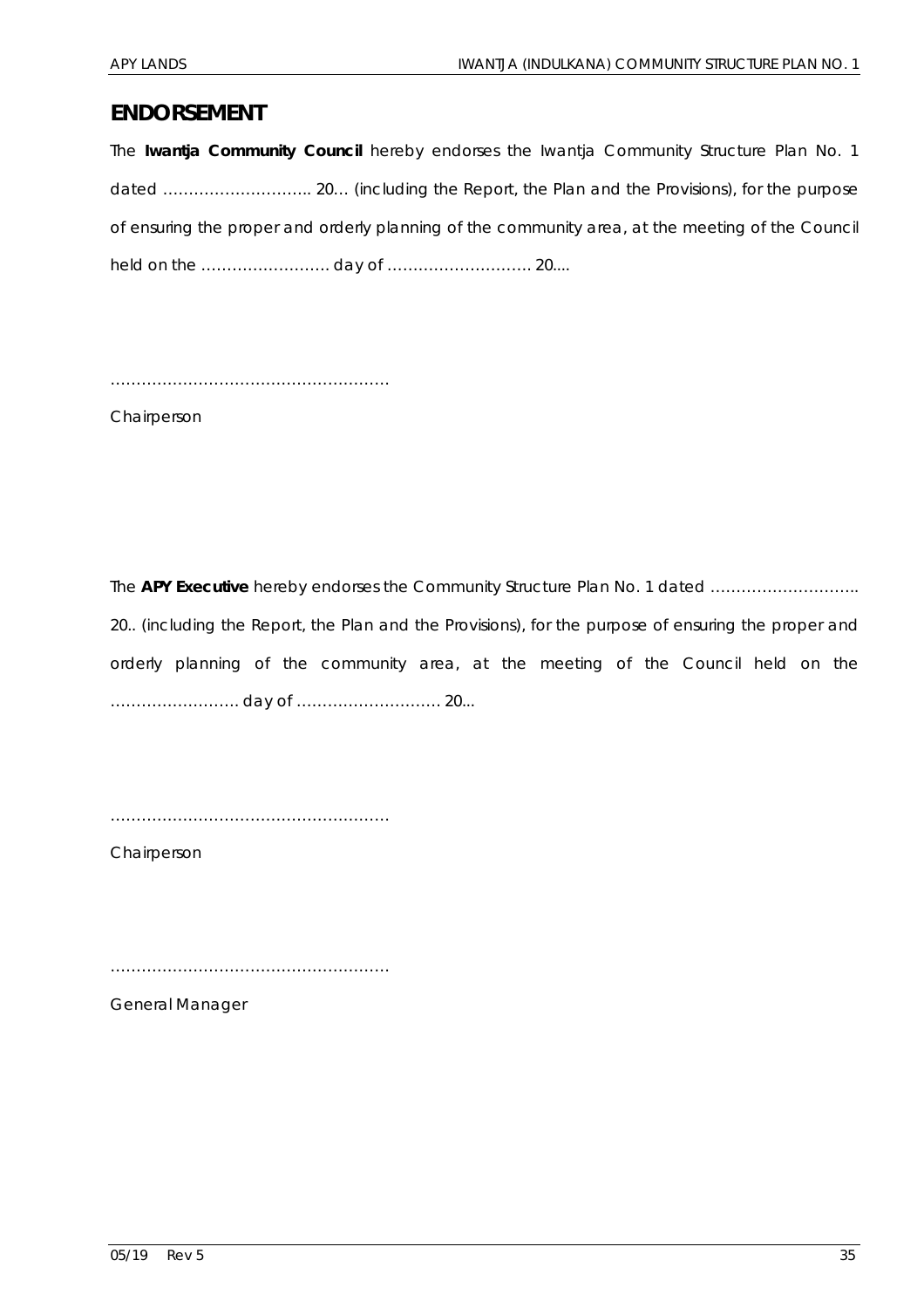# **BIBLIOGRAPHY**

Anangu Pitjantjatjara Services (2001) Community Planning Report – Pukatja

Australian Bureau of Statistics (2002). Census Data.

Bureau of Meteorology, *Available*: http://www.bom.gov.au/weather/wa/giles/climate.shtml

Commonwealth Bureau of Meteorology. Climatic Averages for Ernabella.

Davies, A, Harris, R, Kalotas, A, Tregenza, J, (2002) Anangu Pitjantjatjara Water Management Plan (draft)

South Australian Year Book, (1997) special article Aboriginal Lands in South Australia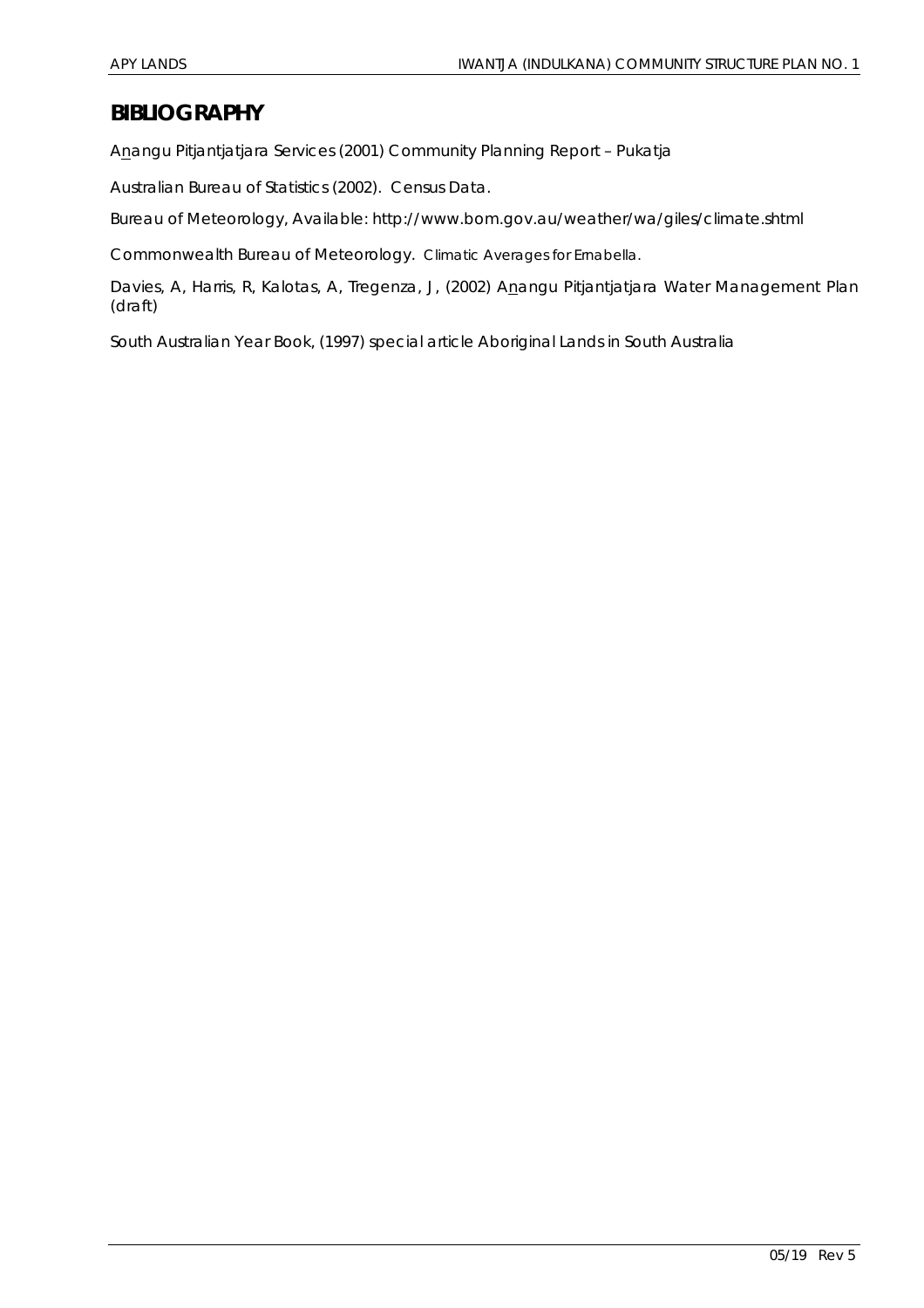# **APPENDIX 1 Consultation Process**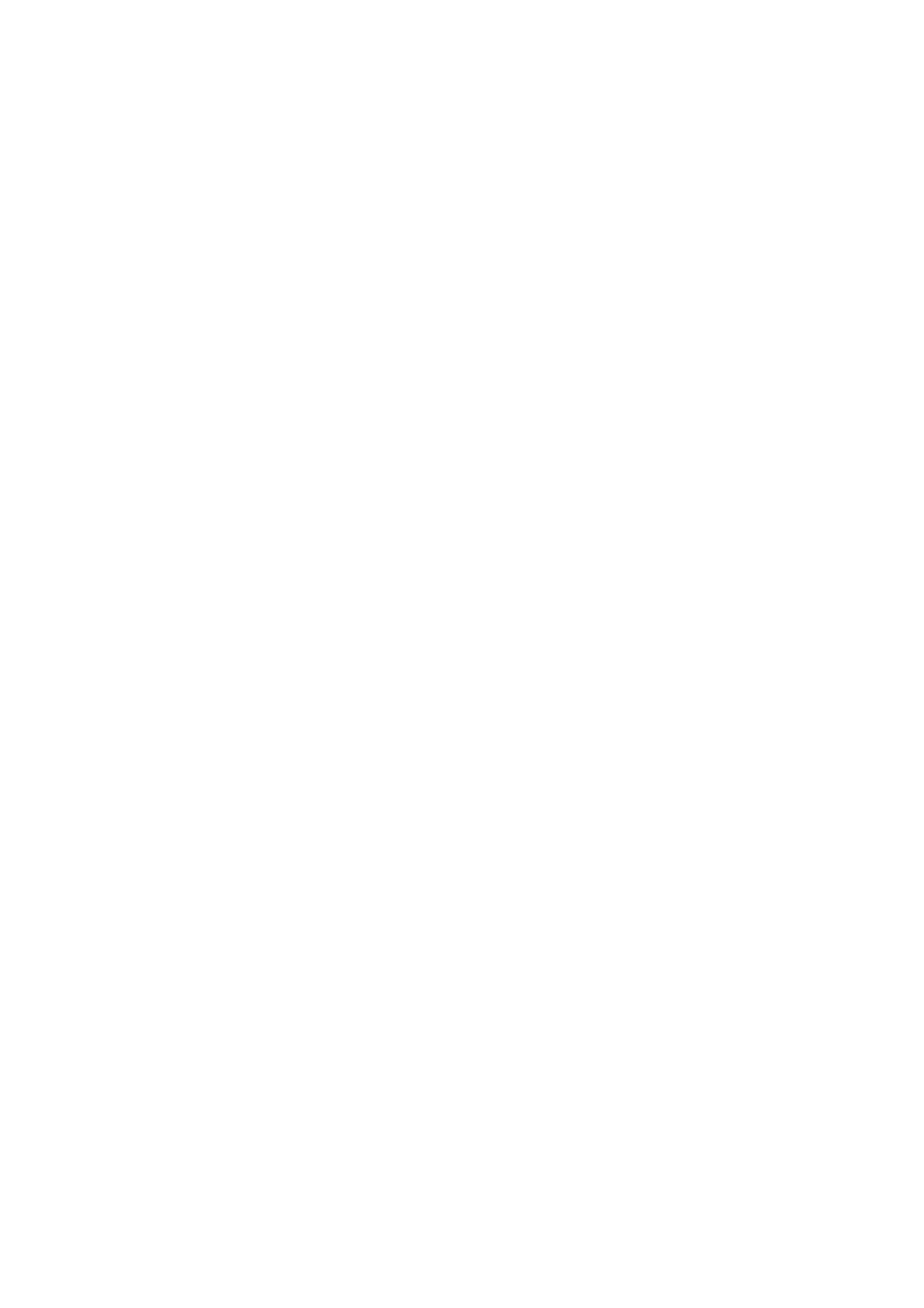# **APPENDIX 1 CONSULTATION PROCESS**

# **PREPARATION OF THE COMMUNITY STRUCTURE PLAN**

The format and process undertaken in the preparation of this structure plan has included the consultation detailed below.

# **Stage 1 – Stakeholder Consultation and Background Research**

- Stakeholders identified and consulted for issues and advice, including:
	- Department of Family and Community Services (DFCS)
	- − Department of the Premier and Cabinet Aboriginal Affairs & Reconciliation Division (DPC-AARD) − Office for Aboriginal Housing (OHA) − Planning SA (PSA) − Anangu Pitjantjatjara Yankunytjatjara (APY) − APY Lands Community Councils − Anangu Pitjantjatjara Services (AP Services) − Nganampa Health
- Background research of the community and review of strategic plans and previous studies.
- Detailed site inspections of the community by the town planners and civil engineers to determine the condition of existing infrastructure and assess constraints and opportunities for development.

# **Stage 2 – Initial Community Consultation**

Initial visit to the community was undertaken on 21 November 2006 by J Meggitt. The objective was to set out the aims of the project and the process of preparing the Community Structure Plan.

The Community Chairman Max Kenny and the MSO Peter Hillier were introduced to the project. The Municipal Services officer Margaret Jacobson was away for this visit. We explained the purpose of Community Structure Plan and the methodology. Few residents were present as most were attending a cultural event however the Chairman highlighted the need for additional housing. An inspection of community and infrastructure facilities was carried out.

# **Stage 3 – Community Visit 2**

Visited Iwantja on 20 February 2007 with Virginia James, civil engineer from Arup Consulting. Prior to our visit copies of the preliminary draft structure plan were forwarded to the community for consideration. We met Margaret Jacobson, the MSO. The following future projects were identified in this discussion:

- Funding has been confirmed to continue and expand the landscaping works at the community;
- Five new houses have been confirmed for the community. The project is to be undertaken by AP Services. There will continue to be a need for further houses once these are built;
- The site of the old football oval to the south of the community is to be used for a market/vegetable garden to supply Iwantja and possibly other communities;
- In the past the community has expressed a desire for a swimming pool however this has been considered to be unfeasible due to uncertainty about the sustainability of the water supplies; and
- A lucerne production area is to be established to the north of the sewerage ponds.